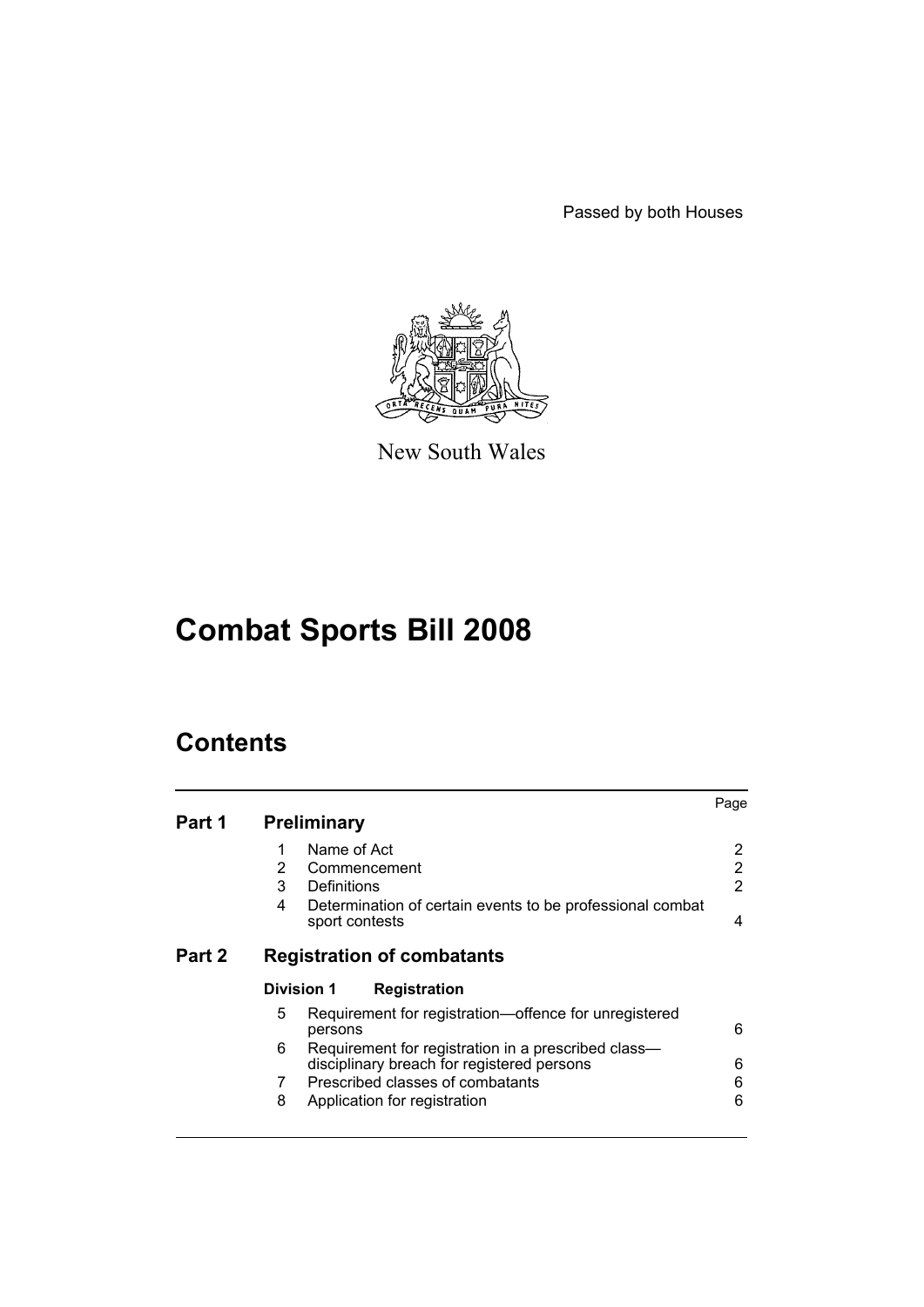Contents

|        |          |                   |                                                                                  | Page     |
|--------|----------|-------------------|----------------------------------------------------------------------------------|----------|
|        | 9        |                   | Determination of application                                                     | 7        |
|        | 10       |                   | Conditions on or during registration                                             | 7        |
|        | 11       |                   | Duration of registration                                                         | 8        |
|        | 12       |                   | Annual returns by registered combatants                                          | 8        |
|        | 13       |                   | Fines, suspension and other sanctions                                            | 9        |
|        | 14       |                   | Conditions, suspension or cancellation-health or safety                          | 11       |
|        | 15       |                   | Effect of suspension                                                             | 12       |
|        | 16       |                   | Lifting of suspension                                                            | 12       |
|        | 17       | Register          |                                                                                  | 12       |
|        |          | <b>Division 2</b> | <b>Medical record books and cards</b>                                            |          |
|        | 18       |                   | Issue of medical record books and cards                                          | 13       |
|        | 19       |                   | Provisions relating to medical record books and cards                            | 13       |
| Part 3 |          |                   | <b>Registration of industry participants</b>                                     |          |
|        | 20       | persons           | Requirement for registration-offence for unregistered                            | 14       |
|        | 21       |                   | Requirement for registration in a prescribed class-                              |          |
|        |          |                   | disciplinary breach for registered persons                                       | 14       |
|        | 22       |                   | Prescribed classes of industry participants                                      | 14<br>14 |
|        | 23<br>24 |                   | Application for registration<br>Determination of application                     | 14       |
|        | 25       |                   | Conditions to be satisfied before registration                                   | 15       |
|        | 26       |                   | Conditions on or during registration                                             | 15       |
|        | 27       |                   | Duration of registration                                                         | 16       |
|        | 28       |                   | Annual returns by registered industry participants                               | 16       |
|        | 29       |                   | Fines, suspension and other sanctions                                            | 16       |
|        | 30       |                   | Effect of suspension                                                             | 18       |
|        | 31       |                   | Lifting of suspension                                                            | 18       |
|        | 32       | Register          |                                                                                  | 19       |
| Part 4 |          |                   | <b>Professional combat sport contests</b>                                        |          |
|        |          | <b>Division 1</b> | Permit to promote professional combat sport<br>contest                           |          |
|        | 33       |                   | Division applies to single and multiple contests                                 | 20       |
|        | 34       |                   | Requirement for permit                                                           | 20       |
|        | 35       |                   | Application for permit                                                           | 20       |
|        | 36<br>37 |                   | Determination of application<br>Notification of permit to Commissioner of Police | 20<br>21 |
|        |          | <b>Division 2</b> | General regulation of professional combat                                        |          |
|        |          |                   | sport contests                                                                   |          |
|        | 38       |                   | Conduct of professional combat sport contests                                    | 21       |
|        |          |                   |                                                                                  |          |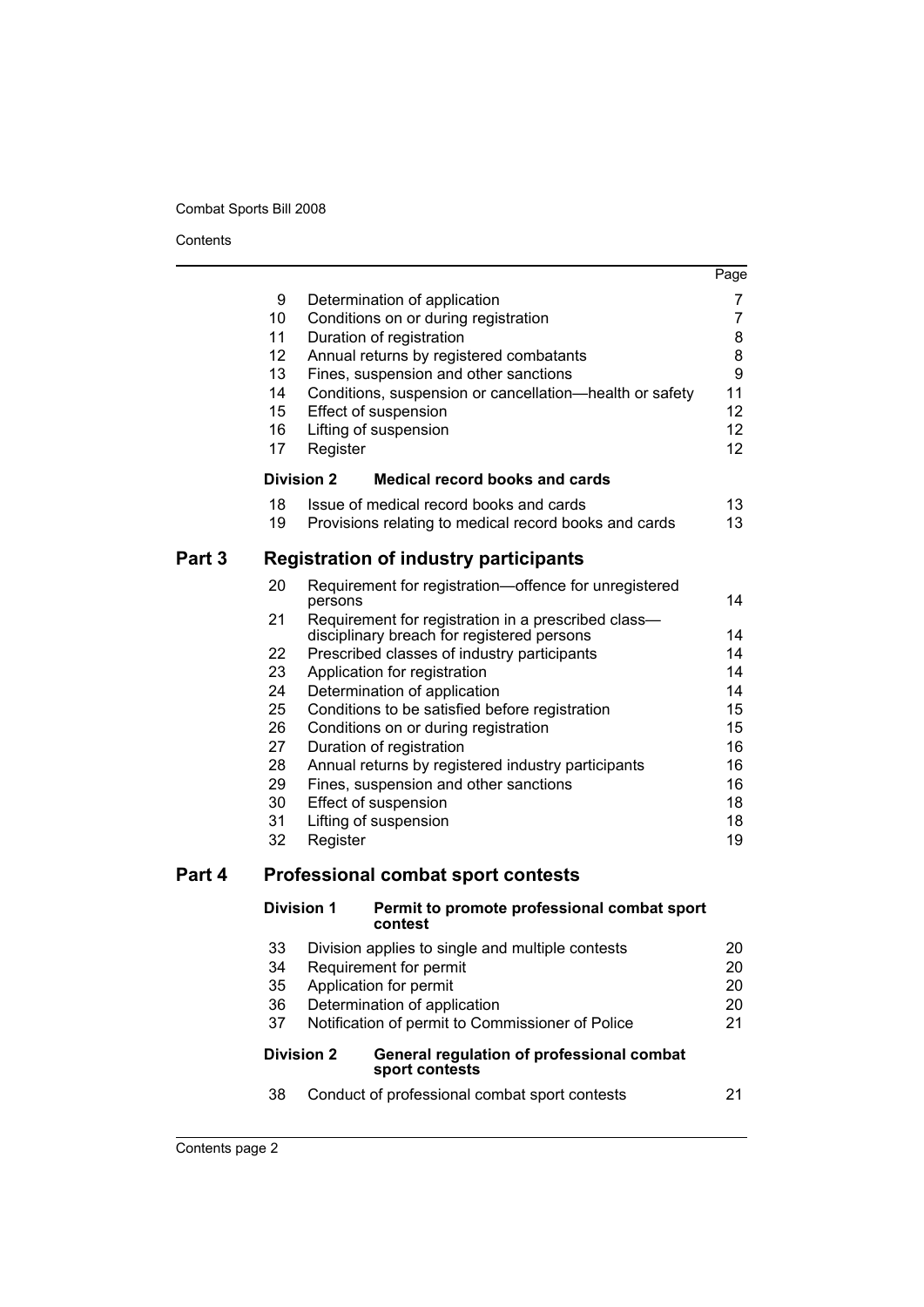Contents

|        |    |                         |                                                                                                                  | Page     |
|--------|----|-------------------------|------------------------------------------------------------------------------------------------------------------|----------|
|        |    | <b>Division 3</b>       | Health and safety of combatants at<br>professional combat sport contests                                         |          |
|        | 39 |                         | Medical examination organised by combatant                                                                       | 21       |
|        | 40 |                         | Medical examination directed by Authority                                                                        | 22       |
|        | 41 |                         | Functions of examining medical practitioner                                                                      | 23       |
|        | 42 |                         | Unfit combatant not to engage in contests or sparring                                                            | 24       |
|        | 43 |                         | Obligation of promoter-medical examination of combatant                                                          | 24       |
|        | 44 | book                    | Obligation of promoter-examination of medical record                                                             | 25       |
|        | 45 |                         | Obligation of promoter—unfit combatant                                                                           | 25       |
|        | 46 |                         | Combatant to submit to medical examination after contest                                                         | 25       |
|        | 47 |                         | Obligation of promoter-combatant rendered unconscious<br>or unable to submit to examination by examining medical |          |
|        | 48 | practitioner            |                                                                                                                  | 25<br>26 |
|        | 49 |                         | Functions of medical practitioner after contest<br>Combatant not to engage in further contests or sparring       | 26       |
|        |    | <b>Division 4</b>       | Record of professional combat sport contest                                                                      |          |
|        | 50 |                         | Contest result sheet                                                                                             | 27       |
|        | 51 |                         | Forwarding of contest result sheet                                                                               | 27       |
|        |    | <b>Division 5</b>       | Prohibition of professional combat sport<br>contests at certain places                                           |          |
|        | 52 | places                  | Professional combat sport contests prohibited at certain                                                         | 27       |
| Part 5 |    |                         | Amateur combat sport contests, and amateur and<br>professional wrestling contests                                |          |
|        | 53 |                         | Application of Part                                                                                              | 28       |
|        | 54 |                         | Permit required for amateur combat sport contests or                                                             |          |
|        |    |                         | wrestling contests                                                                                               | 28       |
|        | 55 |                         | Application for permit                                                                                           | 29       |
|        | 56 |                         | Determination of application                                                                                     | 29       |
| Part 6 |    | <b>Disqualification</b> |                                                                                                                  |          |
|        | 57 | Disqualification        |                                                                                                                  | 30       |
|        | 58 |                         | <b>Effect of disqualification</b>                                                                                | 31       |
| Part 7 |    |                         | <b>Review by Administrative Decisions Tribunal</b>                                                               |          |
|        | 59 |                         | Review of decisions by Administrative Decisions Tribunal                                                         | 32       |
| Part 8 |    |                         | <b>Combat Sports Authority</b>                                                                                   |          |
|        | 60 |                         | <b>Combat Sports Authority</b>                                                                                   | 33       |
|        |    |                         |                                                                                                                  |          |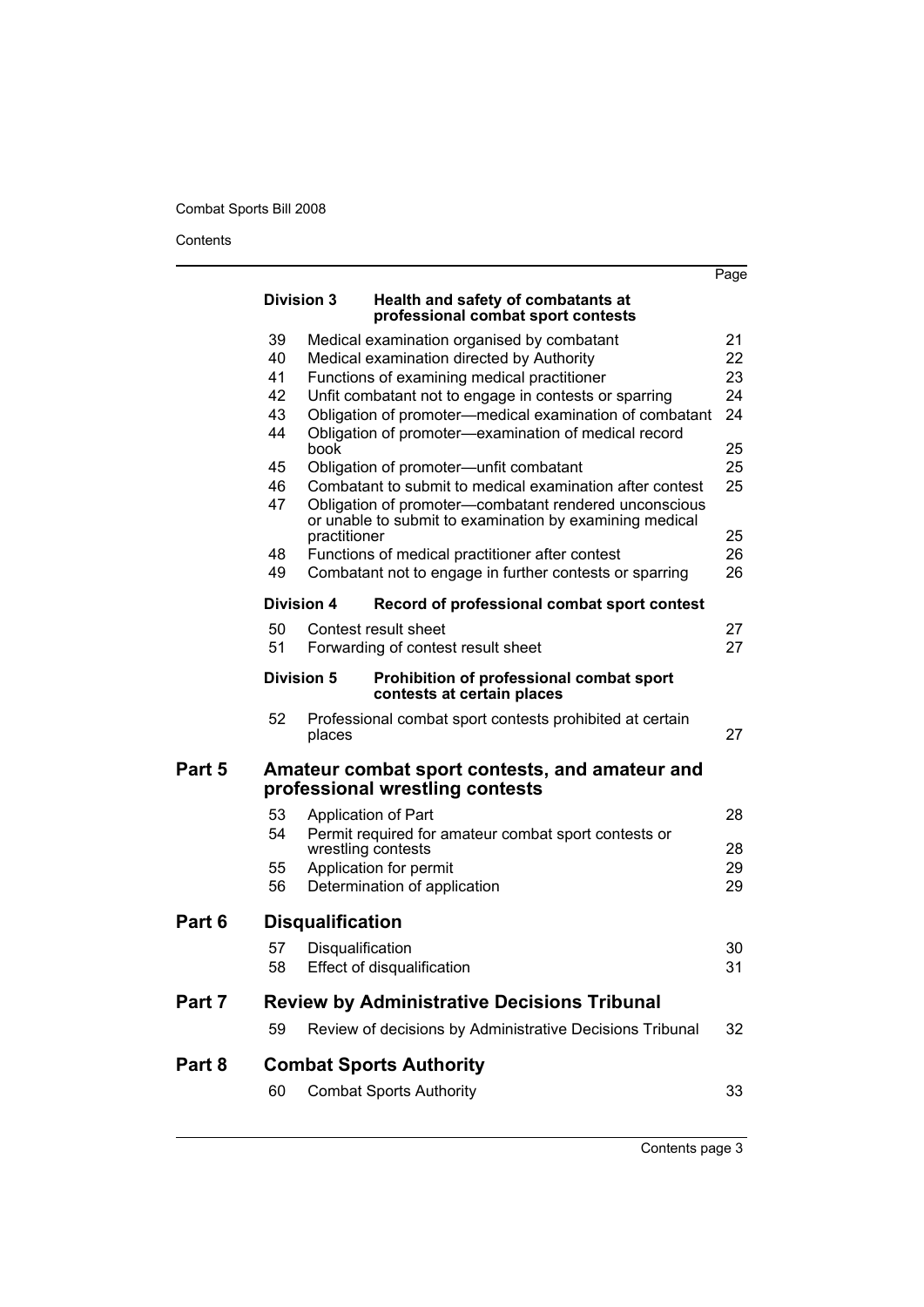|                                        |    |                                                                 | Page     |
|----------------------------------------|----|-----------------------------------------------------------------|----------|
| Part 9                                 |    | <b>Miscellaneous</b>                                            |          |
|                                        | 61 | Appointment of combat sport inspectors and exercise of          |          |
|                                        |    | inspectorial powers by others                                   | 34       |
|                                        | 62 | Delegation                                                      | 34       |
|                                        | 63 | Service of documents                                            | 34       |
|                                        | 64 | Recovery of fines, fees or other money by Authority             | 35       |
|                                        | 65 | Evidence                                                        | 35       |
|                                        | 66 | Proof of certain matters not required                           | 36       |
|                                        | 67 | Liability of members and others                                 | 36       |
|                                        | 68 | Supply of information                                           | 36       |
|                                        | 69 | Exemptions for persons not resident in the State                | 37       |
|                                        | 70 | Offences by corporations                                        | 37       |
|                                        | 71 | Nature of proceedings for offences                              | 37       |
|                                        | 72 | Approved forms                                                  | 38       |
|                                        | 73 | Regulations                                                     | 38       |
|                                        | 74 | Rules                                                           | 38       |
|                                        | 75 | Repeal of Boxing and Wrestling Control Act 1986 No 11           | 40       |
|                                        | 76 | Amendments                                                      | 40       |
|                                        | 77 | Savings and transitional provisions                             | 40       |
|                                        | 78 | Review of Act                                                   | 40       |
| <b>Schedule 1</b>                      |    | <b>Constitution and procedure of the Authority</b>              | 41       |
|                                        |    |                                                                 |          |
|                                        |    |                                                                 |          |
| <b>Schedule 2</b><br><b>Schedule 3</b> |    | <b>Amendments</b><br><b>Savings and transitional provisions</b> | 46<br>47 |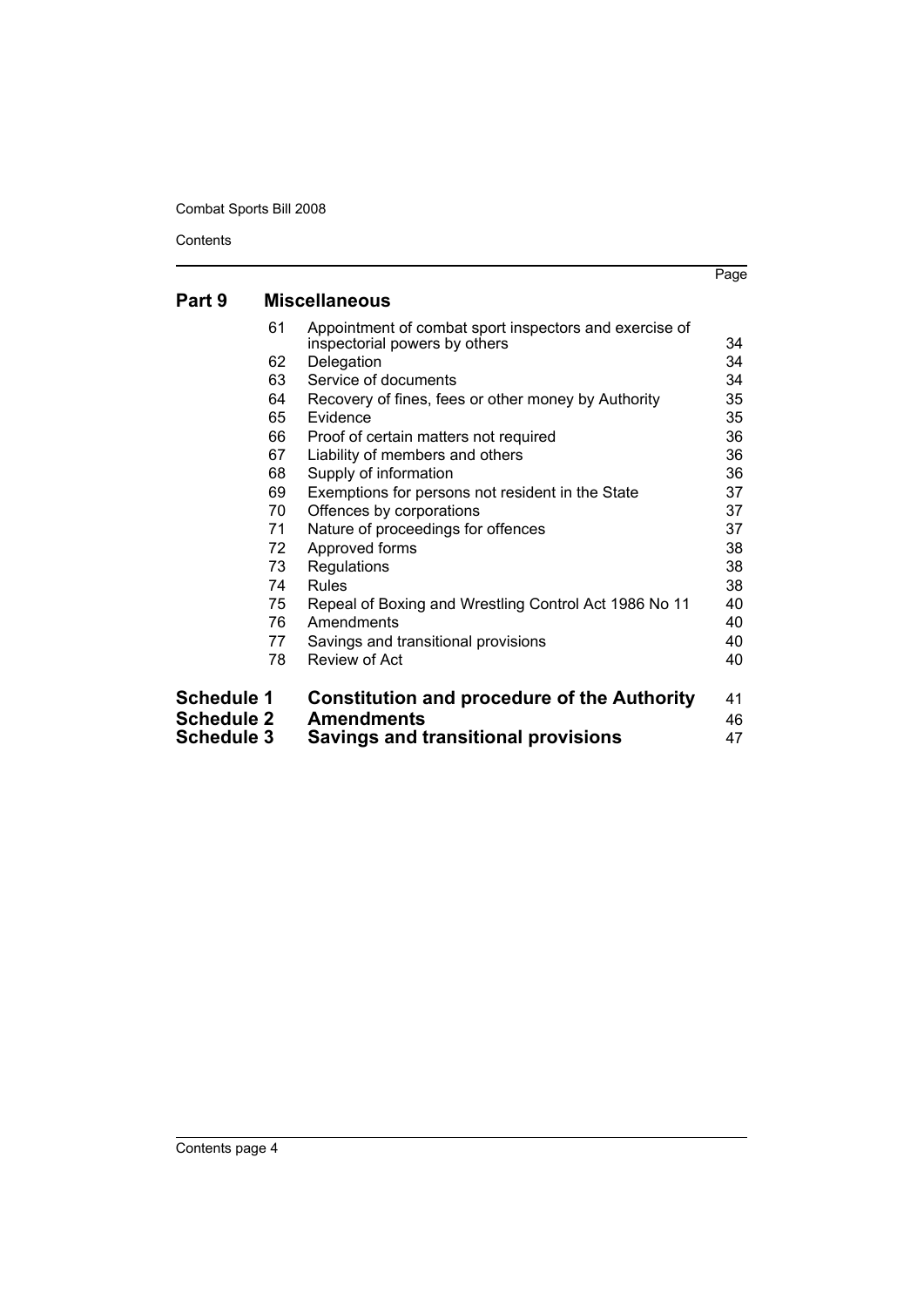*I certify that this public bill, which originated in the Legislative Assembly, has finally passed the Legislative Council and the Legislative Assembly of New South Wales.*

> *Clerk of the Legislative Assembly. Legislative Assembly, Sydney, , 2008*



New South Wales

# **Combat Sports Bill 2008**

Act No , 2008

An Act to regulate the conduct of professional combat sports; to regulate the conduct of wrestling and amateur combat sport contests; to constitute the Combat Sports Authority of New South Wales and to define its functions; to repeal the *Boxing and Wrestling Control Act 1986*; and for other purposes.

*I have examined this bill and find it to correspond in all respects with the bill as finally passed by both Houses.*

*Assistant Speaker of the Legislative Assembly.*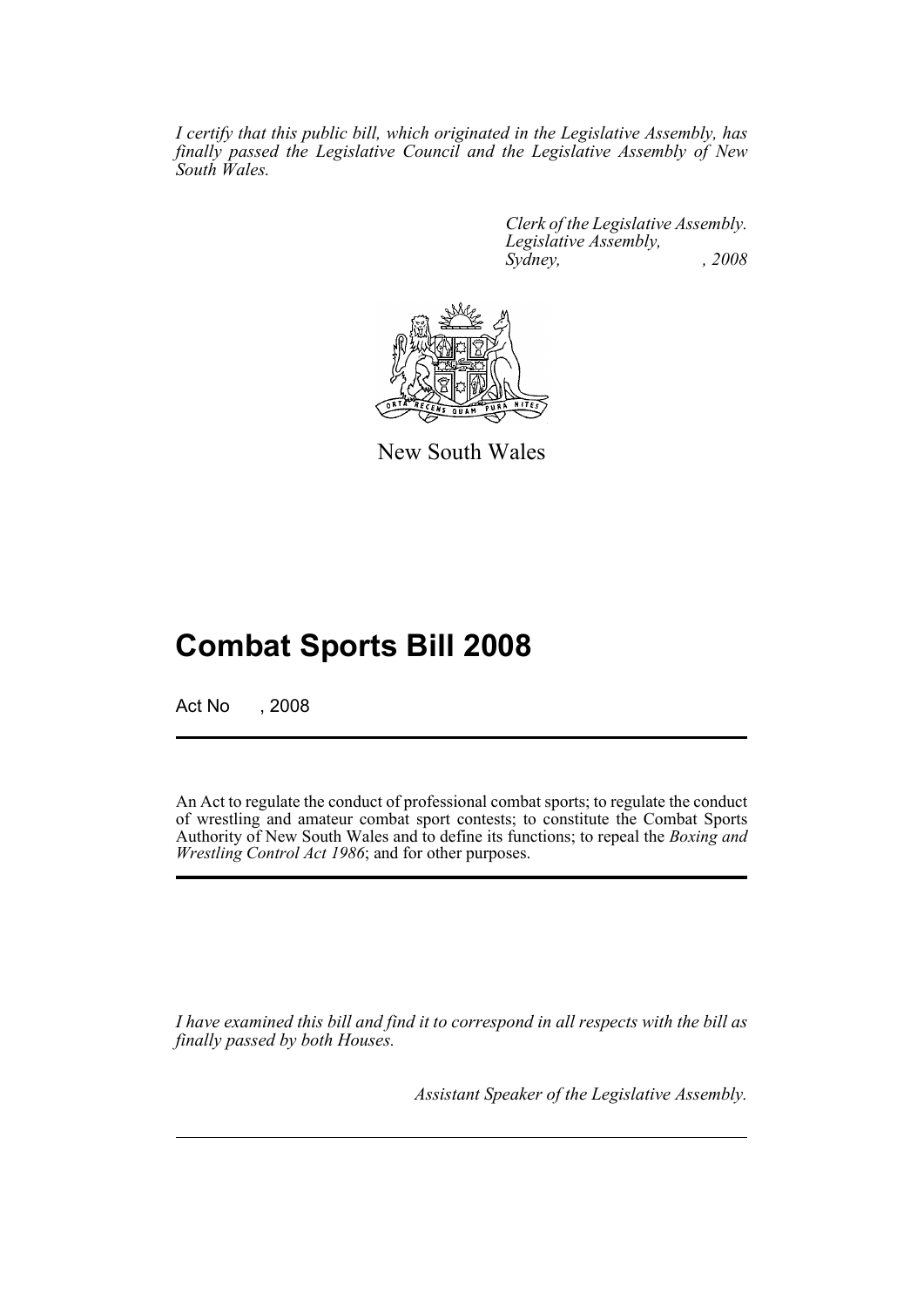Clause 1 Combat Sports Bill 2008

Part 1 Preliminary

**The Legislature of New South Wales enacts:**

# <span id="page-5-1"></span><span id="page-5-0"></span>**Part 1 Preliminary**

### **1 Name of Act**

This Act is the *Combat Sports Act 2008*.

### <span id="page-5-2"></span>**2 Commencement**

This Act commences on a day or days to be appointed by proclamation.

### <span id="page-5-3"></span>**3 Definitions** (cf 1986 Act s3)

(1) In this Act:

*amateur combat sport contest* means a contest, display or exhibition of a combat sport other than a professional combat sport contest.

*approved form* means a form approved under section 72 by the Minister or the Minister's delegate.

*Authority* means the Combat Sports Authority of New South Wales constituted by this Act.

*combat sport* means any of the following or a combination of any of the following:

- (a) boxing (or fist fighting) in any of its styles,
- (b) kick boxing in any of its styles,
- (c) any sport, martial art or activity in which each contestant in a contest, display or exhibition of that sport, art or activity is required to strike, kick, hit, grapple with, throw or punch one or more other contestants and that is prescribed by the regulations,
- (d) sparring in any category covered in paragraph  $(a)$ –(c), except to the extent prescribed by the regulations.

*combat sport inspector* means a person appointed by the Authority as a combat sport inspector for the purposes of this Act.

**Note.** Section 61 provides for the authorisation of members of the Authority or police officers to exercise functions of, and to be taken to be, combat sport inspectors (subject to any limitations referred to in that section).

*combat sport official* means a person appointed by the Authority to officiate at combat sport contests.

*combatant* means a person who engages in a combat sport as a contestant in professional combat sport contests.

*Department* means the Department of the Arts, Sport and Recreation.

*disciplinary breach*—see sections 13 and 29.

*exercise* a function includes perform a duty.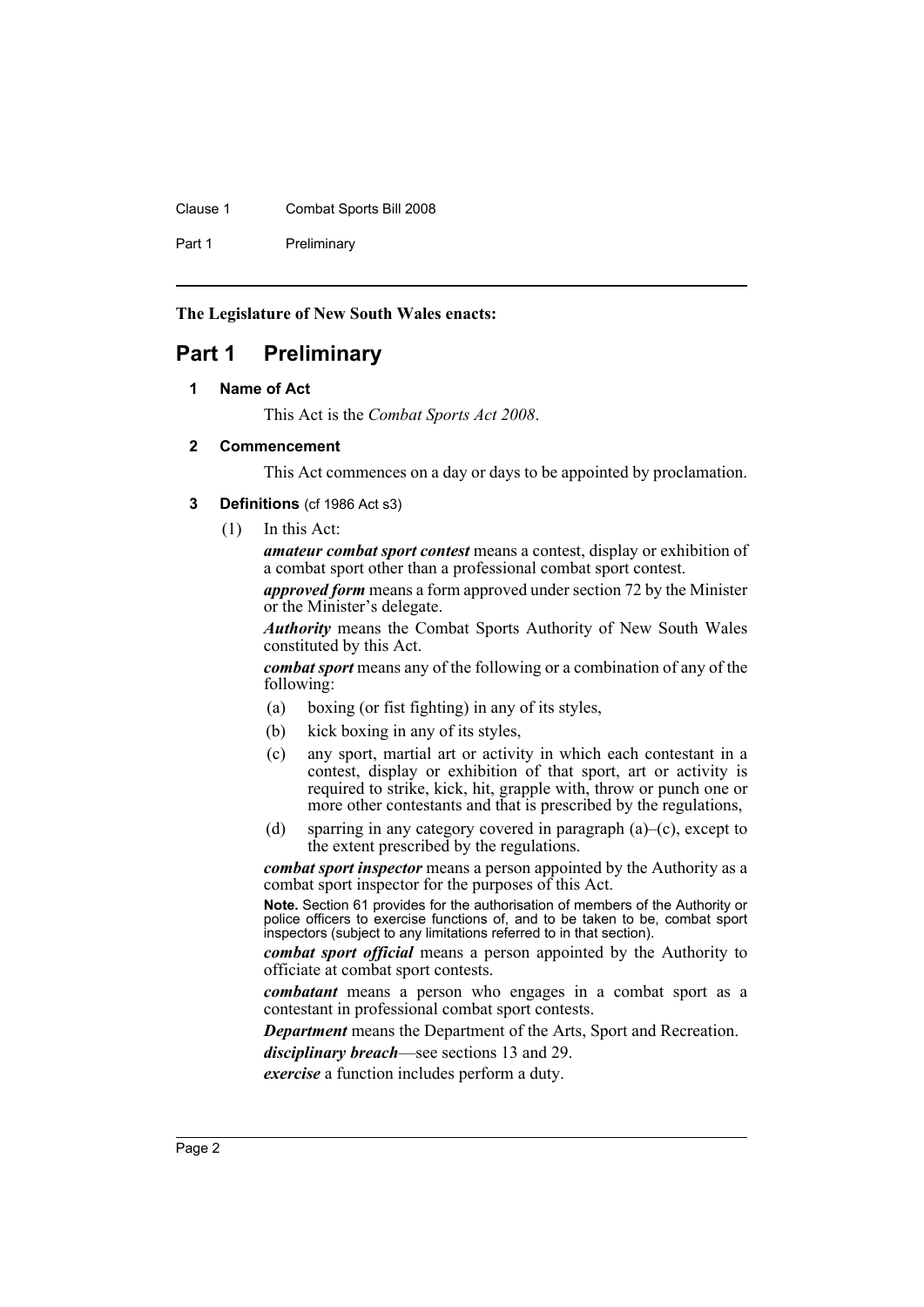Combat Sports Bill 2008 Clause 3

Preliminary **Preliminary Part 1** 

*fighting* means engaging in a combat sport as a combatant. *fine*:

- (a) in relation to a disciplinary breach by a combatant—see section 13, and
- (b) in relation to a disciplinary breach by an industry participant see section 29.

*function* includes a power, authority and duty.

*industry participant* means a person who, otherwise than as a combatant, engages in or is employed in any profession, occupation or business, whether on a full-time, part-time or casual basis, and whether or not the person receives any payment or other consideration, in relation to a combat sport, and (without limitation) includes the following:

- (a) a promoter, being any person who promotes a professional combat sport contest,
- (b) a match-maker, being a person who acts on behalf of a promoter to arrange professional contests between particular combatants,
- (c) a manager, being a person who undertakes to represent the interests of a combatant in procuring or arranging the conduct of any professional combat sport contest in which the combatant is a contestant or who directs or controls the professional combat sport activities of any combatant,
- (d) a trainer, being a person who supervises the training or instruction of a combatant or who accompanies a combatant into the ring or onto the contest arena to give advice or assistance during a professional combat sport contest,
- (e) a second, being a person who assists a combatant as advised by a trainer and who assists a trainer in the preparation of combatants,
- (f) a judge, being a person who determines the points scored by each combatant in a professional combat sport contest,
- (g) a referee, being a person who enforces the rules relating to a combat sport during a professional combat sport contest,
- (h) a timekeeper, being a person who regulates the number and length of rounds, and the interval between rounds, of a professional combat sport contest.

*prescribed class*—see sections 7 and 22.

*professional combat sport contest* means:

(a) a contest, display or exhibition of a combat sport between combatants for a monetary prize or other reward in money or money's worth, or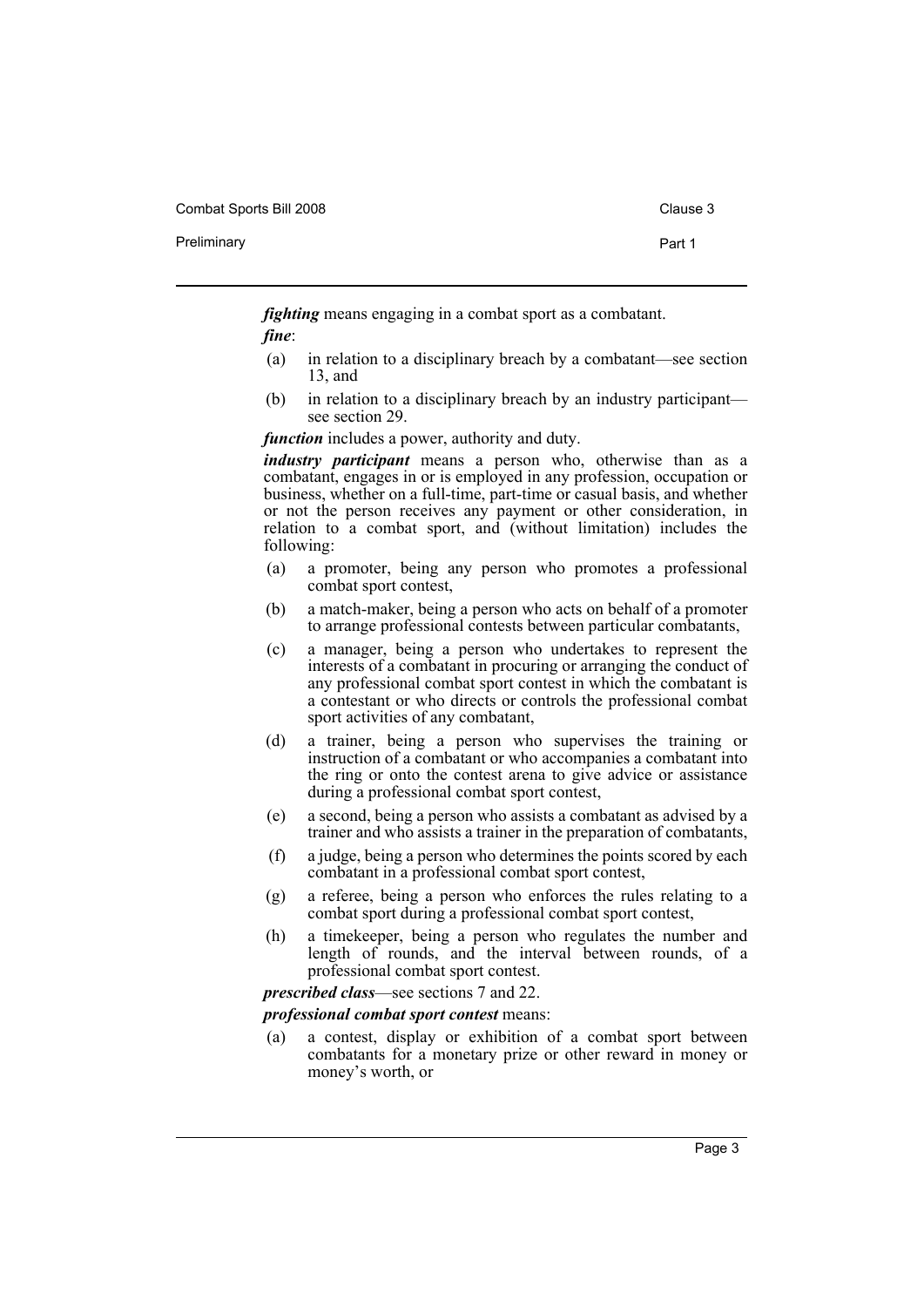#### Clause 4 Combat Sports Bill 2008

Part 1 Preliminary

- (b) a contest, display or exhibition of a combat sport between persons otherwise than for a monetary prize or other reward in money or money's worth, where:
	- (i) at least one of the combatants has at any time been a combatant in a contest, display or exhibition that is referred to in paragraph (a) (the *earlier event*), and
	- (ii) the combat sport involved in the earlier event was, at the time of the earlier event, within the definition of *combat sport*, or
- (c) a contest, display or exhibition of a combat sport between combatants for gain or reward, in respect of which the Authority has made a determination under section 4, or
- (d) an event of a class or description prescribed by the regulations, but does not include:
- (e) sparring if it is not for public entertainment, or
- (f) an event of a class or description excepted by the regulations.

*promote* includes arrange or hold.

*registered* means registered under this Act.

*unregistered person* means a person who is not registered under this Act.

*wrestling contest* means a contest, display or exhibition of wrestling, whether or not for a monetary prize or other reward.

- (2) A sport, martial art or activity may be prescribed by the regulations for the purposes of paragraph (c) of the definition of *combat sport* even if it is or may be in a category covered in paragraph (a) or (b) of that definition.
- (3) An event may be prescribed by the regulations for the purposes of paragraph (d) of the definition of *professional combat sport contest* even if it is or may be in a category covered in another paragraph of that definition.
- (4) Notes included in this Act do not form part of this Act. **Note.** A reference in this Act to the 1986 Act is a reference to the *Boxing and Wrestling Control Act 1986*, which is repealed by this Act.

### <span id="page-7-0"></span>**4 Determination of certain events to be professional combat sport contests**

(1) This section has effect for the purposes of paragraph (c) of the definition of *professional combat sport contest* in section 3 (1).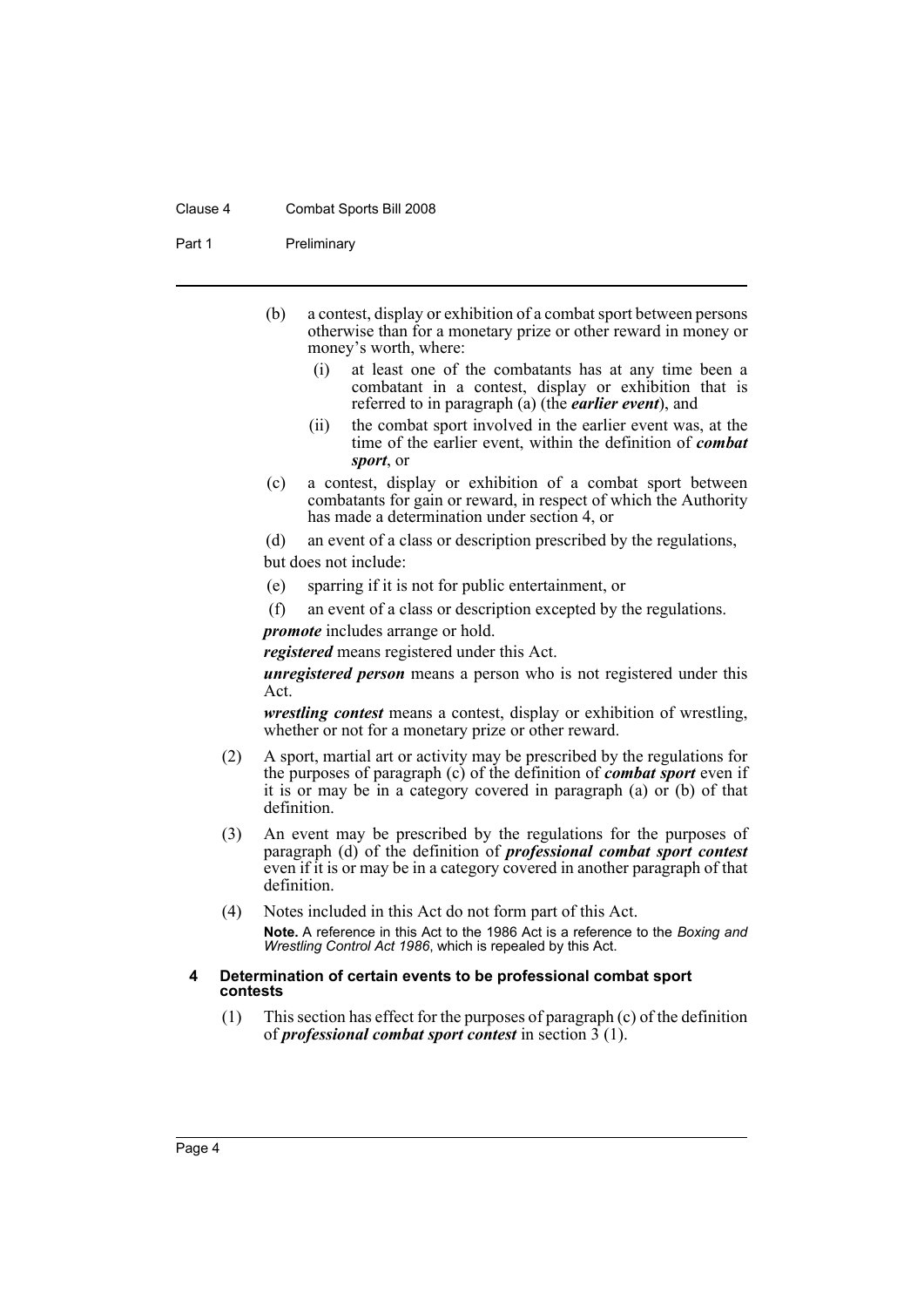| Combat Sports Bill 2008 | Clause 4 |
|-------------------------|----------|
| Preliminary             | Part 1   |

- (2) The Authority may, having regard to any information available to it, determine that a proposed or advertised contest, display or exhibition of a combat sport is to be treated as a professional combat sport contest for the purposes of this Act.
- (3) The Authority must not make a determination unless the Authority:
	- (a) believes or suspects that the contest, display or exhibition is for gain or reward, and
	- (b) is of the opinion that it is desirable to make the determination to protect the health and safety of any of the combatants, whether or not there is any relevant information available to the Authority concerning health and safety issues.
- (4) A determination has no effect if it is made after the time prescribed by the regulations before the start of the contest, display or exhibition.
- (5) A determination has no effect unless, before the prescribed time before the start of the contest, display or exhibition, notice of its terms is either:
	- (a) published in a newspaper circulating generally in the State, or
	- (b) served on a promoter of the contest, display or exhibition, or both.
- (6) The Authority may amend or revoke a determination.
- (7) A contest, display or exhibition of a combat sport may be the subject of a determination even if it is or may be in a category covered in another paragraph of the definition of *professional combat sport contest*.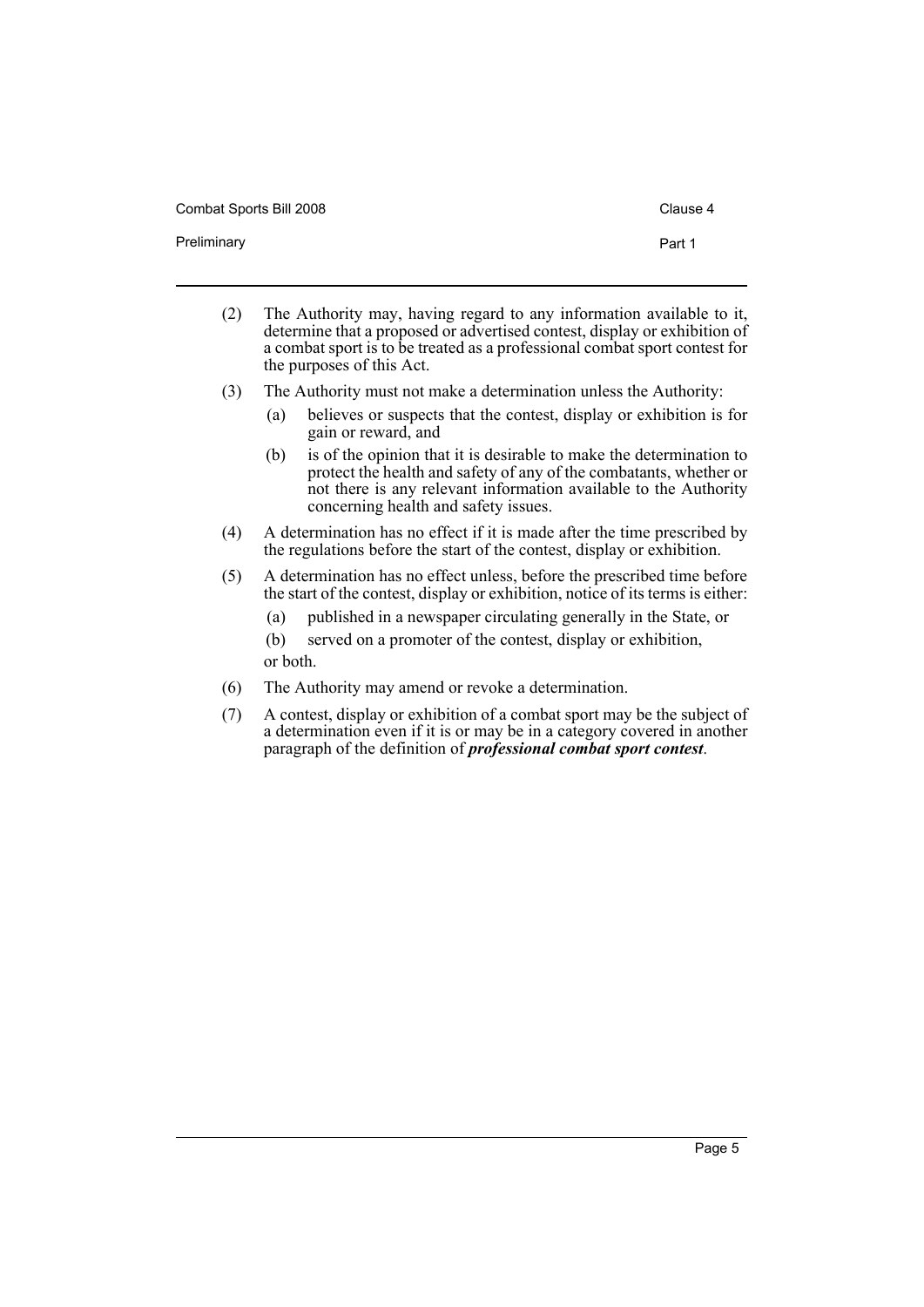#### Clause 5 Combat Sports Bill 2008

Part 2 Registration of combatants

# <span id="page-9-0"></span>**Part 2 Registration of combatants**

### <span id="page-9-2"></span><span id="page-9-1"></span>**Division 1 Registration**

**5 Requirement for registration—offence for unregistered persons** (cf 1986 Act  $\overline{s}$ 15)

> A person must not engage in a professional combat sport contest as a combatant if the person is not registered as a combatant of at least one prescribed class.

Maximum penalty: 10 penalty units or imprisonment for 6 months, or both.

- <span id="page-9-3"></span>**6 Requirement for registration in a prescribed class—disciplinary breach for registered persons** (cf 1986 Act s15)
	- (1) A registered combatant must not engage in a professional combat sport contest as a combatant of a prescribed class if the registered combatant is not registered as a combatant of that class.
	- (2) A contravention of subsection (1) is a disciplinary breach attracting a fine.
- <span id="page-9-4"></span>**7 Prescribed classes of combatants** (cf 1986 Act s6)
	- (1) For the purpose of registering combatants, classes of combatants may be prescribed by the regulations according to the style of fighting involved.
	- (2) Without limiting subsection (1), a class of combatants may be prescribed by reference to:
		- (a) the style of fighting of which the combat sport concerned consists, or
		- (b) a style of fighting included in the combat sport concerned, or
		- (c) all styles of fighting other than specified styles.
	- (3) A reference in this Act to a *prescribed class* of combatants is a reference to a class prescribed by the regulations under subsection (1).

### <span id="page-9-5"></span>**8 Application for registration** (cf 1986 Act s8)

- (1) A person of or above the age of 18 years may make an application to the Authority to be registered as a combatant of a prescribed class.
- (2) An application must be:
	- (a) in or to the effect of the approved form, and
	- (b) accompanied by: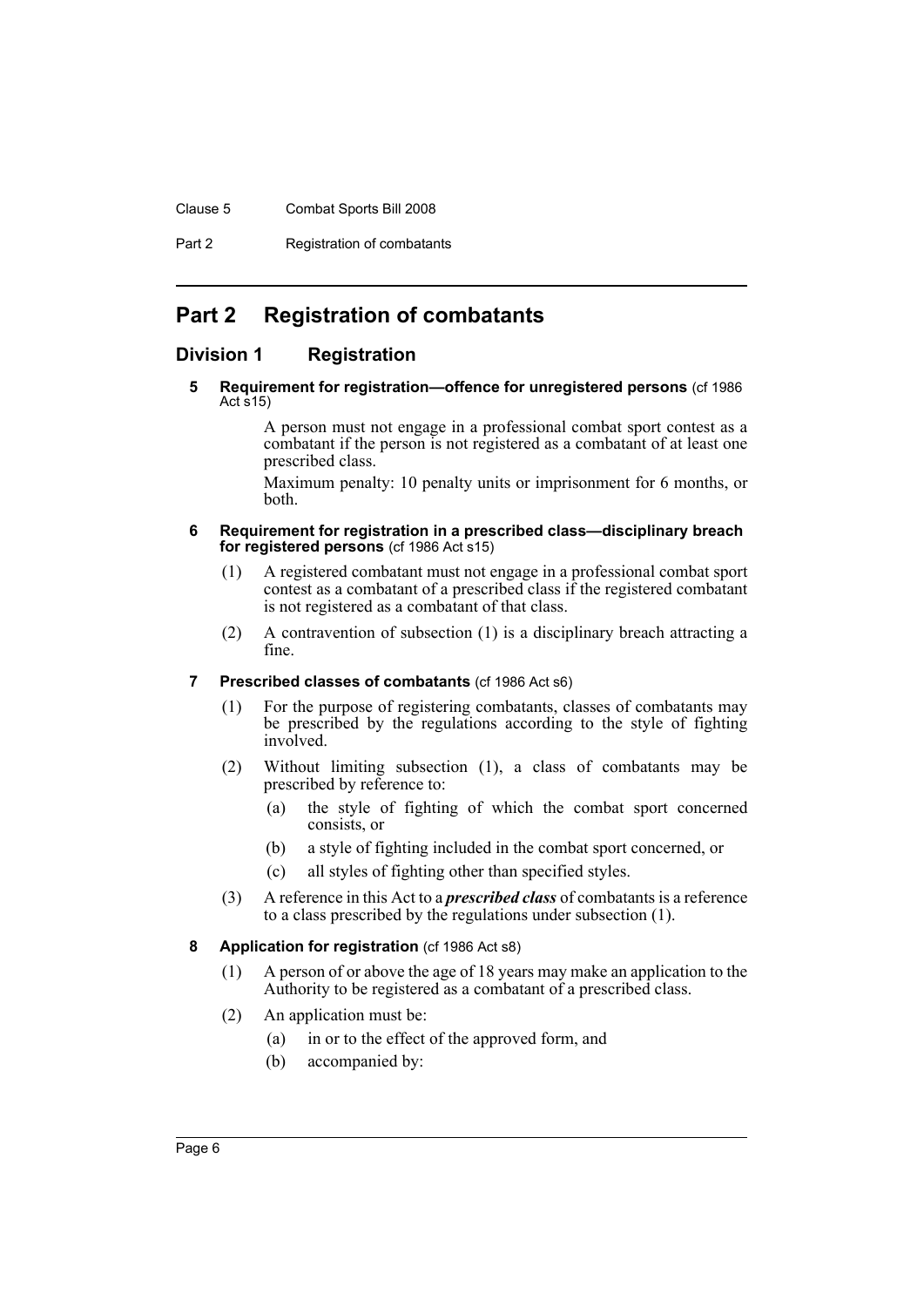Combat Sports Bill 2008 Combat Sports Bill 2008

Registration of combatants **Part 2** 

- (i) a certificate of fitness for participating in a combat sport of the class in respect of which registration is sought, being a certificate in or to the effect of the approved form that has been given by a medical practitioner not more than 7 days before the date on which the application is made, and
- (ii) the fee prescribed by the regulations.

#### <span id="page-10-0"></span>**9** Determination of application (cf 1986 Act s9)

- (1) On receipt by the Authority of an application made by a person of or above the age of 18 years under section 8:
	- (a) where the Authority is satisfied that:
		- (i) the application complies with the requirements of section  $\hat{8}$  (2), and
		- (ii) the applicant is a fit and proper person to be registered as a combatant of the prescribed class in respect of which the registration is sought, and
		- (iii) in the case of a subsequent application referred to in section 13 (6) or 29 (6)—the applicant has complied with any conditions imposed under either subsection in relation to the applicant's registration as a combatant,

the Authority:

- (iv) must register the applicant as a combatant of the relevant class, and
- (v) if, in the opinion of the Authority, it is in the interests of the health or safety of the applicant to be registered for a limited time, may register the applicant for a specified period, or
- (b) where it is not so satisfied, the Authority must refuse to register the applicant as such a combatant.
- (2) The Authority must give notice to an applicant, in writing, of the applicant's registration as a combatant of a prescribed class or of the refusal of the Authority to so register the applicant, as the case may be, within 7 days after the date of registration or refusal of registration.
- (3) Where the Authority refuses to register an applicant as a combatant on the ground that the applicant is not a fit and proper person to be so registered, the Authority must, in the notice under subsection (2), so inform the applicant.

### <span id="page-10-1"></span>**10 Conditions on or during registration**

- (1) The Authority may register a combatant:
	- (a) unconditionally, or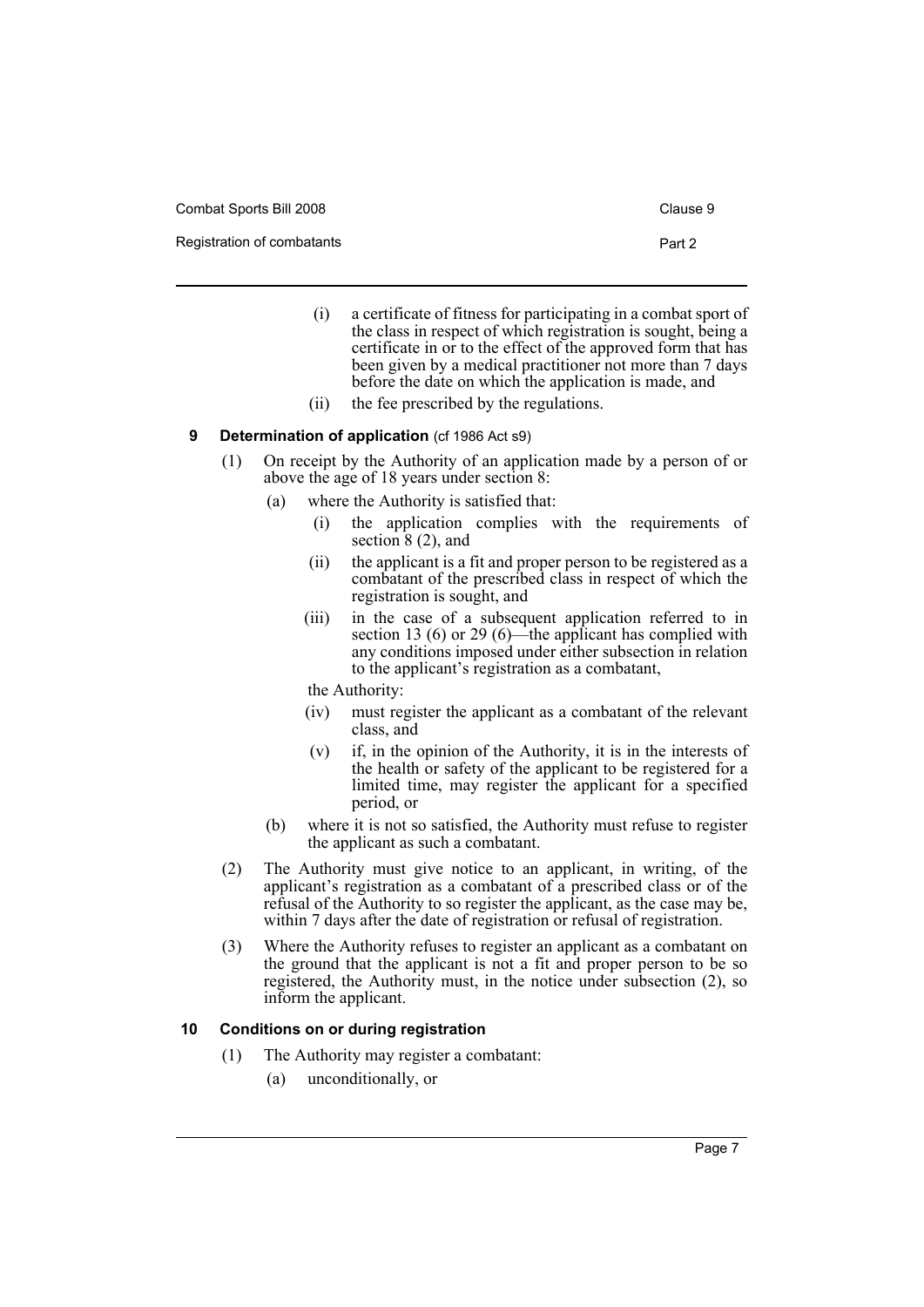### Clause 11 Combat Sports Bill 2008

Part 2 Registration of combatants

- (b) subject to conditions of either or both of the following kinds:
	- (i) conditions determined by the Authority to help protect the combatant's health and safety,
	- (ii) conditions prescribed by the regulations or of a kind prescribed by the regulations.
- (2) A condition may be imposed:
	- (a) at the time of registration, or
	- (b) during the currency of registration, subject to any applicable requirements of section 13.
- (3) A person who is a registered combatant must comply with any conditions to which the person's registration is subject.
- (4) A contravention of subsection (3) is a disciplinary breach attracting a fine.
- (5) This section does not limit any other power of the Authority under this Act to impose conditions.

### <span id="page-11-0"></span>**11 Duration of registration** (cf 1986 Act s10)

- (1) The registration of a combatant remains in force:
	- (a) except as provided by paragraph (b)—indefinitely, or
	- (b) where the registration is for a fixed period—for the period currently fixed under this Part (see sections 9 and 13),

unless the registration is sooner cancelled.

(2) A person whose registration as a combatant is for a fixed period may, if otherwise eligible, apply under section 8 for further registration after the fixed period or within a period during the fixed period prescribed by the regulations.

### <span id="page-11-1"></span>**12 Annual returns by registered combatants** (cf 1986 Act s12)

- (1) In order to avoid suspension of registration, a person registered as a combatant of a prescribed class must, not earlier than 56 days and not later than 21 days before 31 December in each year, forward an annual return to the Authority.
- (2) An annual return must be:
	- (a) in or to the effect of the approved form, and
	- (b) accompanied by:
		- (i) a certificate of fitness for participating in a combat sport of the class in respect of which the person making the return is registered, being a certificate in or to the effect of the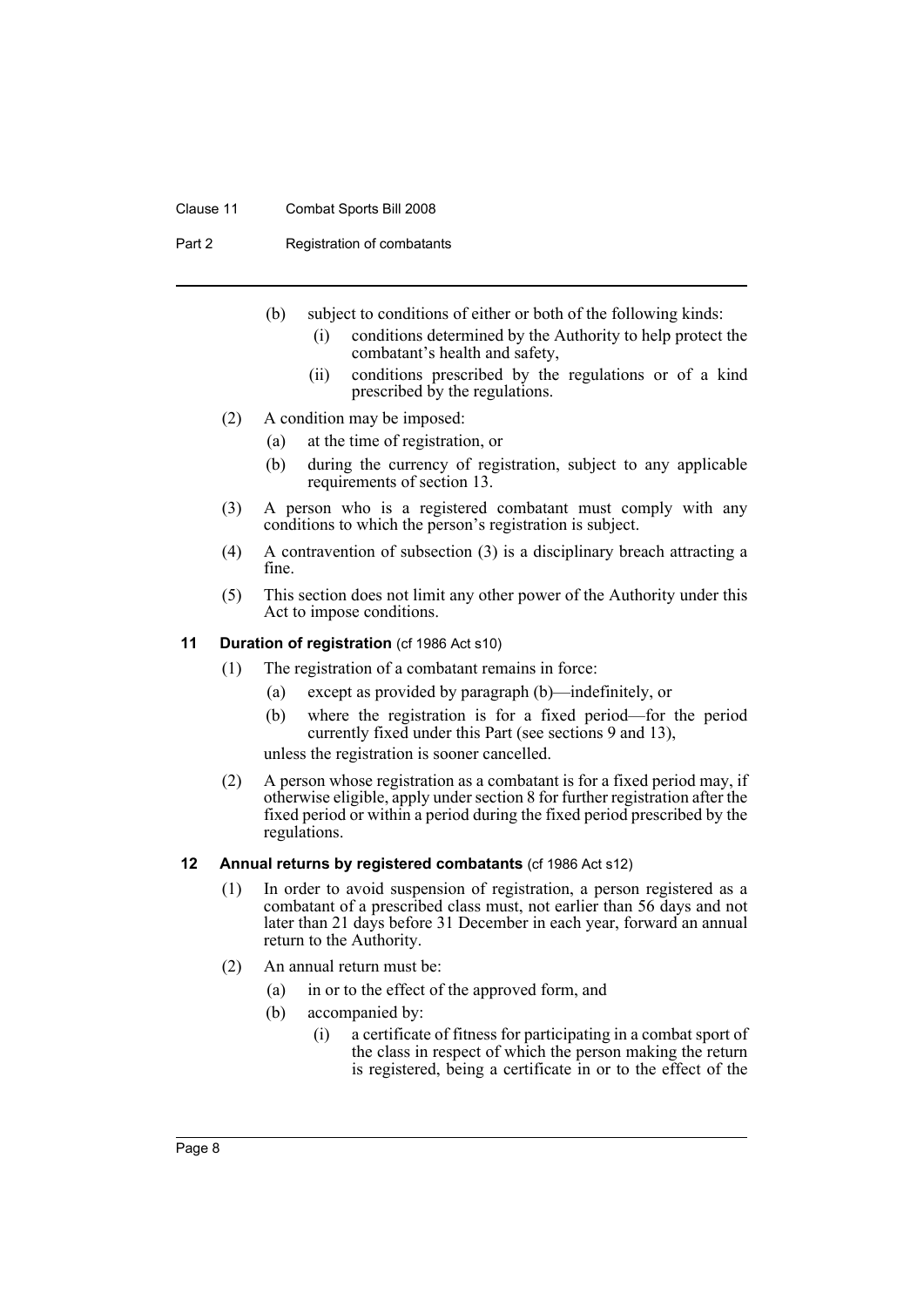Combat Sports Bill 2008 Combat Sports Bill 2008

Registration of combatants **Part 2** 

approved form that has been given by a medical practitioner not more than 7 days before the date on which the return is forwarded, and

- (ii) the fee prescribed by the regulations.
- (3) The Authority may, in accordance with section 13, suspend the registration of a combatant if:
	- (a) an annual return is not made and forwarded as required by this section, or
	- (b) the annual return is not accompanied by the certificate of fitness or prescribed fee.
- (4) Subsection (1) does not apply in a year to a person whose registration is for a fixed period and the fixed period ends on or before 31 December in that year.

### <span id="page-12-0"></span>**13 Fines, suspension and other sanctions** (cf 1986 Act s11(1)–(3))

(1) **Definition**

In this section:

*disciplinary breach* by a registered combatant means a contravention of this Act, the regulations or the rules by the registered combatant (whether or not the contravention is declared to be a disciplinary breach attracting a fine), but does not include a contravention of a kind prescribed by the regulations.

### (2) **Circumstances in which action may be taken**

The Authority may take action under this section in respect of registered combatants in connection with:

- (a) disciplinary breaches by registered combatants, or
- (b) the health and safety of registered combatants, or
- (c) other matters that the Authority considers should be dealt with under this section.

### (3) **Show cause notice**

The Authority may, by notice in writing served on a person who is a registered combatant, require the person to show cause, by a date and time specified in the notice (being a date not less than 14 days after the date of service of the notice) for any one or more of the following:

- (a) why the person should not pay a fine of a specified amount for a disciplinary breach attracting a fine,
- (b) why a condition should not be imposed on the person's registration,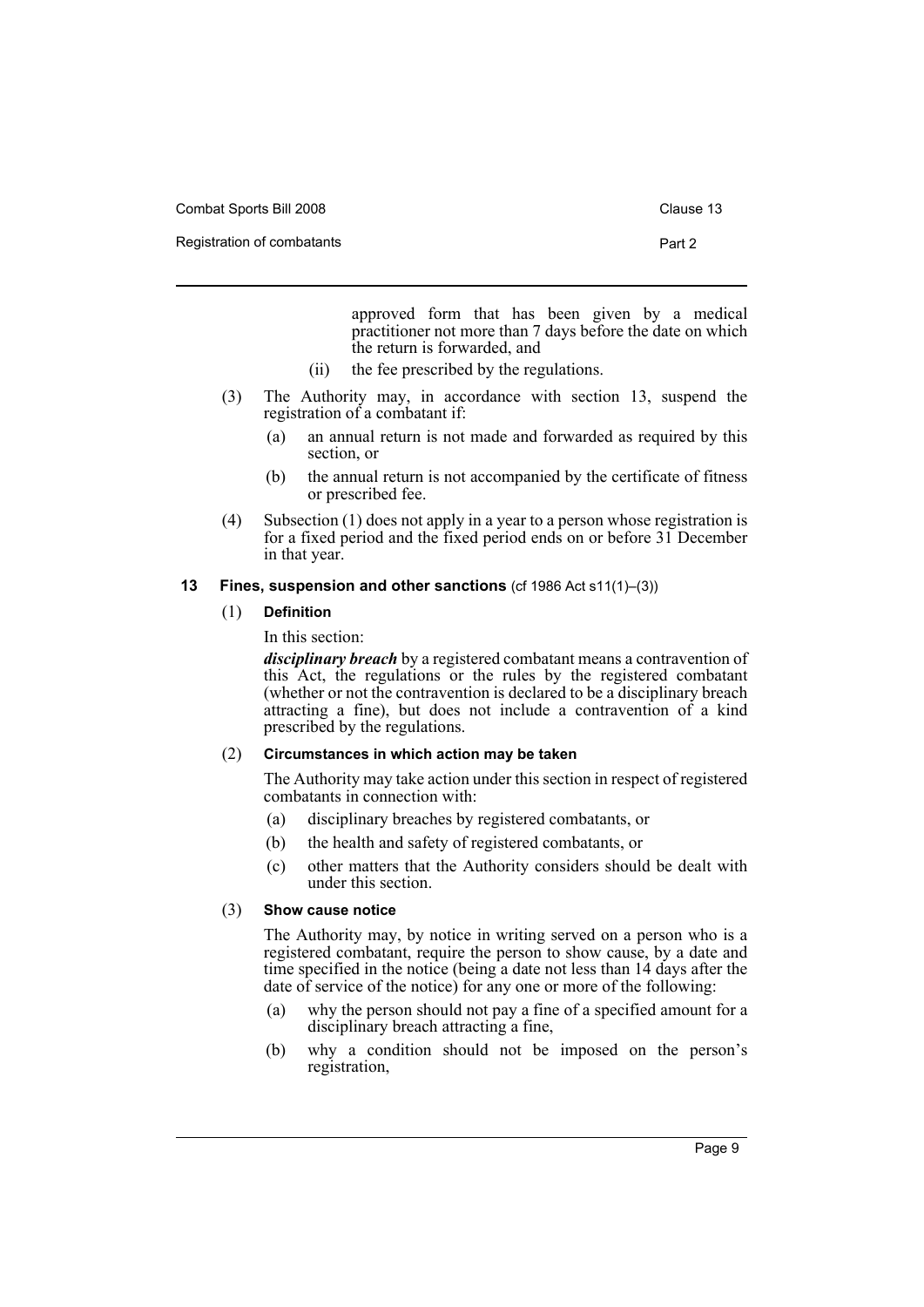### Clause 13 Combat Sports Bill 2008

Part 2 Registration of combatants

- (c) why the person's registration should not be suspended,
- (d) why the person's registration should not be cancelled,
- (e) why the person's registration should not be for a fixed period,
- (f) where the person's registration is already for a fixed period, why that period should not be reduced.

The notice must specify the grounds on which the action is proposed to be taken.

### (4) **Action if sufficient cause not shown**

If, by the date and time referred to in the notice under subsection (3), a person has not shown sufficient cause as referred to in that subsection, the Authority may, by order in writing, do any one or more of the following (whether or not the action was that mentioned in the notice):

- (a) impose a fine of a specified amount for a disciplinary breach attracting a fine,
- (b) impose a condition on the person's registration,
- (c) suspend the person's registration,
- (d) cancel the person's registration,
- (e) fix a period of registration of such duration as the Authority thinks fit where there is not an existing period of registration,
- (f) reduce an existing period of registration by a period of such duration as the Authority thinks fit.

#### (5) **Conditions for suspension to be lifted**

If a person's registration is suspended, the Authority may impose such conditions as it thinks fit with which the person must comply before consideration is given to lifting the suspension.

#### (6) **Conditions for re-registration after cancellation**

If a person's registration is cancelled, the Authority may impose such conditions as it thinks fit with which the person must comply before any subsequent application by the person for registration as a combatant or industry participant may be dealt with under this Act.

### (7) **Notice of action taken**

The Authority must, within 7 days of taking action under subsection (4) against a person, give the person written notice of the action taken and of any conditions imposed under subsection (5) or (6).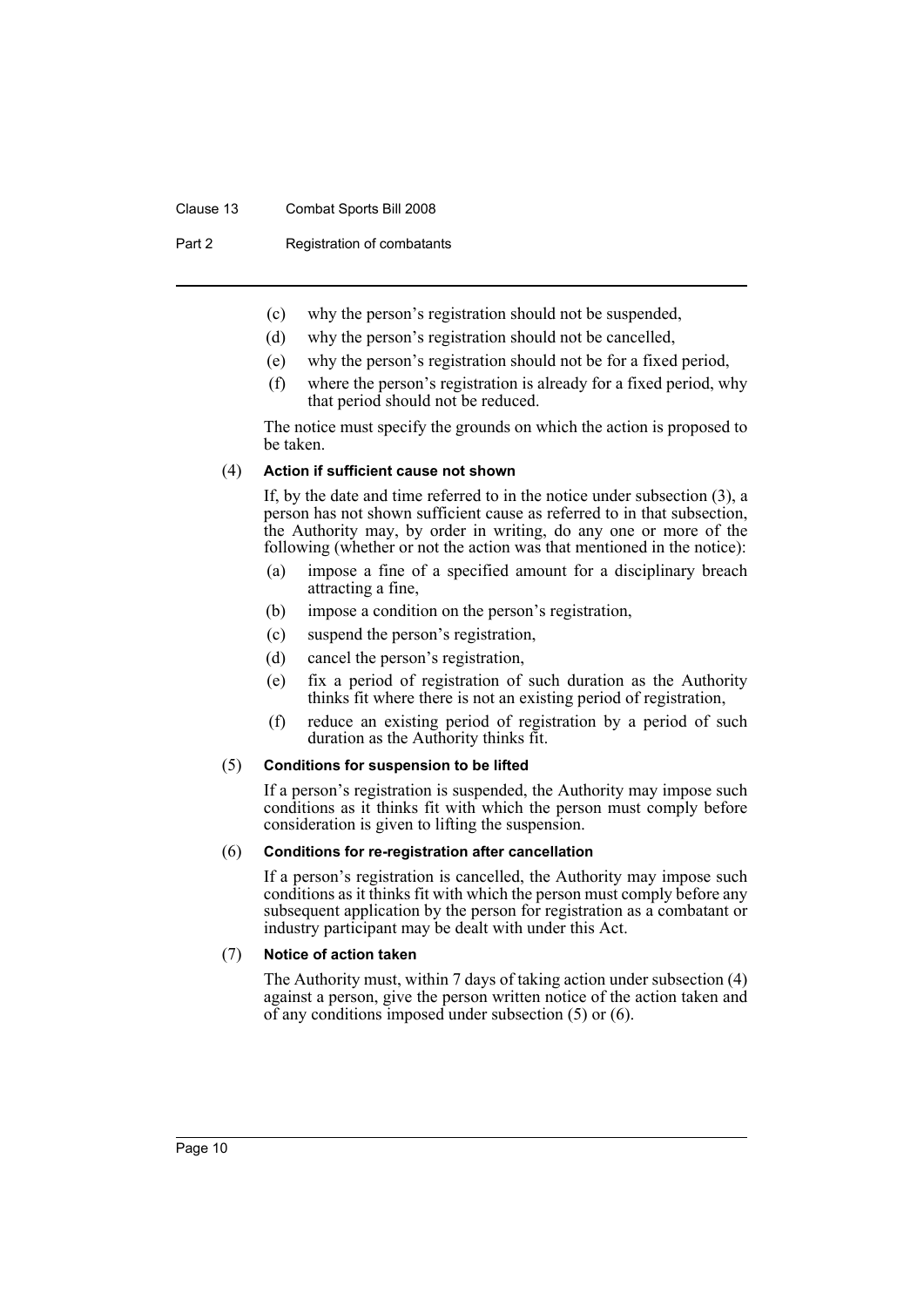| Combat Sports Bill 2008    | Clause 14 |
|----------------------------|-----------|
| Registration of combatants | Part 2    |

### (8) **Amount of fine**

The amount of a fine is such amount as the Authority determines but not exceeding:

- (a) an amount equivalent to 50 penalty units, unless paragraph (b) applies, or
- (b) a lower amount prescribed by the regulations.

### (9) **Limitations may be prescribed**

The regulations may provide that:

- (a) action, or particular action, may only be taken under this section in specified circumstances, or
- (b) action, or particular action, may not be taken under this section in specified circumstances.

### <span id="page-14-0"></span>**14 Conditions, suspension or cancellation—health or safety** (cf 1986 Act ss11(4) and (5), 16)

- (1) The Authority may, if it is of the opinion that it is in the interests of the health or safety of a person who is registered as a combatant to do so otherwise than in accordance with section 13, by notice in writing served on the person:
	- (a) impose conditions on the person's registration as a combatant of any prescribed class, or
	- (b) suspend the person's registration as a combatant of any prescribed class, or
	- (c) cancel the person's registration as a combatant of any prescribed class.
- (2) A notice under subsection (1) takes effect from the date of service of the notice on the person or a later date specified in the notice.
- (3) A person must not engage in sparring in a particular style of fighting at any time during which the person's registration as a combatant of the prescribed class that is appropriate to that style of fighting is cancelled under this section.

Maximum penalty: 10 penalty units or imprisonment for 6 months, or both.

- (4) A person must not engage in sparring in a particular style of fighting at any time during which the person's registration as a combatant of the prescribed class that is appropriate to that style of fighting is suspended under this section.
- (5) A contravention of subsection (4) is a disciplinary breach attracting a fine.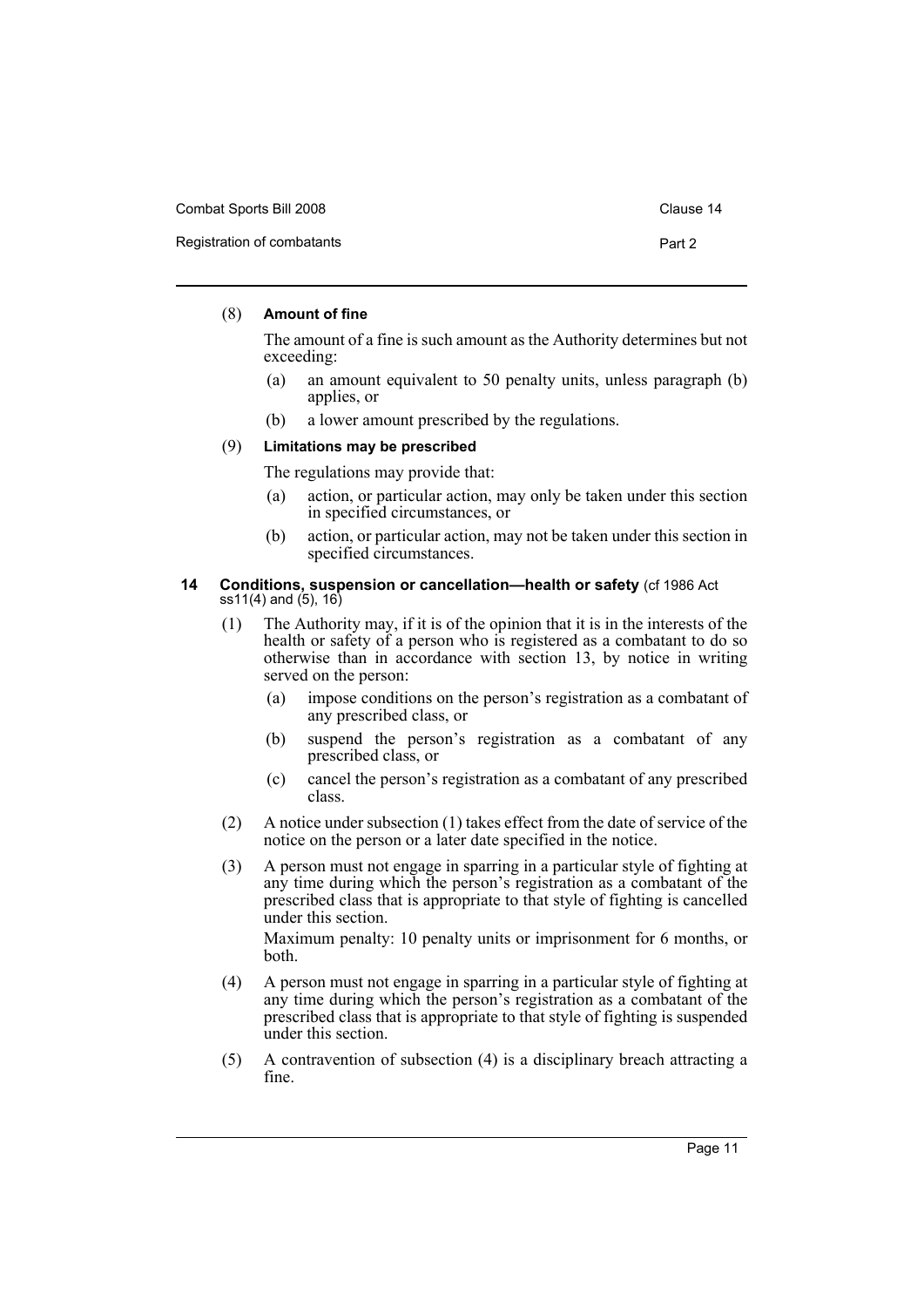Clause 15 Combat Sports Bill 2008

Part 2 Registration of combatants

### <span id="page-15-0"></span>**15 Effect of suspension**

- (1) If a person's registration as a combatant of a prescribed class is suspended, the person must not engage in a professional combat sport contest as a combatant of that class while the suspension continues.
- (2) A contravention of subsection (1) is a disciplinary breach attracting a fine.
- (3) The person's registration as a combatant is not otherwise affected by the suspension.

### <span id="page-15-1"></span>**16 Lifting of suspension**

- (1) The Authority may lift the suspension of a person's registration as a combatant if satisfied that it is appropriate to do so.
- (2) Before lifting the suspension of a person's registration, the Authority may require the person to pay either or both of the following:
	- (a) the fee prescribed by the regulations,
	- (b) the whole or a specified part of any outstanding annual fees.
- <span id="page-15-2"></span>**17 Register** (cf 1986 Act ss7(1), 11(6))
	- (1) The Authority must keep a register of combatants, in which are to be recorded:
		- (a) the names and addresses of persons who are registered as combatants, and
		- (b) the prescribed class of combatants to which each registered combatant belongs, and
		- (c) particulars of any conditions imposed under this Part, and
		- (d) particulars of any suspension or cancellation of registration under this Part, and
		- (e) particulars of any period of registration fixed or reduced under this Part, and
		- (f) such other particulars as may be prescribed by the regulations.
	- (2) A register may include such additional particulars as the Authority thinks appropriate.
	- (3) A register is to be kept in such manner and form as the Authority thinks appropriate.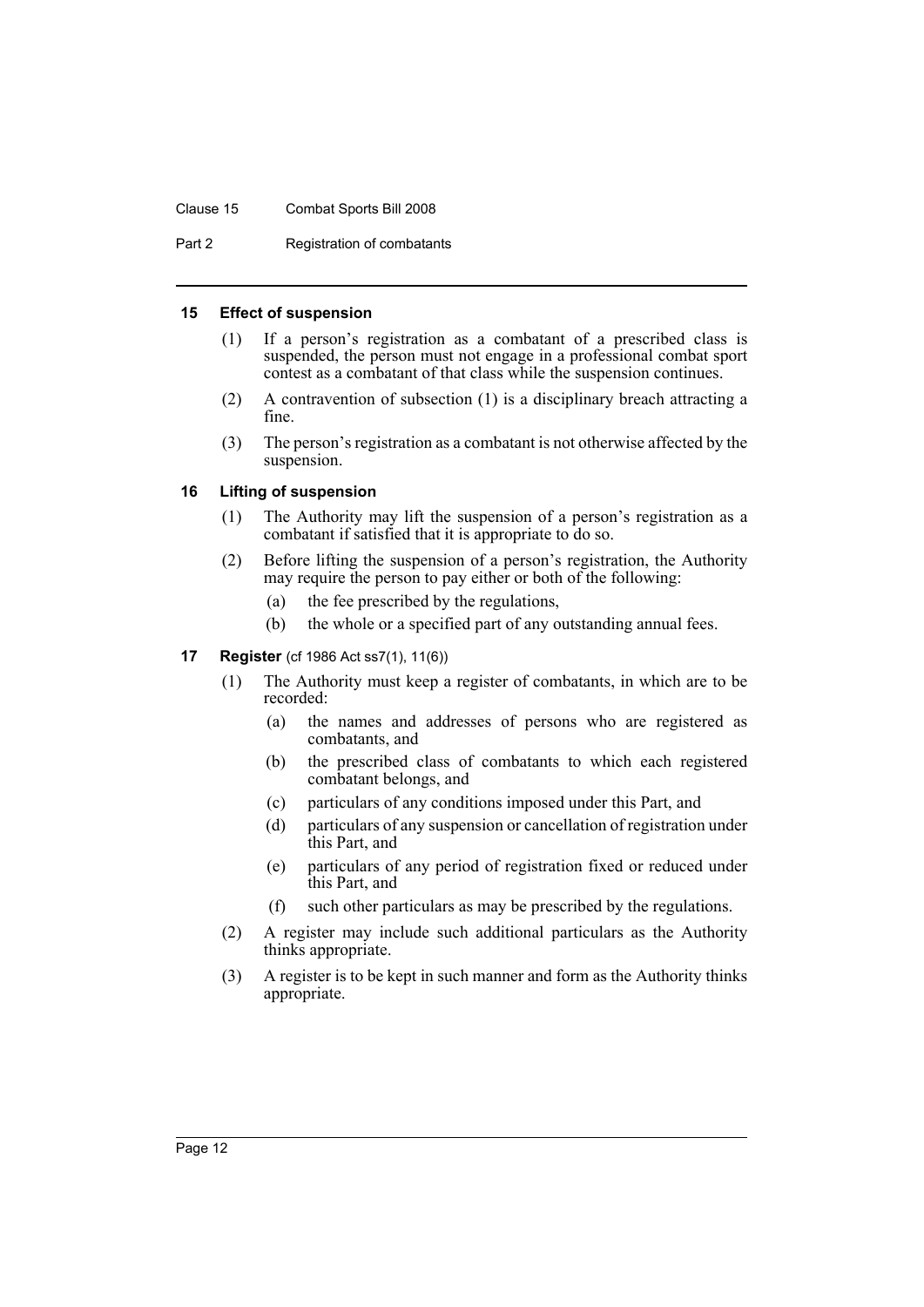| Combat Sports Bill 2008    | Clause 18 |
|----------------------------|-----------|
| Registration of combatants | Part 2    |

### <span id="page-16-0"></span>**Division 2 Medical record books and cards**

### <span id="page-16-1"></span>**18 Issue of medical record books and cards** (cf 1986 Act s33)

- (1) The Authority must issue each registered combatant with a medical record book in such format as the Authority thinks fit.
- (2) A medical record book may contain one or more medical record cards in or to the effect of the approved form.

### <span id="page-16-2"></span>**19 Provisions relating to medical record books and cards**

- (1) The regulations may make provision for or with respect to medical record books and medical record cards for registered combatants.
- (2) Without limiting subsection (1), the regulations may provide for any or all of the following:
	- (a) the issue of medical record books and medical record cards to registered combatants,
	- (b) the making of entries in, endorsements on, and alterations to, such books and cards,
	- (c) the production of such books and cards,
	- (d) the surrender, re-issue and replacement of such books and cards,
	- (e) the protection of such books and cards.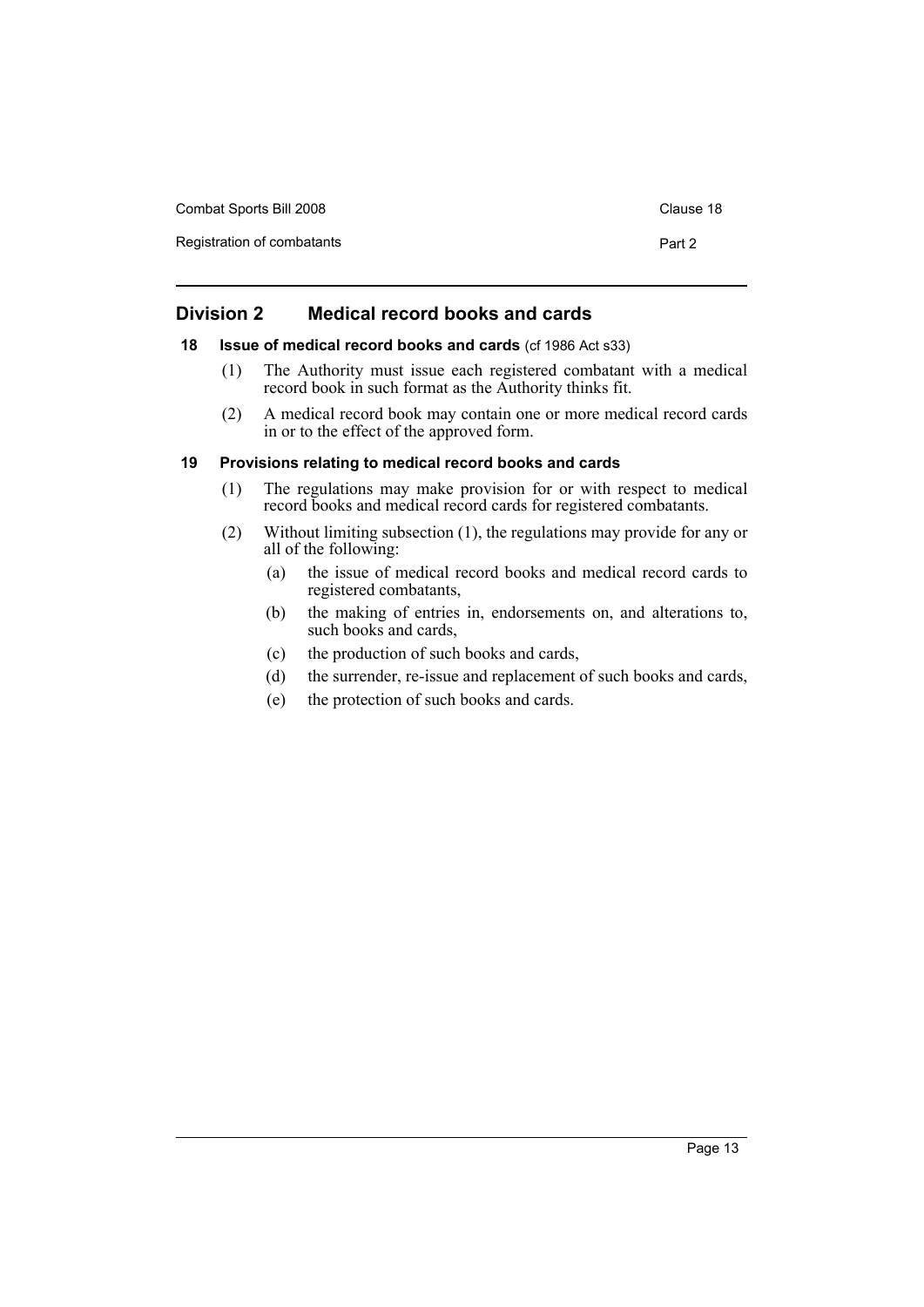### Clause 20 Combat Sports Bill 2008

Part 3 Registration of industry participants

# <span id="page-17-0"></span>**Part 3 Registration of industry participants**

### <span id="page-17-1"></span>**20 Requirement for registration—offence for unregistered persons** (cf 1986 Act s27)

A person must not carry on the business of, or be employed as, an industry participant if the person is not registered as an industry participant of at least one prescribed class.

Maximum penalty: 10 penalty units or imprisonment for 6 months, or both.

#### <span id="page-17-2"></span>**21 Requirement for registration in a prescribed class—disciplinary breach for registered persons** (cf 1986 Act s27)

- (1) A registered industry participant must not carry on the business of, or be employed as, an industry participant of a prescribed class if the registered industry participant is not registered as an industry participant of that class.
- (2) A contravention of subsection (1) is a disciplinary breach attracting a fine.

### <span id="page-17-3"></span>**22 Prescribed classes of industry participants** (cf 1986 Act s17)

- (1) For the purpose of registering industry participants, classes of industry participants may be prescribed by the regulations according to the nature of their participation in any profession, occupation or business, whether on a full-time, part-time or casual basis, in relation to a combat sport.
- (2) A reference in this Act to a *prescribed class* of industry participants is a reference to a class prescribed by the regulations under subsection (1).

### <span id="page-17-4"></span>**23 Application for registration** (cf 1986 Act s19)

- (1) A person may make an application to the Authority to be registered as an industry participant of a prescribed class.
- (2) An application must be:
	- (a) in or to the effect of the approved form, and
	- (b) accompanied by the fee prescribed by the regulations.

### <span id="page-17-5"></span>**24 Determination of application** (cf 1986 Act s20)

- (1) On receipt by the Authority of an application under section 23:
	- (a) where the Authority is satisfied that:
		- (i) the application complies with the requirements of section  $23$  (2), and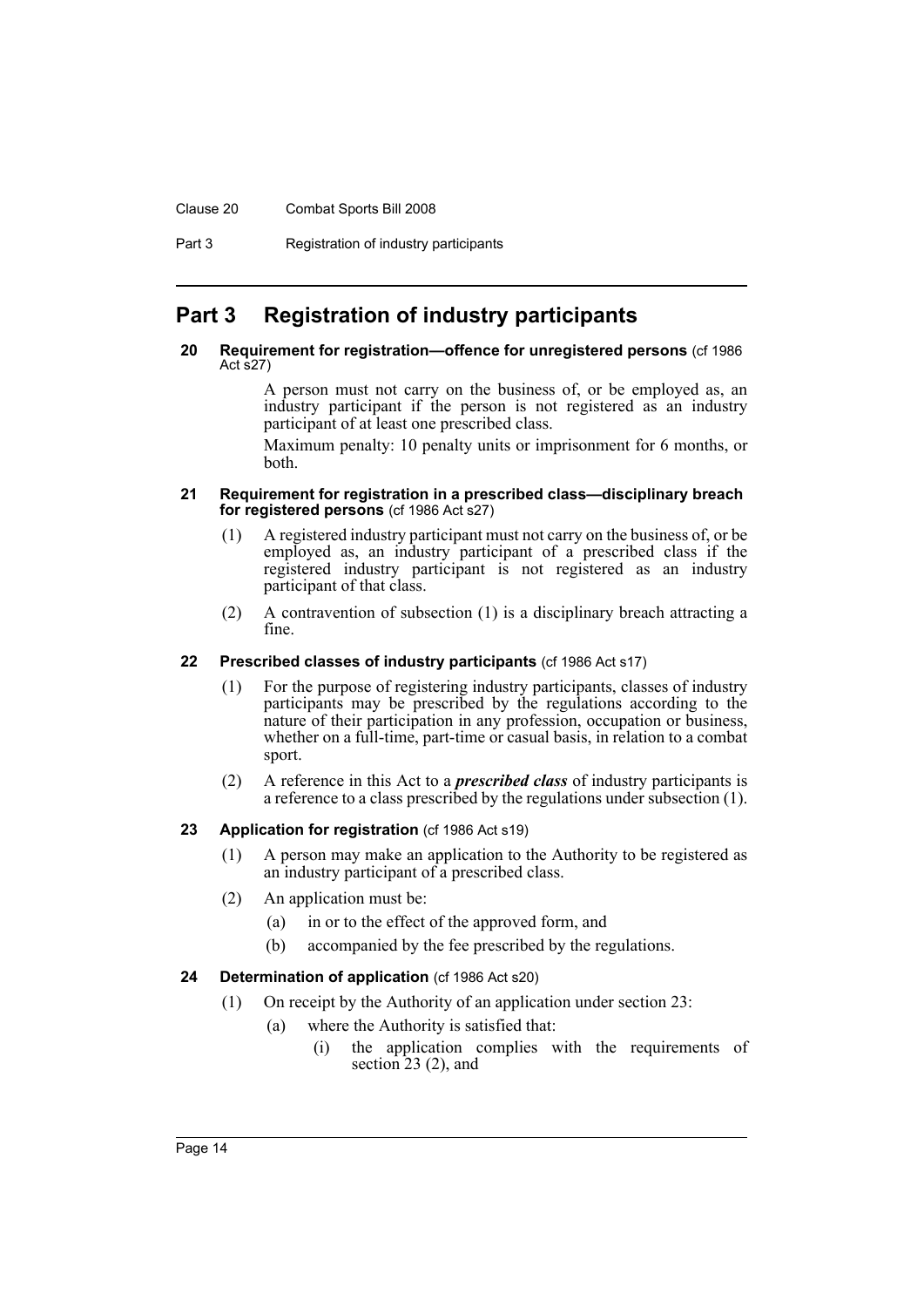Combat Sports Bill 2008 Combat Sports Bill 2008

- Registration of industry participants **Part 3** Part 3
- - (ii) the applicant is a fit and proper person to be registered as an industry participant of the prescribed class in respect of which the registration is sought, and
	- (iii) the applicant has complied with any conditions imposed under section 25 in relation to the applicant's registration, and
	- (iv) in the case of a subsequent application referred to in section 13 (6) or 29 (6)—the applicant has complied with any conditions imposed under either subsection in relation to the applicant's registration as an industry participant,

the Authority must register the applicant as such an industry participant, or

- (b) where it is not so satisfied, the Authority must refuse to register the applicant as such an industry participant.
- (2) The Authority must give notice to an applicant, in writing, of the applicant's registration as an industry participant of a prescribed class or of the refusal of the Authority to so register the applicant, as the case may be, within 7 days after the date of registration or refusal of registration.
- (3) Where the Authority refuses to register an applicant as an industry participant on the ground that the person is not a fit and proper person to be so registered, the Authority must, in the notice under subsection  $(2)$ , so inform the applicant.

### <span id="page-18-0"></span>**25 Conditions to be satisfied before registration** (cf 1986 Act s21)

The regulations may prescribe, in relation to a prescribed class of industry participants, conditions (including the passing of any courses of training) with which an applicant for registration as an industry participant of that class must comply before the applicant may be so registered.

### <span id="page-18-1"></span>**26 Conditions on or during registration**

- (1) The Authority may register an industry participant:
	- (a) unconditionally, or
	- (b) subject to conditions prescribed by the regulations or of a kind prescribed by the regulations.
- (2) A condition may be imposed:
	- (a) at the time of registration, or
	- (b) during the currency of registration, subject to any applicable requirements of section 29.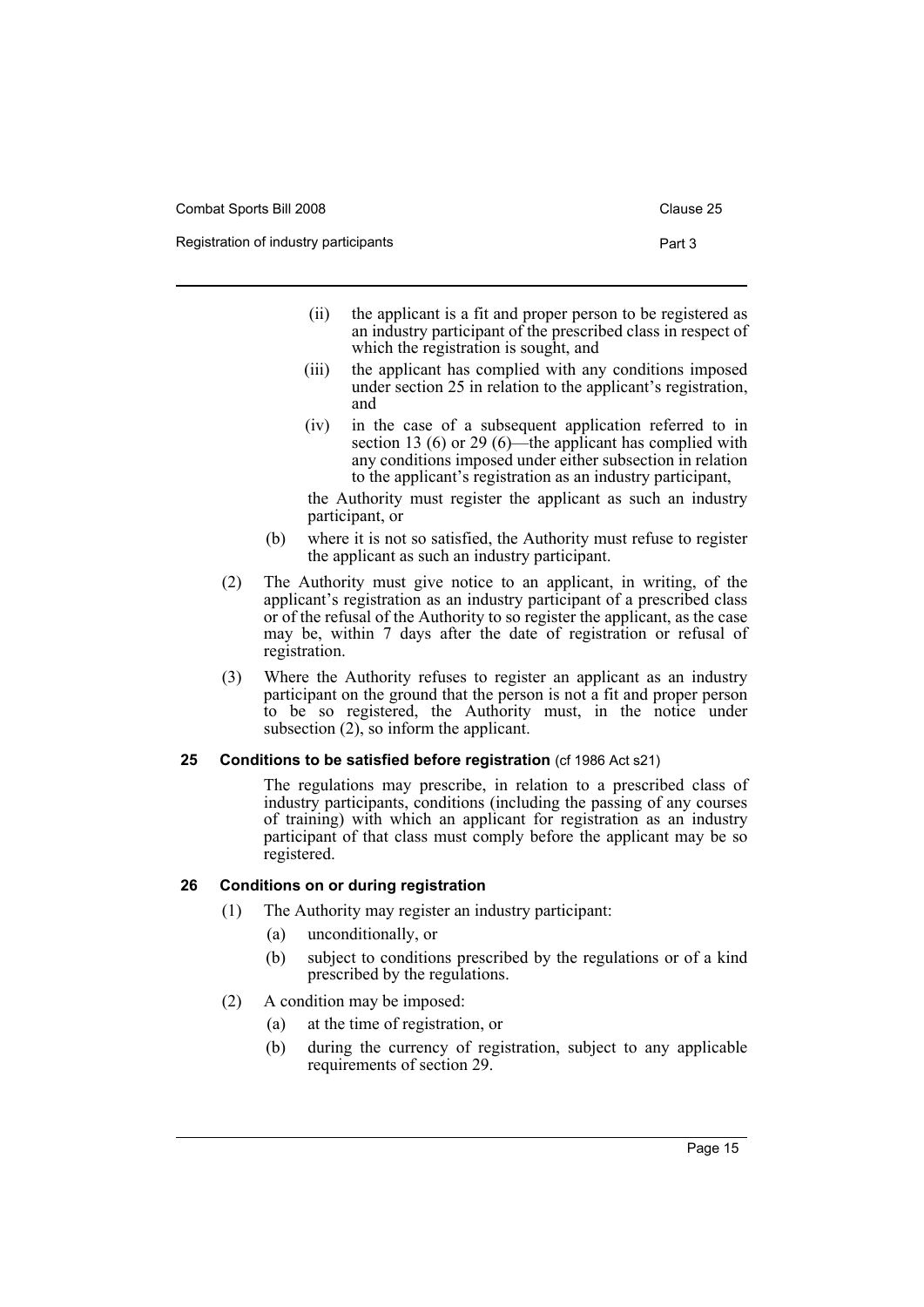### Clause 27 Combat Sports Bill 2008

Part 3 Registration of industry participants

- (3) A person who is a registered industry participant must comply with any conditions to which the person's registration is subject.
- (4) A contravention of subsection (3) is a disciplinary breach attracting a fine.
- (5) This section does not limit any other power of the Authority under this Act to impose conditions.

#### <span id="page-19-0"></span>**27 Duration of registration** (cf 1986 Act s22)

The registration of an industry participant remains in force indefinitely, unless the registration is sooner cancelled.

### <span id="page-19-1"></span>**28 Annual returns by registered industry participants** (cf 1986 Act s24)

- (1) In order to avoid suspension of registration, a person registered as an industry participant of a prescribed class must, not earlier than 56 days and not later than 21 days before 31 December in each year, forward an annual return to the Authority.
- (2) An annual return must be:
	- (a) in or to the effect of the approved form, and
	- (b) accompanied by the fee prescribed by the regulations.
- (3) The Authority may, in accordance with section 29, suspend the registration of an industry participant if:
	- (a) an annual return is not made and forwarded as required by this section, or
	- (b) the annual return is not accompanied by the prescribed fee.

#### <span id="page-19-2"></span>**29 Fines, suspension and other sanctions** (cf 1986 Act s23)

#### (1) **Definition**

In this section:

*disciplinary breach* by a registered industry participant means a contravention of this Act, the regulations or the rules by the registered industry participant (whether or not the contravention is declared to be a disciplinary breach attracting a fine), but does not include a contravention of a kind prescribed by the regulations.

#### (2) **Circumstances in which action may be taken**

The Authority may take action under this section in respect of registered industry participants in connection with:

- (a) disciplinary breaches by registered industry participants, or
- (b) the health and safety of registered combatants, or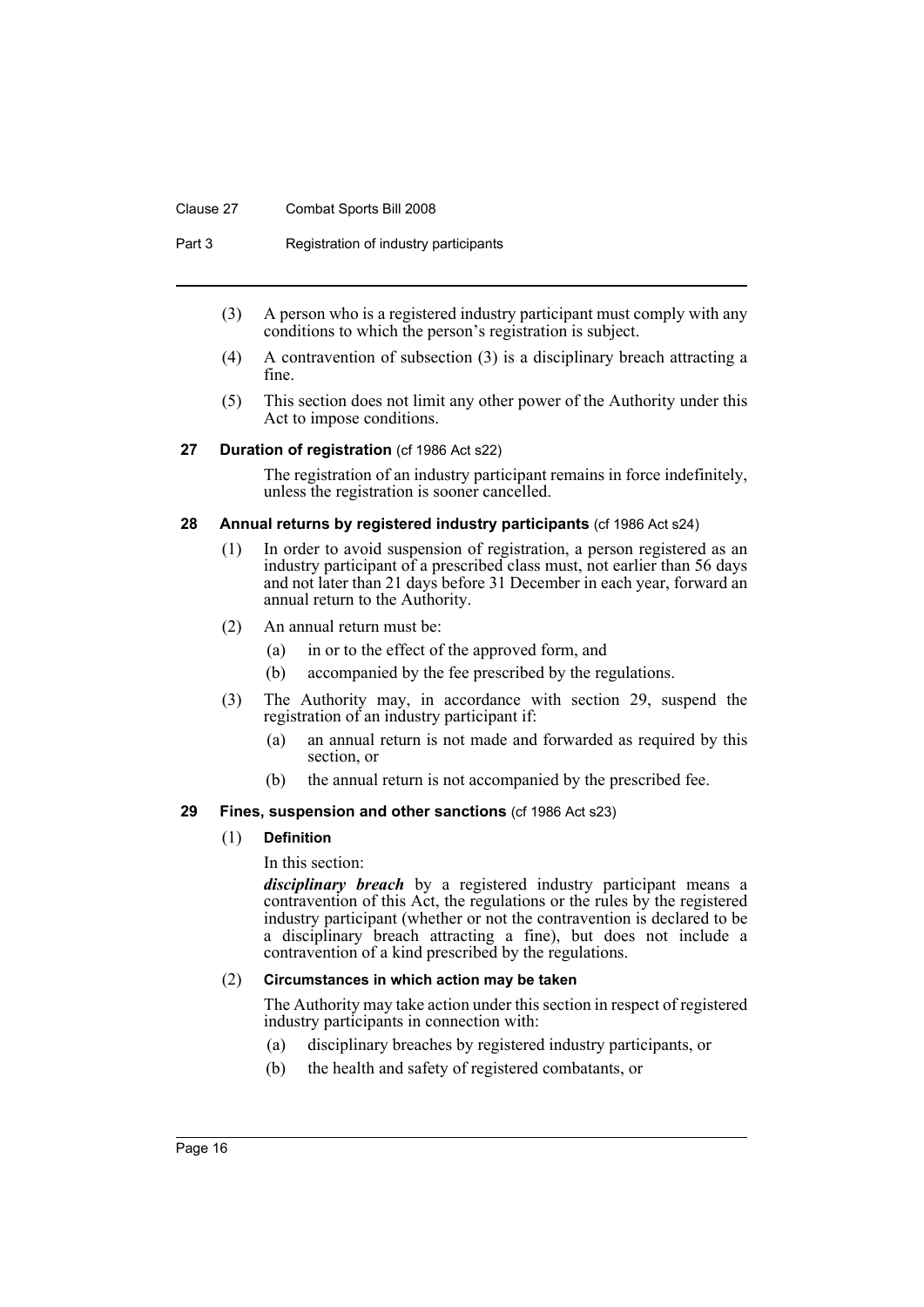| Combat Sports Bill 2008               | Clause 29 |
|---------------------------------------|-----------|
| Registration of industry participants | Part 3    |

(c) other matters that the Authority considers should be dealt with under this section.

### (3) **Show cause notice**

The Authority may, by notice in writing served on a person who is a registered industry participant, require the person to show cause, by a date and time specified in the notice (being a date not less than 14 days after the date of service of the notice) for any one or more of the following:

- (a) why the person should not pay a fine of a specified amount for a disciplinary breach attracting a fine,
- (b) why a condition should not be imposed on the person's registration,
- (c) why the person's registration should not be suspended,
- (d) why the person's registration should not be cancelled.

The notice must specify the grounds on which the action is proposed to be taken.

### (4) **Action if sufficient cause not shown**

If, by the date and time referred to in the notice under subsection (3), a person has not shown sufficient cause as referred to in that subsection, the Authority may, by order in writing, do any one or more of the following (whether or not the action was that mentioned in the notice):

- (a) impose a fine of a specified amount for a disciplinary breach attracting a fine,
- (b) impose a condition on the person's registration,
- (c) suspend the person's registration,
- (d) cancel the person's registration.

### (5) **Conditions for suspension to be lifted**

If a person's registration is suspended, the Authority may impose such conditions as it thinks fit with which the person must comply before consideration is given to lifting the suspension.

### (6) **Conditions for re-registration after cancellation**

If a person's registration is cancelled, the Authority may impose such conditions as it thinks fit with which the person must comply before any subsequent application by the person for registration as an industry participant or combatant may be dealt with under this Act.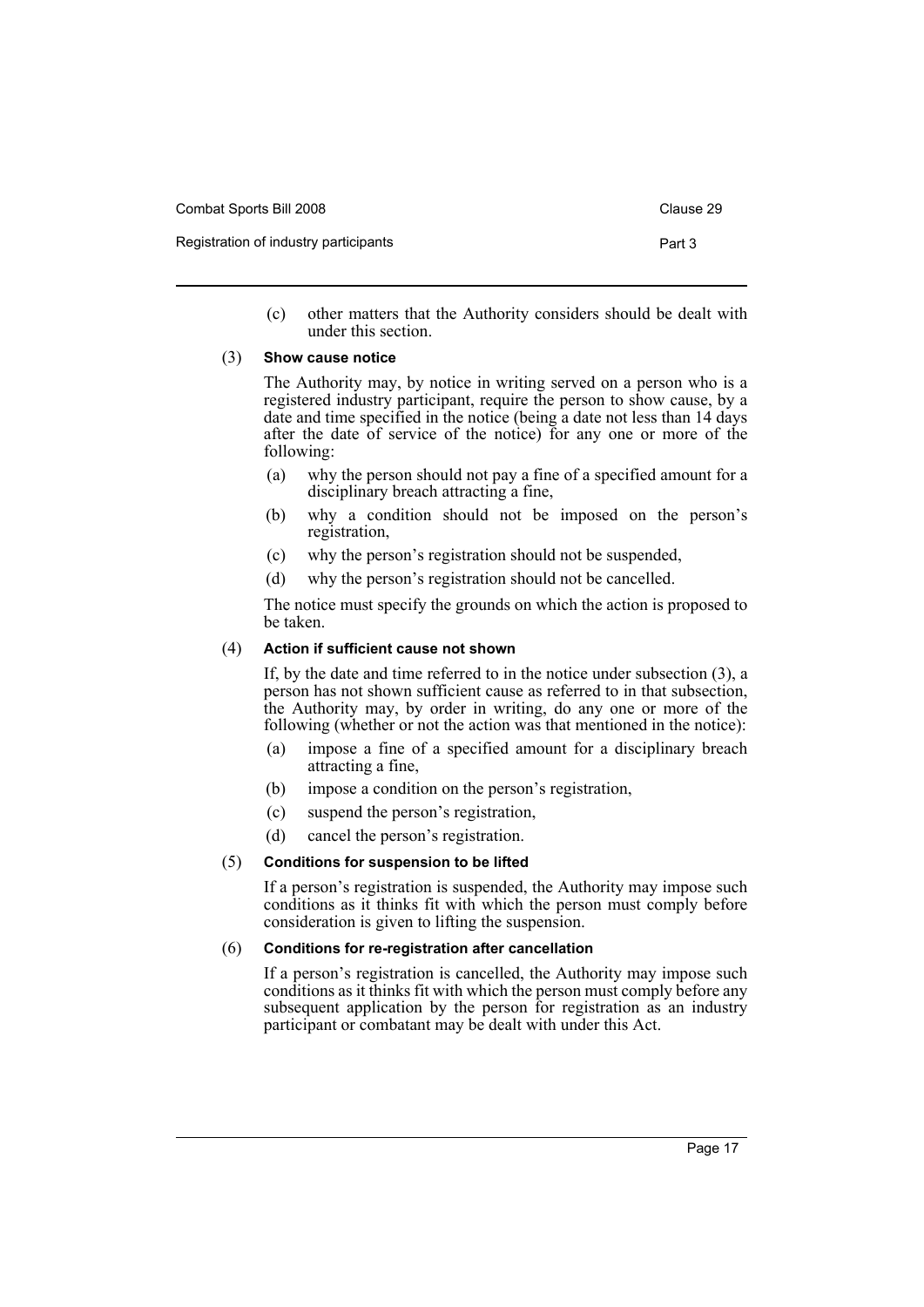### Clause 30 Combat Sports Bill 2008

Part 3 Registration of industry participants

### (7) **Notice of action taken**

The Authority must, within 7 days of taking action under subsection (4) against a person, give the person written notice of the action taken and of any conditions imposed under subsection (5) or (6).

### (8) **Amount of fine**

The amount of a fine is such amount as the Authority determines but not exceeding:

- (a) an amount equivalent to 50 penalty units, unless paragraph (b) applies, or
- (b) a lower amount prescribed by the regulations.

### (9) **Limitations may be prescribed**

The regulations may provide that:

- (a) action, or particular action, may only be taken under this section in specified circumstances, or
- (b) action, or particular action, may not be taken under this section in specified circumstances.

### <span id="page-21-0"></span>**30 Effect of suspension**

- (1) If a person's registration as an industry participant of a prescribed class is suspended, the person must not carry on the business of, or be employed as, an industry participant of that class while the suspension continues.
- (2) A contravention of subsection (1) is a disciplinary breach attracting a fine.
- (3) The person's registration as an industry participant is not otherwise affected by the suspension.

### <span id="page-21-1"></span>**31 Lifting of suspension**

- (1) The Authority may lift the suspension of a person's registration as an industry participant if satisfied that it is appropriate to do so.
- (2) Before lifting the suspension of a person's registration, the Authority may require the person to pay either or both of the following:
	- (a) the fee prescribed by the regulations,
	- (b) the whole or a specified part of any outstanding annual fees.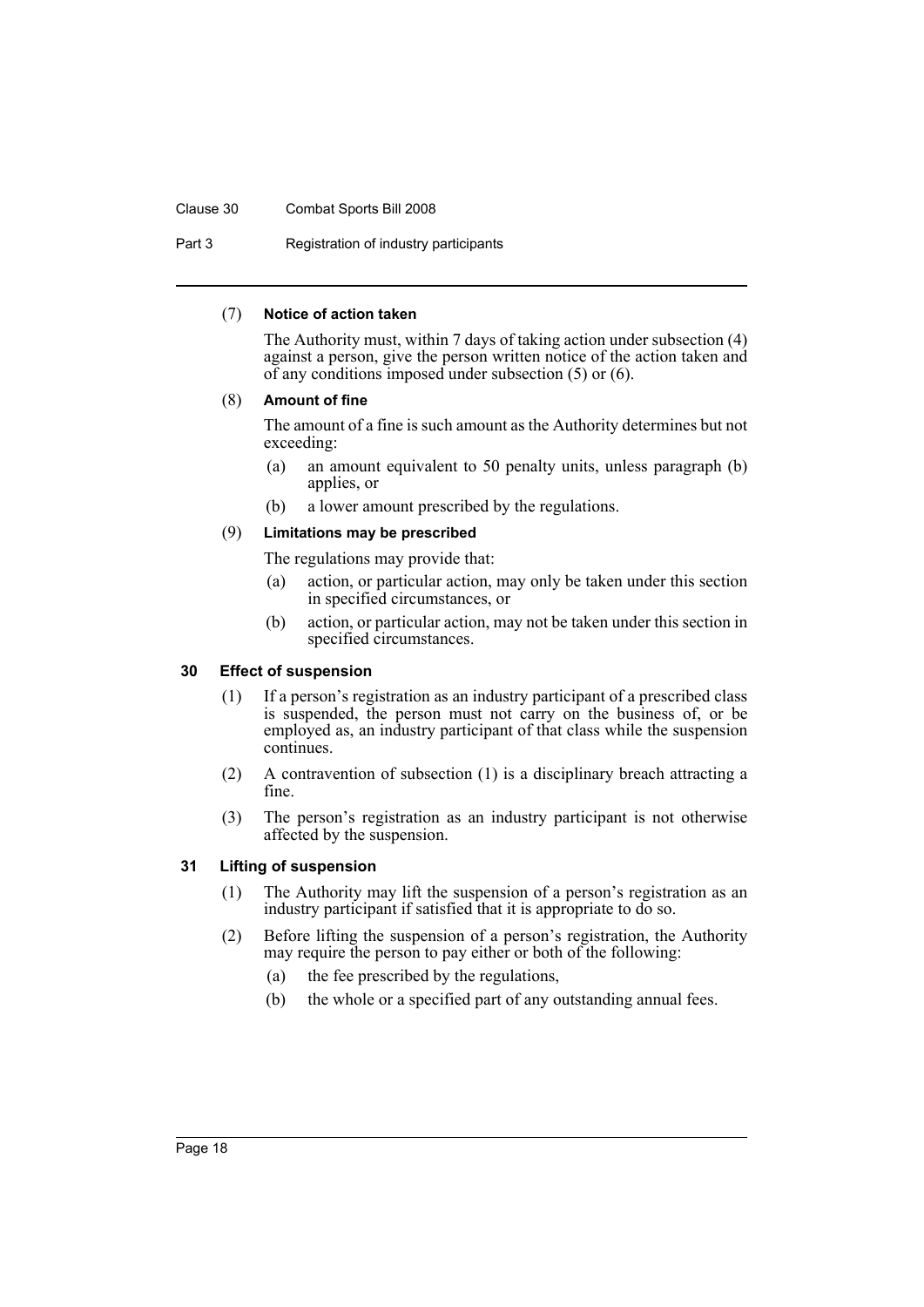| Combat Sports Bill 2008               | Clause 32 |
|---------------------------------------|-----------|
| Registration of industry participants | Part 3    |

### <span id="page-22-0"></span>**32 Register** (cf 1986 Act s18 (1))

- (1) The Authority must keep a register of industry participants, in which are to be recorded:
	- (a) the names and addresses of persons who are registered as industry participants, and
	- (b) the prescribed class of industry participants to which each registered industry participant belongs, and
	- (c) particulars of any conditions imposed under this Part, and
	- (d) particulars of any suspension or cancellation of registration under this Part, and
	- (e) such other particulars as may be prescribed by the regulations.
- (2) A register may include such additional particulars as the Authority thinks appropriate.
- (3) A register is to be kept in such manner and form as the Authority thinks appropriate.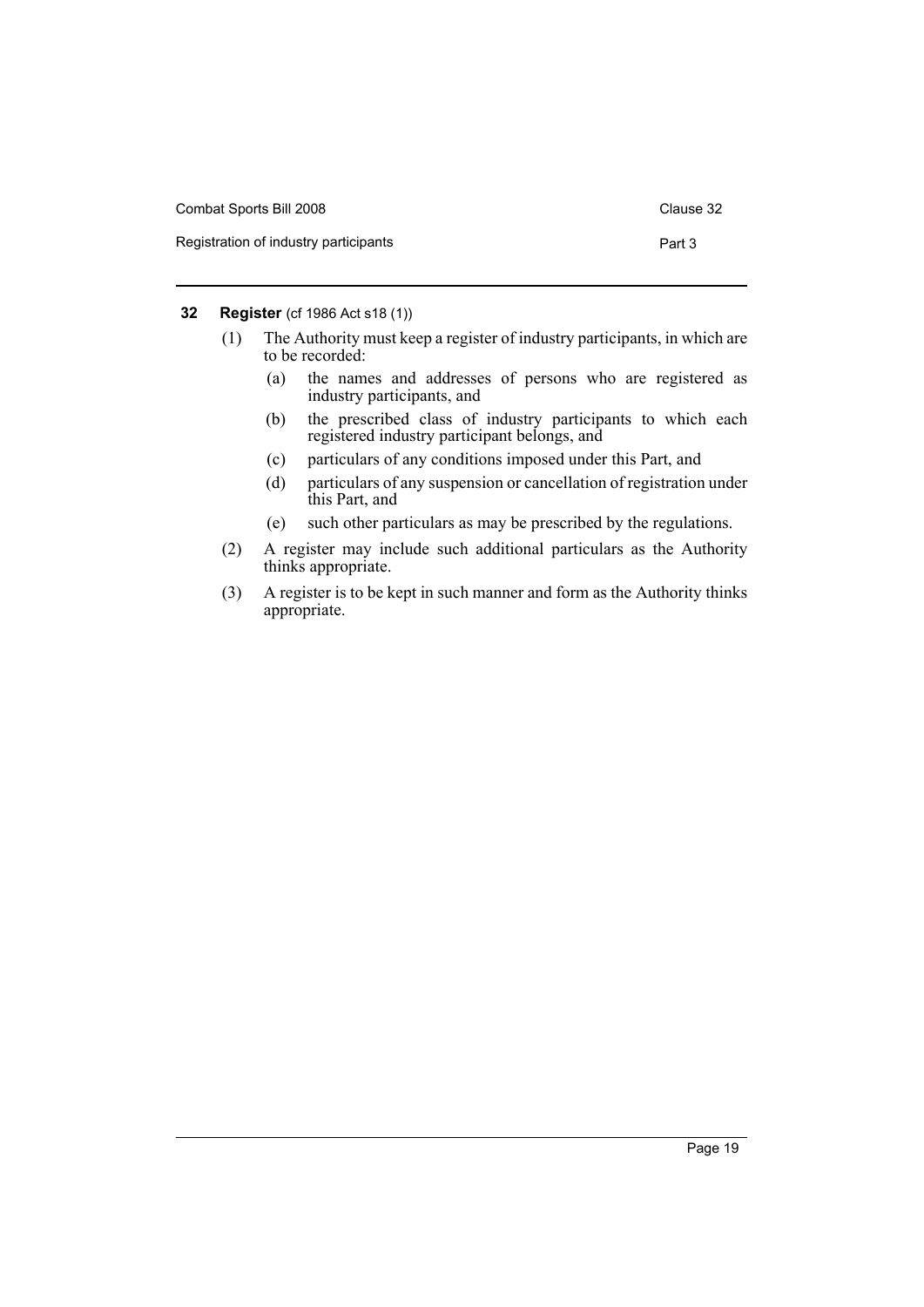#### Clause 33 Combat Sports Bill 2008

Part 4 Professional combat sport contests

# <span id="page-23-0"></span>**Part 4 Professional combat sport contests**

### <span id="page-23-1"></span>**Division 1 Permit to promote professional combat sport contest**

### <span id="page-23-2"></span>**33 Division applies to single and multiple contests** (cf 1986 Act s41)

In this Division (this section excepted) a reference to a professional combat sport contest is a reference to:

- (a) a single professional combat sport contest, or
- (b) 2 or more professional combat sport contests, where the contests are conducted on the one occasion and at the same venue.

### <span id="page-23-3"></span>**34 Requirement for permit** (cf 1986 Act s45)

(1) An unregistered person must not promote a professional combat sport contest unless a permit has been granted under section 36 in respect of the contest.

Maximum penalty: 500 penalty units or imprisonment for 12 months, or both.

- (2) A registered person must not promote a professional combat sport contest unless a permit has been granted under section 36 in respect of the contest.
- (3) A contravention of subsection (2) is a disciplinary breach attracting a fine.

### <span id="page-23-4"></span>**35 Application for permit** (cf 1986 Act s42)

- (1) A person may apply to the Authority for a permit to promote a professional combat sport contest.
- (2) An application must be:
	- (a) in or to the effect of the approved form, and
	- (b) accompanied by the fee (if any) prescribed by the regulations, and
	- (c) made not less than 21 days before the date of the proposed contest.

### <span id="page-23-5"></span>**36 Determination of application** (cf 1986 Act s43)

On receipt of an application under section 35 in respect of a professional combat sport contest, the Authority may:

- (a) grant a permit to the applicant in respect of the contest, subject to such conditions as the Authority thinks fit, or
- (b) refuse to grant a permit in respect of the contest.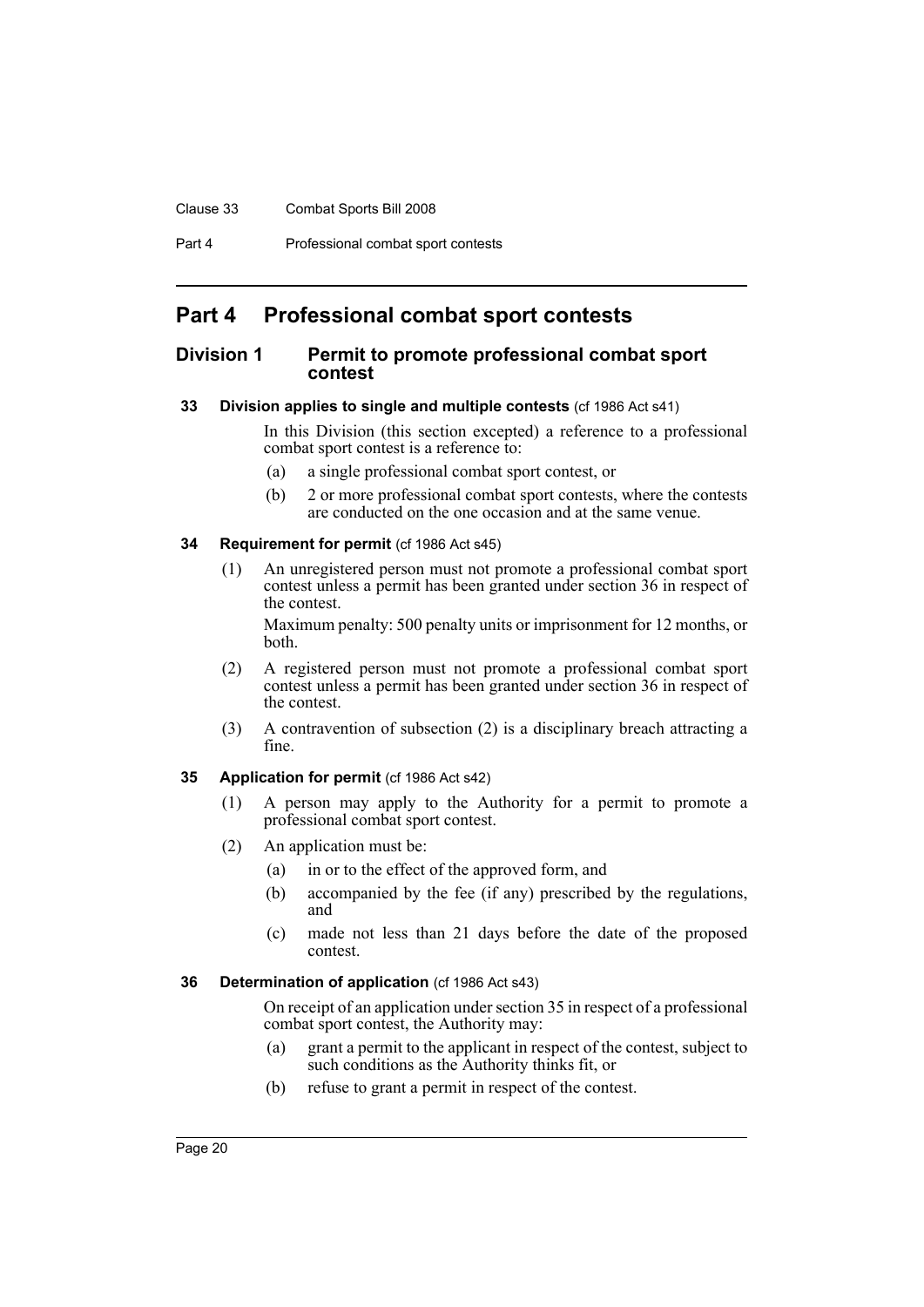| Combat Sports Bill 2008            | Clause 37 |
|------------------------------------|-----------|
| Professional combat sport contests | Part 4    |

### <span id="page-24-0"></span>**37 Notification of permit to Commissioner of Police** (cf 1986 Act s44)

If the Authority grants a permit under section 36, it must, as soon as practicable afterwards, cause the Commissioner of Police to be notified of the date, time and place of the professional combat sport contest in respect of which the permit is granted.

### <span id="page-24-1"></span>**Division 2 General regulation of professional combat sport contests**

### <span id="page-24-2"></span>**38 Conduct of professional combat sport contests**

- (1) The regulations may make provision for or with respect to the conduct of professional combat sport contests, and (without limitation) for or with respect to the health and safety of combatants who are, will be or intend to be engaged in a professional combat sport contest.
- (2) Without limiting subsection (1), the regulations may make provision for or with respect to any or all of the following:
	- (a) the holding of, and a combatant's participation in, a weigh-in before the combatant engages in a professional combat sport contest,
	- (b) the attendance of a combat sport inspector at a weigh-in,
	- (c) the recording of a combatant's particulars at a weigh-in for such a contest,
	- (d) the attendance of a combat sport inspector at a professional combat sport contest,
	- (e) the attendance of a medical practitioner at a professional combat sport contest (including any weigh-in held immediately before the contest).

### <span id="page-24-3"></span>**Division 3 Health and safety of combatants at professional combat sport contests**

- <span id="page-24-4"></span>**39 Medical examination organised by combatant** (cf 1986 Act s49)
	- (1) A combatant must not engage in a professional combat sport contest unless the combatant has, within the period of 24 hours immediately before the contest:
		- (a) requested a medical practitioner to exercise (in relation to the combatant) the functions of an examining medical practitioner under section 41, and
		- (b) submitted to being examined by the medical practitioner so as to enable the medical practitioner to exercise those functions.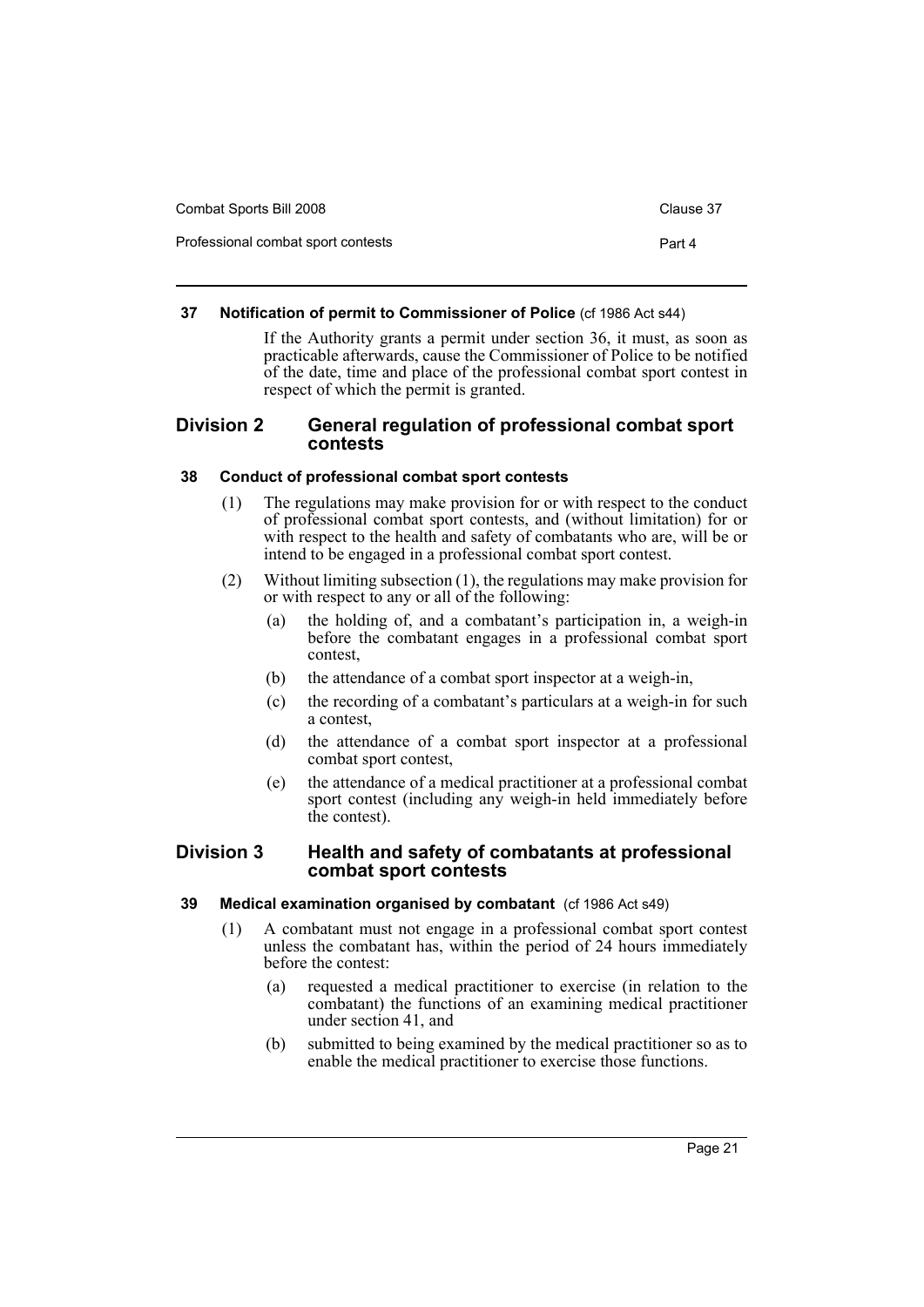#### Clause 40 Combat Sports Bill 2008

Part 4 Professional combat sport contests

(2) A contravention of subsection (1) is a disciplinary breach attracting a fine.

#### <span id="page-25-0"></span>**40 Medical examination directed by Authority** (cf 1986 Act s50)

#### (1) **Direction to submit to medical examination by medical practitioner**

The Authority may, by notice in writing served on a combatant, direct the combatant to submit to a medical examination by a specified medical practitioner on or before a specified date.

#### (2) **Direction to submit to examination or investigation by qualified person on recommendation of medical practitioner**

The Authority, on the recommendation of a medical practitioner, may, by notice in writing served on a combatant, direct the combatant to submit on or before a specified date to an examination or investigation by a qualified person to determine any particular matter or thing concerning the combatant's health and safety.

#### (3) **One or more directions may be given**

A notice under this section may give directions in relation to one or more examinations or investigations by one or more medical practitioners or other qualified persons.

### (4) **Combatant to comply with direction**

If a notice under this section is served on a combatant, the combatant must not (except as may be permitted by the notice) engage in a professional combat sport contest unless the combatant has complied with the direction or directions given by the notice.

(5) A contravention of subsection (4) is a disciplinary breach attracting a fine.

### (6) **Authority authorised to make request to medical practitioner**

The Authority may request a medical practitioner referred to in this section to exercise (in relation to the combatant):

- (a) the functions of an examining medical practitioner under section 41, or
- (b) such other functions relating to the health or safety of the combatant as the Authority may specify in its request,

or both.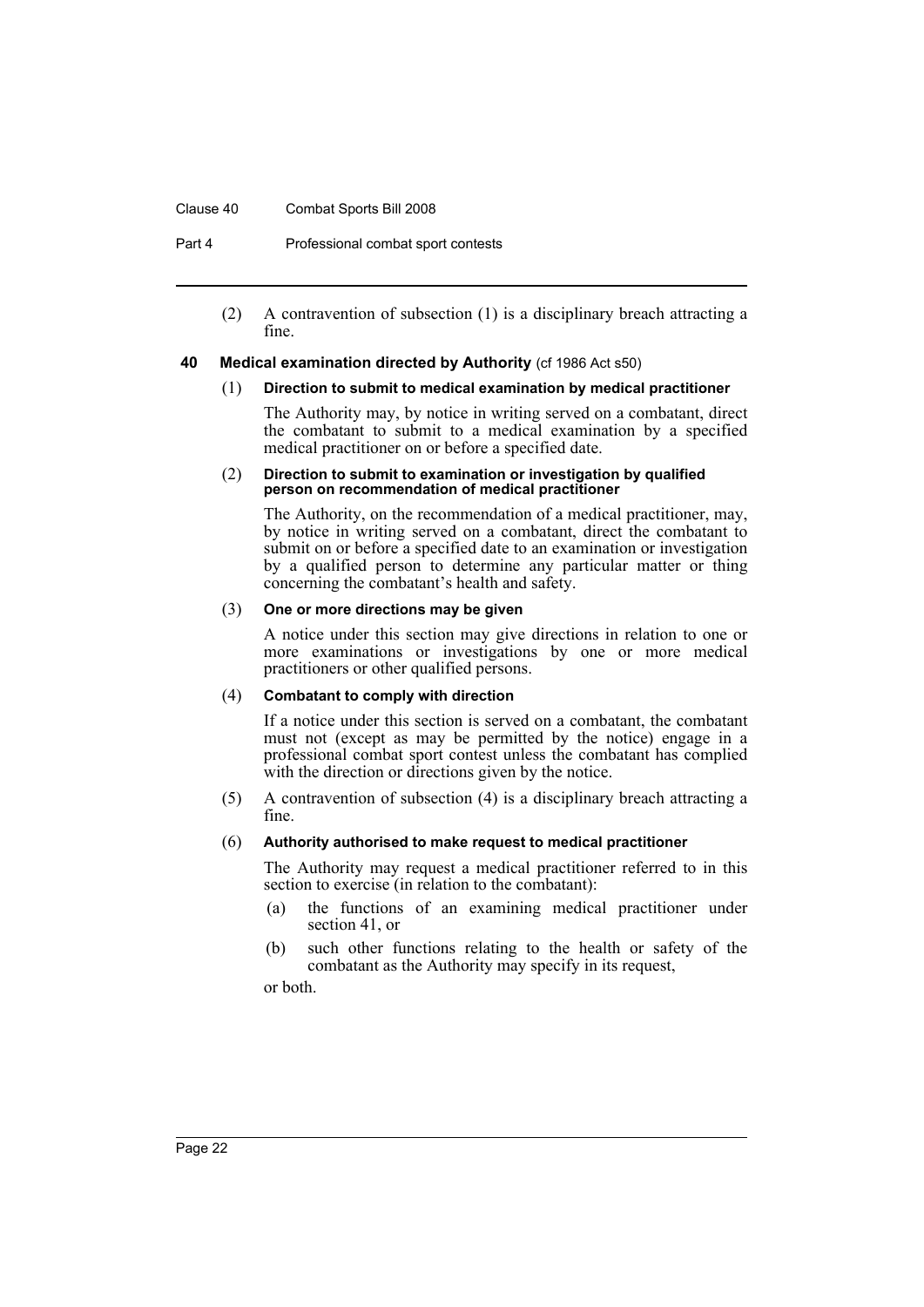| Combat Sports Bill 2008            | Clause 41 |
|------------------------------------|-----------|
| Professional combat sport contests | Part 4    |

### (7) **Authority authorised to make request to qualified person**

The Authority may request a qualified person referred to in this section to conduct such an examination or investigation of the combatant as the Authority may specify and to report to the Authority concerning any such examination or investigation.

### (8) **Meaning of qualified person**

A reference in this section to a *qualified person* is a reference to a person who is suitably qualified, in the opinion of the Authority, to determine a particular matter or thing. A qualified person may but need not be a medical practitioner.

### <span id="page-26-0"></span>**41 Functions of examining medical practitioner** (cf 1986 Act s51)

The functions of an examining medical practitioner under this section in relation to a combatant who proposes to engage in a professional combat sport contest are as follows:

- (a) to conduct such an examination of the combatant as is prescribed by the regulations,
- (b) to record the particulars prescribed by the regulations in the combatant's medical record book,
- (c) to certify in the combatant's medical record book whether or not, in the opinion of the medical practitioner, the combatant is medically fit to engage in the proposed contest,
- (d) if the medical practitioner has certified under paragraph (c) that the combatant is not medically fit to engage in the proposed contest and considers it to be in the interests of the health or safety of the combatant to do so—to certify in the combatant's medical record book that, in the opinion of the medical practitioner, the combatant should not engage in:
	- (i) any professional combat sport contest, or
	- (ii) any professional combat sport contest or any sparring,

before a specified date,

- (e) where the medical practitioner has given a certificate under paragraph (c) or (d), without delay:
	- (i) to notify the combatant and, where the examination was carried out immediately before the proposed contest, the combat sport inspector present at the contest of the matters as to which the medical practitioner has certified, and
	- (ii) to prepare and forward to the Authority a report of the examination.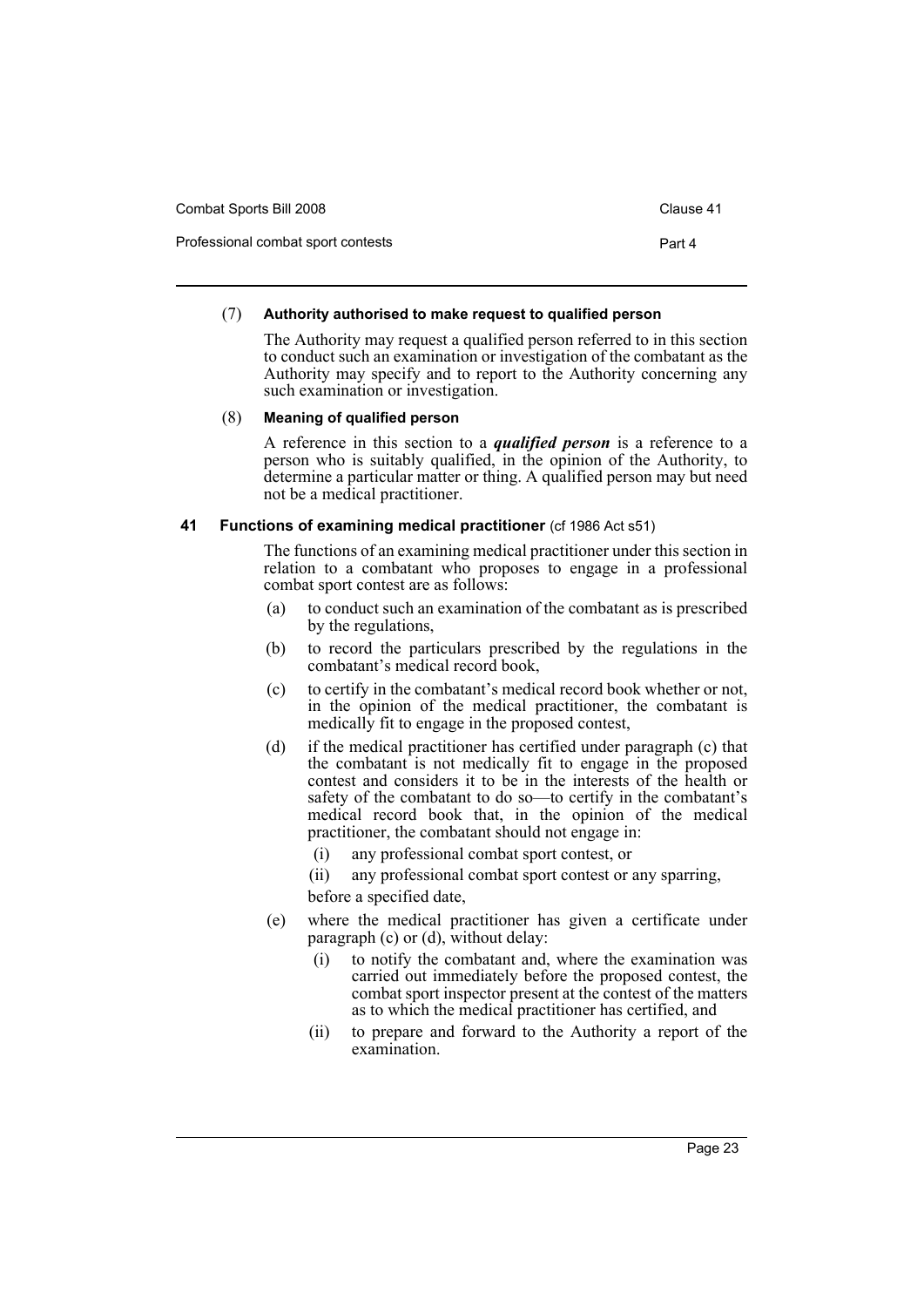#### Clause 42 Combat Sports Bill 2008

Part 4 Professional combat sport contests

#### <span id="page-27-0"></span>**42 Unfit combatant not to engage in contests or sparring** (cf 1986 Act s52)

- (1) Except to the extent that the Authority, on the advice or recommendation of a medical practitioner or after considering the report of a medical practitioner, otherwise directs, the following provisions have effect:
	- (a) if, following a medical examination under section 40, a medical practitioner gives, in relation to a combatant and a proposed professional combat sport contest, a certificate that, in the opinion of the medical practitioner, the combatant is not medically fit to engage in that contest—the combatant must not engage in that contest,
	- (b) if a medical practitioner certifies under section 41 (c) that, in the opinion of the medical practitioner, a combatant is not medically fit to engage in a proposed professional combat sport contest the combatant must not engage in that contest,
	- (c) if a medical practitioner gives, in relation to a combatant a certificate under section 41 (d)—the combatant must not, before the date specified in the certificate, engage in any professional combat sport contest or any sparring, or both, as may be specified in the certificate,
	- (d) if, following a medical examination under section 41, a medical practitioner gives, in relation to a combatant, a certificate to the same effect as a certificate under section 41 (d)—the combatant must not, before the date specified in the certificate, engage in any professional combat sport contest or any sparring, or both, as may be specified in the certificate.
- (2) Despite any direction given by the Authority under subsection (1) or the opinion of any other medical practitioner, if the medical practitioner present at a professional combat sport contest is of the opinion, immediately before the contest, that the combatant is not medically fit to engage in the contest, and so informs the combatant, the combatant must not engage in the contest.
- (3) A contravention of subsection (1) or (2) is a disciplinary breach attracting a fine.

#### <span id="page-27-1"></span>**43 Obligation of promoter—medical examination of combatant** (cf 1986 Act s53)

A person who promotes a professional combat sport contest must not permit a combatant to engage in the contest if the combatant has not complied with section 39 in relation to the contest.

Maximum penalty: 500 penalty units or imprisonment for 12 months, or both.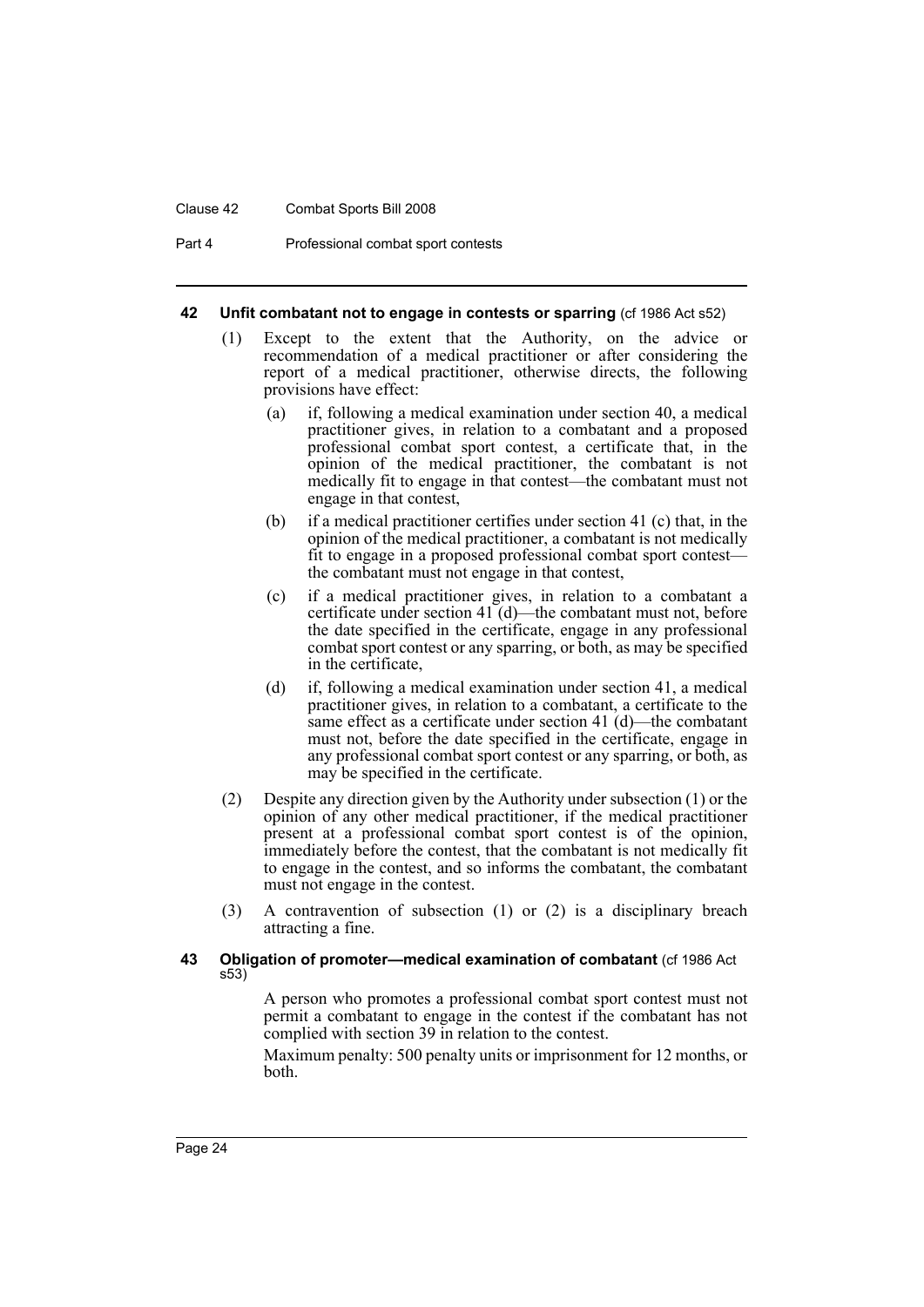| Combat Sports Bill 2008            | Clause 44 |
|------------------------------------|-----------|
| Professional combat sport contests | Part 4    |

### <span id="page-28-0"></span>**44 Obligation of promoter—examination of medical record book** (cf 1986 Act s54)

A person who promotes a professional combat sport contest must examine the medical record book of a combatant who proposes to engage in that contest after the time when the combatant has complied with section 39 in relation to that contest and before the time when the combatant is due to be engaged in that contest.

Maximum penalty: 500 penalty units.

### <span id="page-28-1"></span>**45 Obligation of promoter—unfit combatant** (cf 1986 Act s55)

(1) If a medical practitioner certifies under section 41 (c) that, in the opinion of the medical practitioner, a combatant is not medically fit to engage in a proposed professional combat sport contest, the promoter of the proposed contest must not permit the combatant to engage in that contest.

Maximum penalty: 500 penalty units or imprisonment for 12 months, or both.

(2) Subsection (1) does not apply if the Authority, on the advice or recommendation of a medical practitioner or after considering the report of a medical practitioner, otherwise directs.

### <span id="page-28-2"></span>**46 Combatant to submit to medical examination after contest** (cf 1986 Act s56)

- (1) A combatant must, immediately upon the conclusion of a professional combat sport contest in which the combatant has been a contestant, submit to a medical examination by a medical practitioner engaged by the promoter of the contest to exercise (in relation to the combatant) the functions of an examining medical practitioner under section 48.
- (2) A contravention of subsection (1) is a disciplinary breach attracting a fine.
- (3) Subsection (1) does not apply where the combatant is rendered unconscious or is otherwise unable to comply with the subsection for medical reasons.

### <span id="page-28-3"></span>**47 Obligation of promoter—combatant rendered unconscious or unable to submit to examination by examining medical practitioner** (cf 1986 Act s57)

If a combatant who engages in a professional combat sport contest is rendered unconscious or otherwise appears to the promoter of the contest to be unable to comply with section 46, the promoter must without delay arrange for a medical practitioner engaged by the promoter to exercise, in relation to the combatant: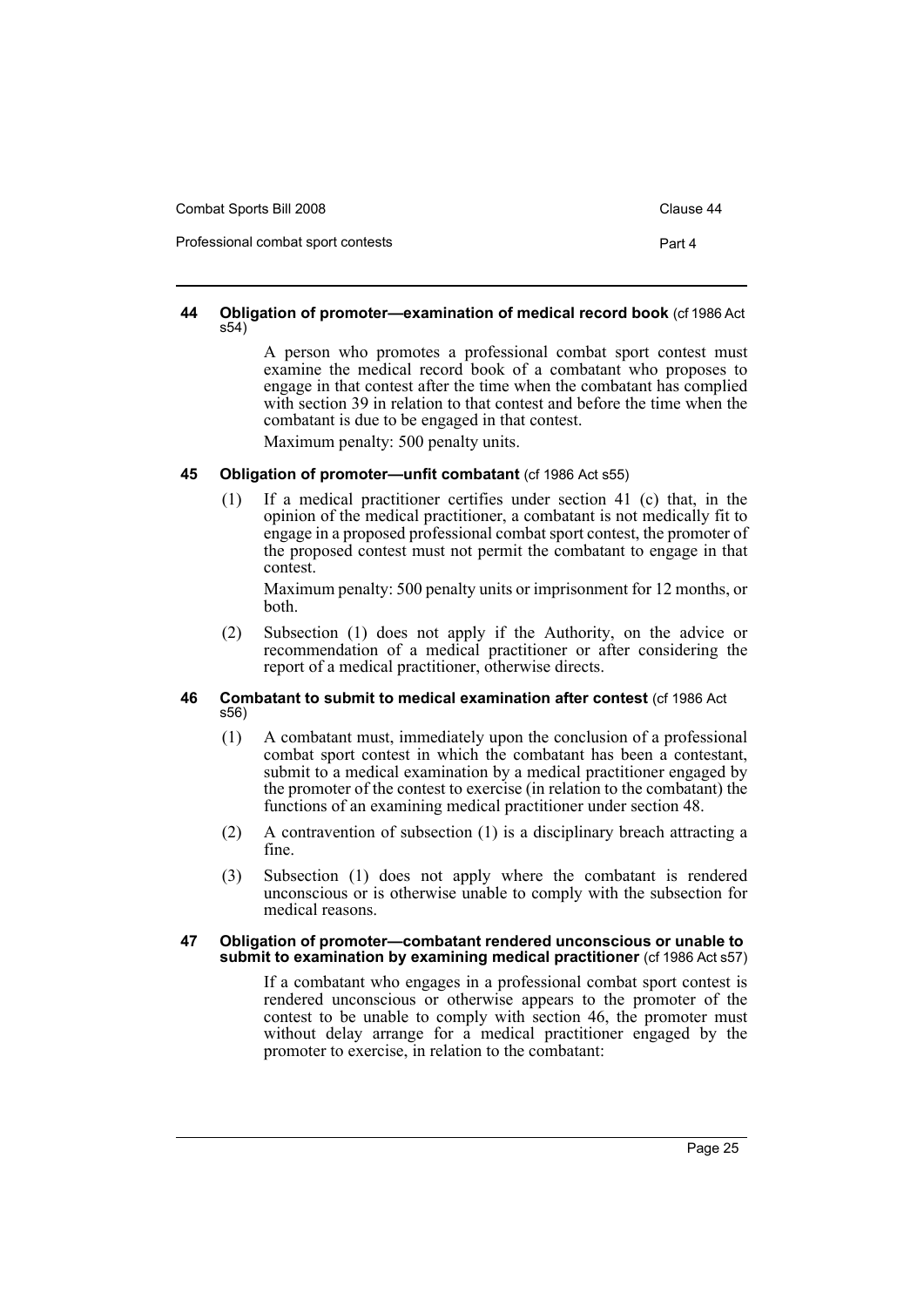#### Clause 48 Combat Sports Bill 2008

Part 4 Professional combat sport contests

- (a) the functions of an examining medical practitioner under section 48, and
- (b) such other functions as may be necessary in the circumstances of the case.

Maximum penalty: 500 penalty units or imprisonment for 12 months, or both.

#### <span id="page-29-0"></span>**48 Functions of medical practitioner after contest** (cf 1986 Act s58)

The functions of an examining medical practitioner under this section in relation to a combatant who has engaged in a professional combat sport contest are as follows:

- (a) to conduct such examination of the combatant as is prescribed by the regulations,
- (b) to record the particulars prescribed by the regulations in the combatant's medical record book,
- (c) where the medical practitioner considers it to be in the interests of the health or safety of the combatant to do so—to certify in the combatant's medical record book that, in the opinion of the medical practitioner, the combatant should not engage in:
	- (i) any professional combat sport contest, or

(ii) any professional combat sport contest or any sparring, before a specified date,

- (d) where the medical practitioner has given a certificate under paragraph (c), without delay:
	- (i) to notify the combatant and the combat sport inspector present at the contest in which the combatant was engaged of the matters as to which the medical practitioner has certified, and
	- (ii) to prepare and forward to the Authority a report of the examination.

### <span id="page-29-1"></span>**49 Combatant not to engage in further contests or sparring** (cf 1986 Act s59)

- (1) If a medical practitioner gives, in relation to a combatant a certificate under section 48 (c), the combatant must not, before the date specified in the certificate, engage in any professional combat sport contest or any sparring, or both, as may be specified in the certificate.
- (2) A contravention of subsection (1) is a disciplinary breach attracting a fine.
- (3) Subsection (1) does not apply to the extent that the Authority, on the advice or recommendation of a medical practitioner or after considering the report of a medical practitioner, directs.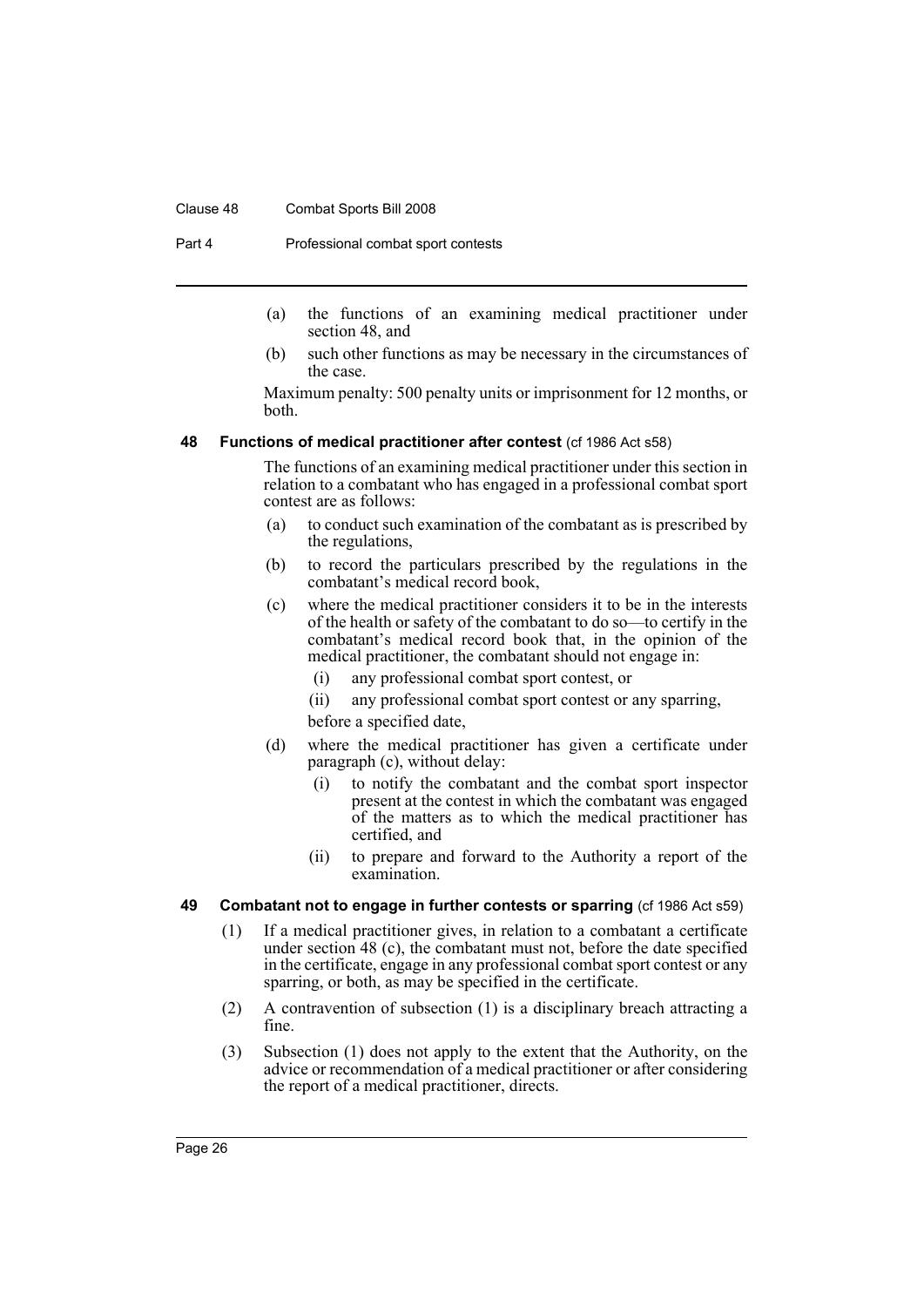| Combat Sports Bill 2008            | Clause 50 |
|------------------------------------|-----------|
| Professional combat sport contests | Part 4    |

### <span id="page-30-0"></span>**Division 4 Record of professional combat sport contest**

### <span id="page-30-1"></span>**50** Contest result sheet (cf 1986 Act s60)

- (1) For the purpose of making a record of a professional combat sport contest, it is the duty of the combat sport inspector present at the contest, and a function of the medical practitioner so present, to write up in duplicate, and, by an original signature, to sign each copy of, a contest result sheet in relation to the contest.
- (2) The contest result sheet must be:
	- (a) in or to the effect of the approved form, and
	- (b) written up in accordance with the directions on the sheet.

### <span id="page-30-2"></span>**51 Forwarding of contest result sheet** (cf 1986 Act s61)

- (1) The combat sport inspector present at a professional combat sport contest is to send the original contest result sheet to the Authority when completed.
- (2) The Authority must cause the information contained in a contest result sheet forwarded to it under subsection (1) to be filed in the office of the Authority for such time as it thinks fit.

### <span id="page-30-3"></span>**Division 5 Prohibition of professional combat sport contests at certain places**

### <span id="page-30-4"></span>**52 Professional combat sport contests prohibited at certain places** (cf 1986 Act s62)

- (1) An unregistered person must not promote, or engage in, a professional combat sport contest at:
	- (a) a place prescribed by the regulations, or
	- (b) a place of a class or description prescribed by the regulations.

Maximum penalty: 500 penalty units or imprisonment for 12 months, or both.

- (2) A registered person must not promote, or engage in, a professional combat sport contest at:
	- (a) a place prescribed by the regulations, or
	- (b) a place of a class or description prescribed by the regulations.
- (3) A contravention of subsection (2) is a disciplinary breach attracting a fine.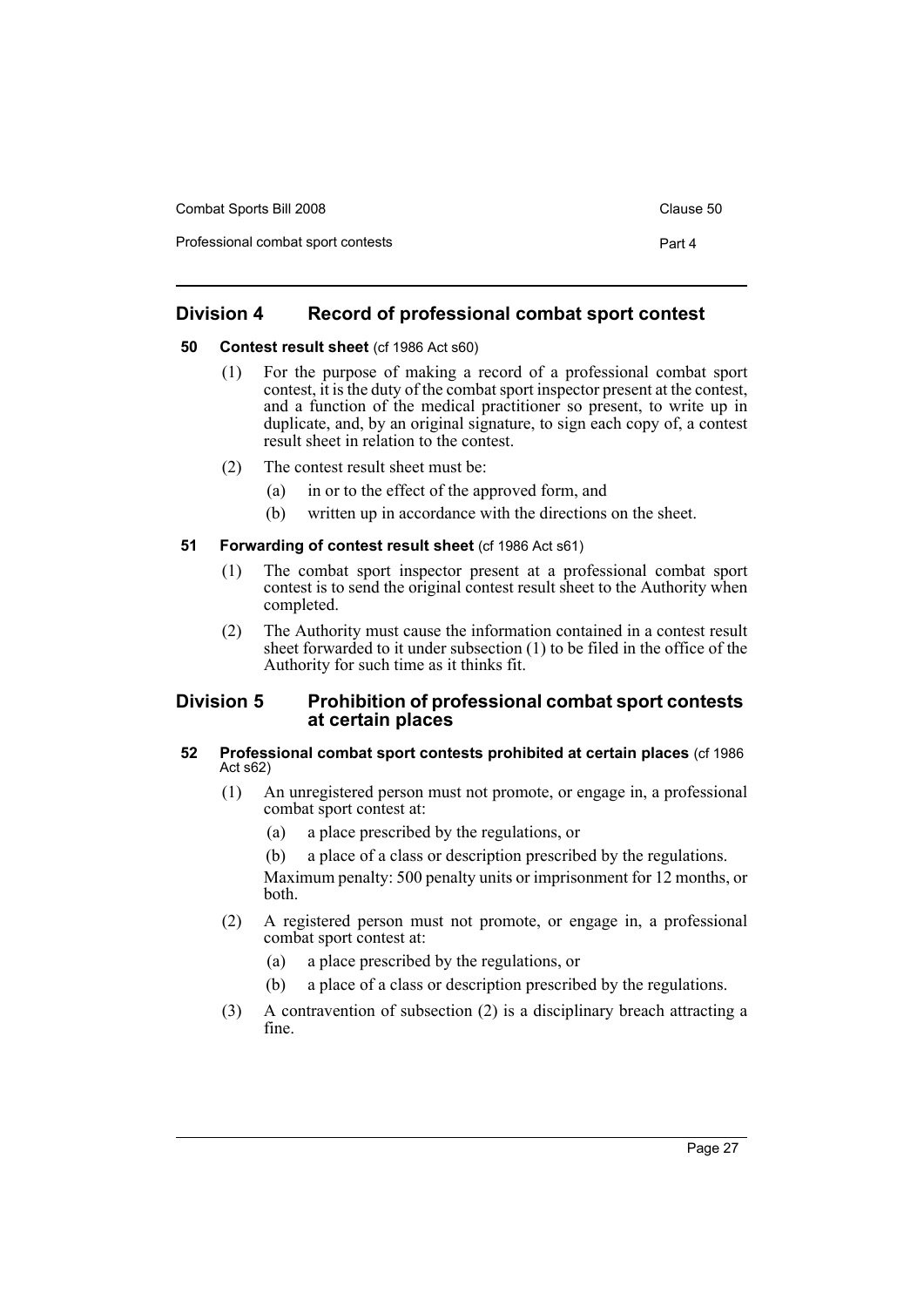#### Clause 53 Combat Sports Bill 2008

Part 5 Amateur combat sport contests, and amateur and professional wrestling contests

# <span id="page-31-0"></span>**Part 5 Amateur combat sport contests, and amateur and professional wrestling contests**

### <span id="page-31-1"></span>**53 Application of Part** (cf 1986 Act s62A)

- (1) This Part applies to:
	- (a) amateur combat sport contests, and
	- (b) wrestling contests, whether amateur or professional (other than a wrestling contest referred to in subsection (2)),

held for public entertainment.

- (2) This Part does not apply to a wrestling contest if it is a professional combat sport contest within the meaning of this Act. **Note.** Professional combat sport contests are regulated by Part 4 and other provisions of this Act.
- (3) For the purposes of this section:

#### *public entertainment* means:

- (a) entertainment to which admission may ordinarily be gained by members of the public on payment of money, or other consideration, as the price or condition of admission, or
- (b) the entertainment of:
	- (i) patrons of any premises licensed under the *Liquor Act 2007* or registered under the *Registered Clubs Act 1976*, or
	- (ii) the public or a section of the public at a building or temporary structure subject to an approval, in force under Part 1 of Chapter 7 of the *Local Government Act 1993*, for use as a place of public entertainment (within the meaning of that Act).

#### <span id="page-31-2"></span>**54 Permit required for amateur combat sport contests or wrestling contests** (cf 1986 Act s62B)

- (1) An unregistered person must not promote an amateur combat sport contest or a wrestling contest:
	- (a) without a permit under this Part, or
	- (b) contrary to the conditions subject to which such a permit was granted.

Maximum penalty: 20 penalty units.

- (2) A registered person must not promote an amateur combat sport contest or a wrestling contest:
	- (a) without a permit under this Part, or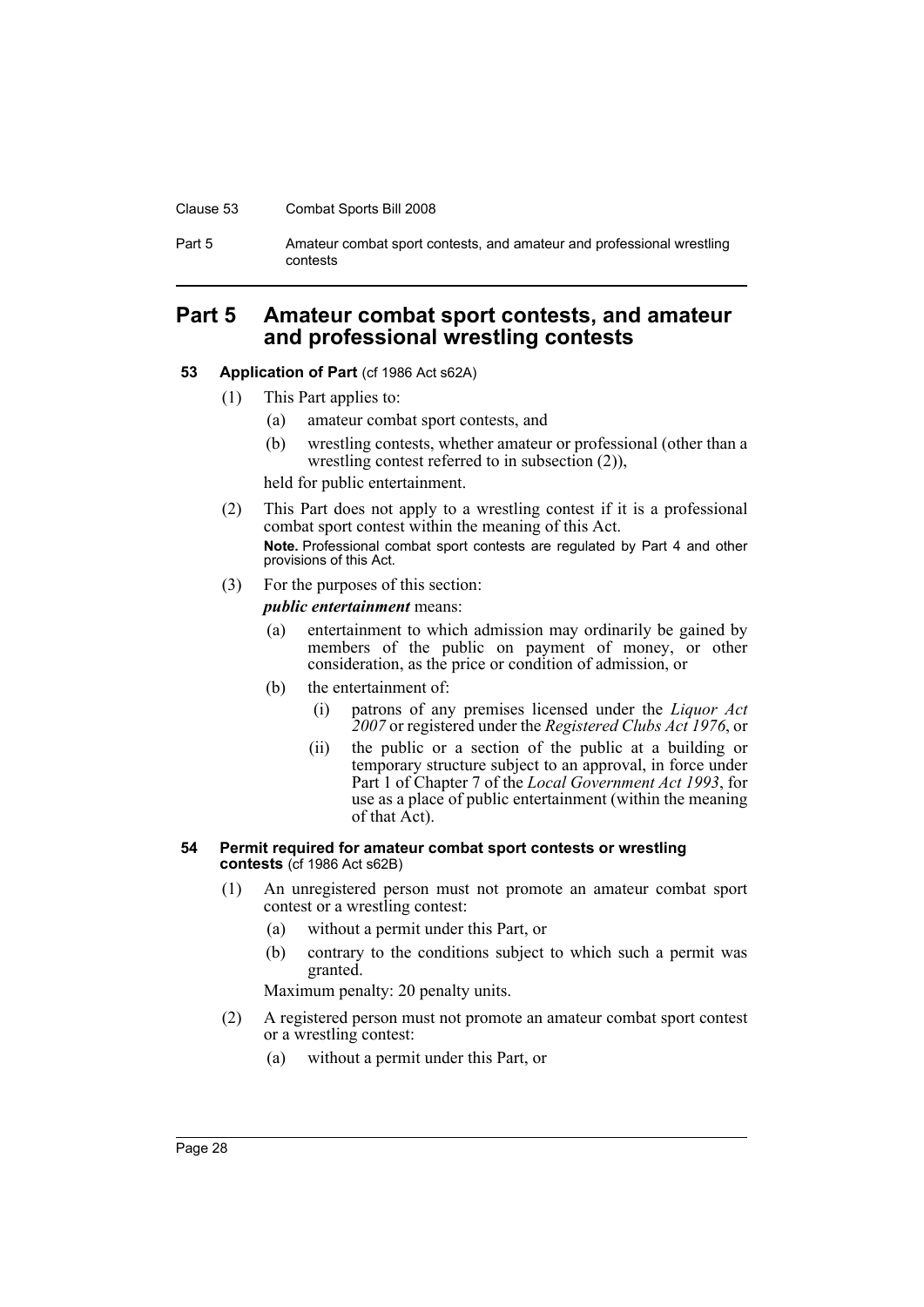Amateur combat sport contests, and amateur and professional wrestling Part 5 contests

- (b) contrary to the conditions subject to which such a permit was granted.
- (3) A contravention of subsection (2) is a disciplinary breach attracting a fine.

### <span id="page-32-0"></span>**55 Application for permit** (cf 1986 Act s62C (1))

- (1) A person may apply to the Minister for a permit to promote an amateur combat sport contest or a wrestling contest:
- (2) An application must be:
	- (a) in or to the effect of the approved form, and
	- (b) made not less than 21 days before the date of the proposed contest.

### <span id="page-32-1"></span>**56** Determination of application (cf 1986 Act s62C (2))

- (1) The Minister:
	- (a) may grant a permit to promote an amateur combat sport contest or a wrestling contest unconditionally or subject to such conditions as the Minister thinks fit to impose, or
	- (b) may refuse to grant a permit.
- (2) A permit may be granted so as to authorise one or more contests.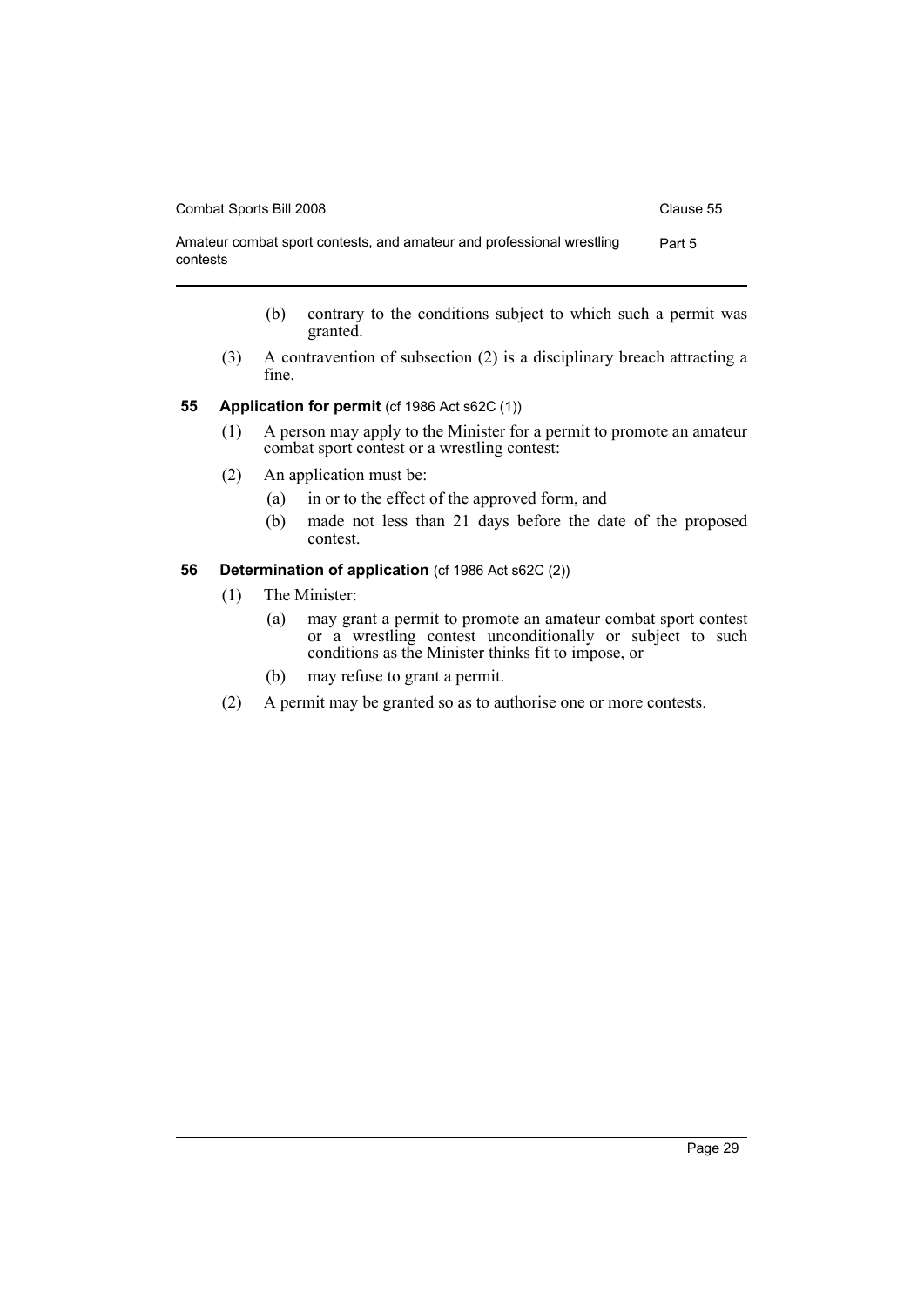#### Clause 57 Combat Sports Bill 2008

Part 6 Disqualification

# <span id="page-33-0"></span>**Part 6 Disqualification**

### <span id="page-33-1"></span>**57 Disqualification**

- (1) The Authority may, by notice in writing served on a person who is or has been registered under this Act, require the person to show cause, by a date and time specified in the notice (being a date not less than 14 days after the date of service of the notice), why the person should not be disqualified under this section from participating in specified classes of activities.
- (2) If, by the date and time referred to in the notice under subsection (1), a person has not shown sufficient cause as referred to in that subsection, the Authority may, by order in writing, disqualify the person either:
	- (a) indefinitely, or
	- (b) for a period specified by the Authority,
	- from participating in either or both of the following:
	- (c) specified kinds of activities prescribed by the regulations relating to combat sports,
	- (d) (if it is not a combat sport) any specified form of sparring or wrestling.
- (3) Examples of the kinds of activities that may be prescribed by the regulations as activities from which a person may be disqualified include the following:
	- (a) engaging in a specified combat sport as a contestant,
	- (b) engaging in or being employed in any profession, occupation or business, whether on a full-time, part-time or casual basis, in relation to a combat sport (whether or not in connection with a professional combat sport contest, an amateur combat sport contest or a wrestling contest),
	- (c) attending any premises at which a professional combat sport contest, an amateur combat sport contest or a wrestling contest is being held or is to be held within a specified period on a day when the contest is or is to be held,
	- (d) attending specified premises where training for any combat sport is conducted, whether generally or during particular periods.
- (4) The Authority must, within 7 days of taking action under subsection (2) against a person, give the person written notice of the action taken.
- (5) The Authority may vary or revoke an order of disqualification.
- (6) The regulations may make provision for or with respect to the making, variation or revocation of orders of disqualification.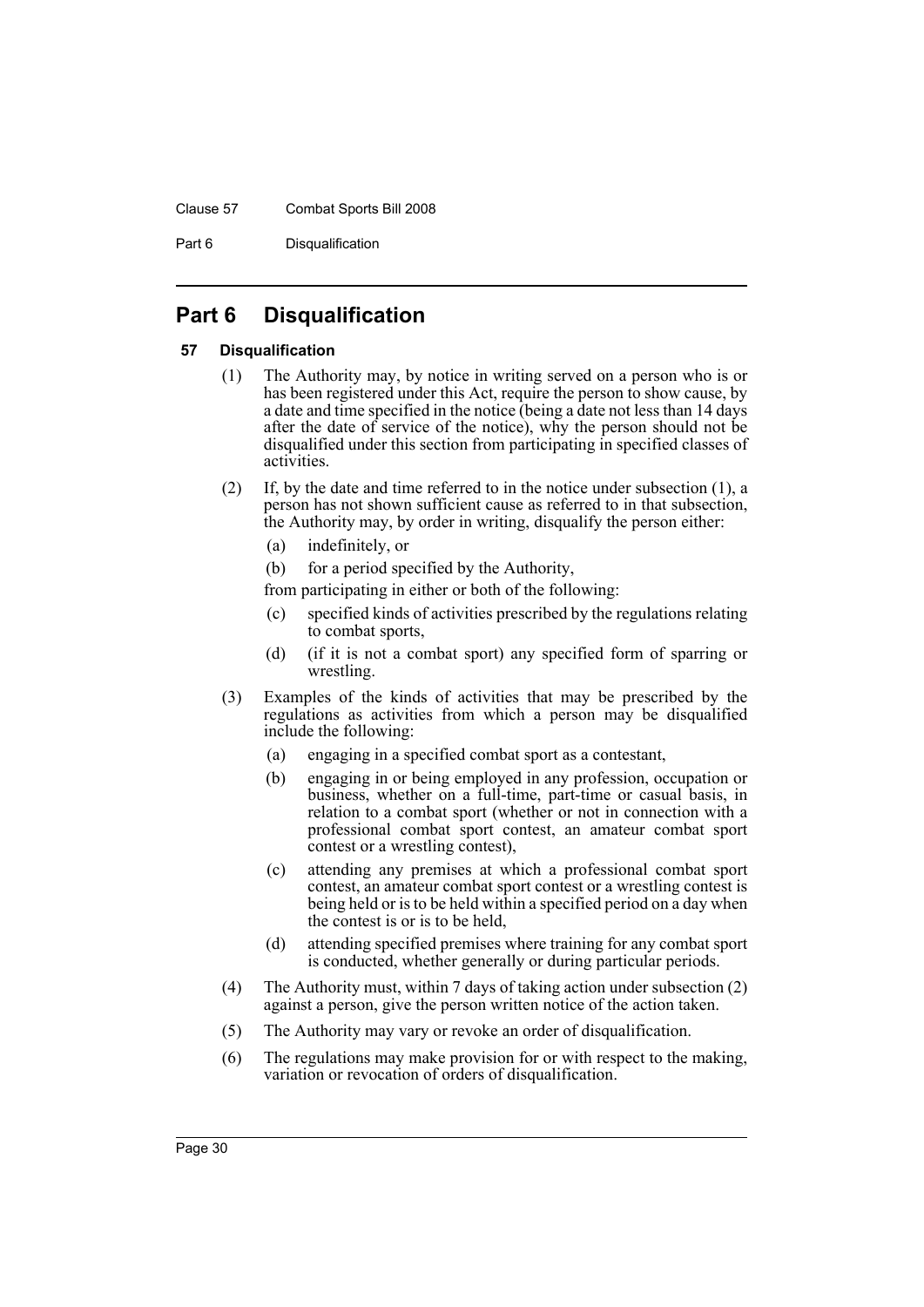| Combat Sports Bill 2008 | Clause 58 |
|-------------------------|-----------|
| Disqualification        | Part 6    |

### <span id="page-34-0"></span>**58 Effect of disqualification**

- (1) An unregistered person who is disqualified under this Part must not participate in any activity specified in an order of disqualification in force in respect of the person. Maximum penalty: 500 penalty units or imprisonment for 12 months, or both.
- (2) A registered person who is disqualified under this Part must not participate in any activity specified in an order of disqualification in force in respect of the person.
- (3) A contravention of subsection (2) is a disciplinary breach attracting a fine.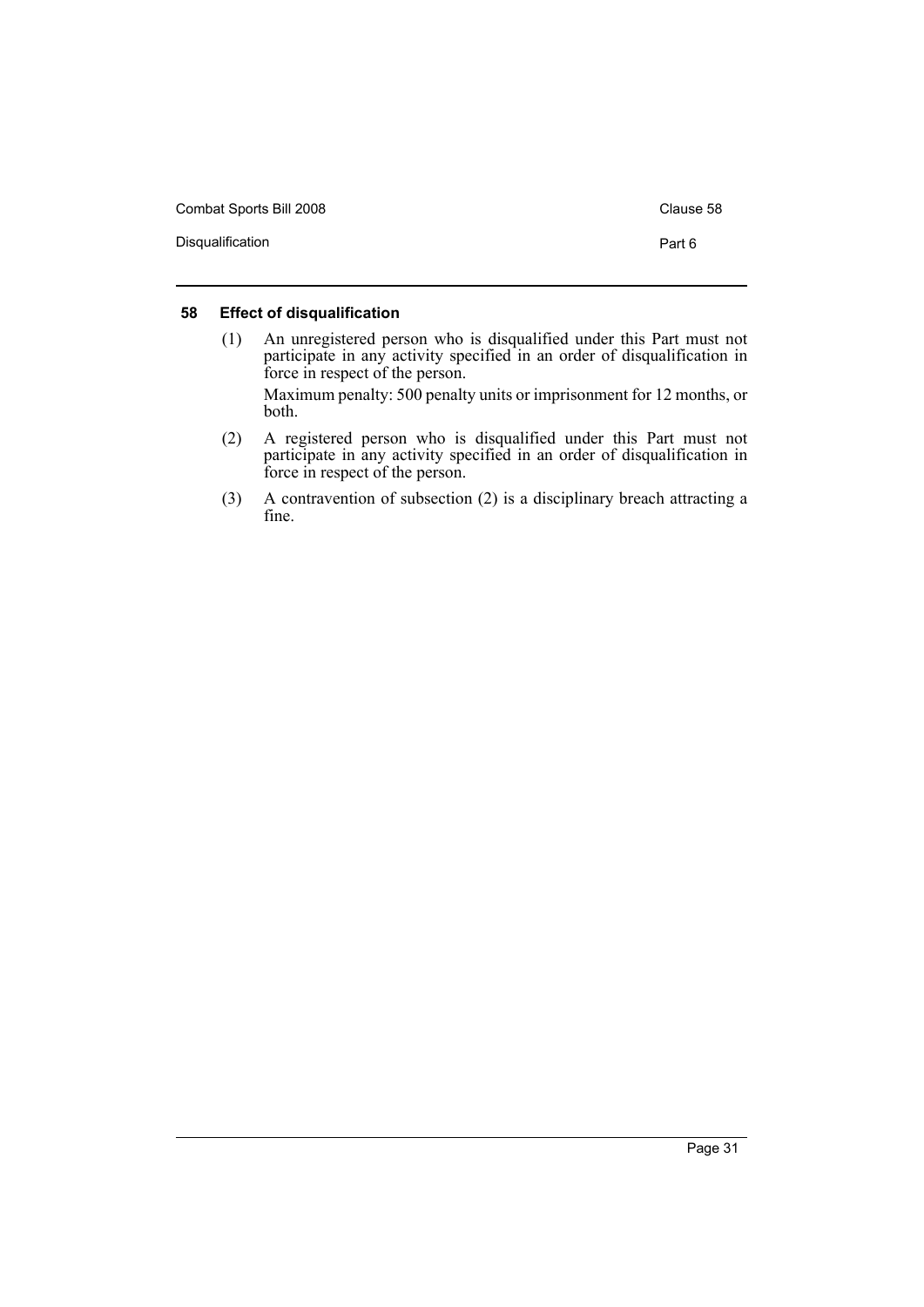#### Clause 59 Combat Sports Bill 2008

Part 7 Review by Administrative Decisions Tribunal

# <span id="page-35-0"></span>**Part 7 Review by Administrative Decisions Tribunal**

### <span id="page-35-1"></span>**59 Review of decisions by Administrative Decisions Tribunal** (cf 1986 Act s28)

A person may apply to the Administrative Decisions Tribunal for a review of any of the following decisions:

- (a) a decision under section  $9(1)(a)(v)$  that the person be registered for a specified period,
- (b) a decision under section 9 (1) (b) to refuse to register the person as a combatant where the refusal is on the ground that the person is not a fit and proper person,
- (c) a decision under section 10 to impose conditions in respect of the person,
- (d) a decision under section 13 (4) to take action of the kind referred to in that subsection in respect of the person,
- (e) a decision under section 24 (1) (b) to refuse to register the person as an industry participant where the refusal is on the ground that the person is not a fit and proper person,
- (f) a decision under section 26 to impose conditions in respect of the person,
- (g) a decision under section 29 (4) to take action of the kind referred to in that subsection in respect of the person,
- (h) a decision under section 36 (b) to refuse to grant a permit to the person in respect of a professional combat sport contest,
- (i) a decision under section 41 to give a certificate that the person is not medically fit to engage in a proposed professional combat sport contest,
- (j) a decision under section 56 to refuse to grant a permit to the person to promote an amateur combat sport contest or a wrestling contest,
- (k) a decision under section 57 to disqualify a person from participating in certain activities.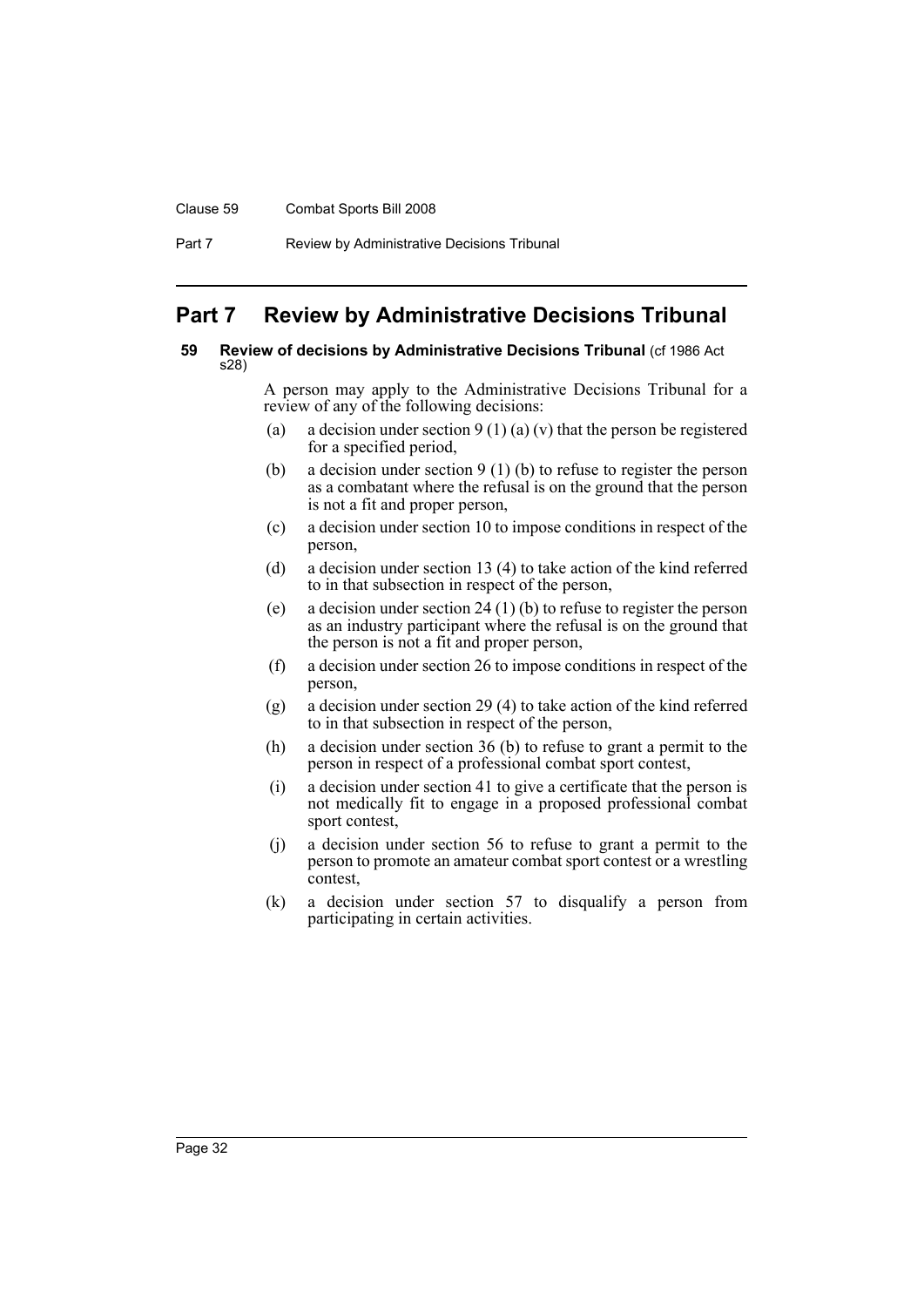Combat Sports Bill 2008 Combat Sports Bill 2008

Combat Sports Authority **Part 8** 

# <span id="page-36-0"></span>**Part 8 Combat Sports Authority**

### <span id="page-36-1"></span>**60 Combat Sports Authority** (cf 1986 Act s4)

- (1) There is constituted by this Act a corporation under the corporate name of the Combat Sports Authority of New South Wales.
- (2) The Authority:
	- (a) has and may exercise the functions conferred or imposed on it by or under this or any other Act, and
	- (b) is a NSW Government agency, and
	- (c) is, in the exercise of its functions (except in relation to the contents of a report or recommendation made by it to the Minister), subject to the control and direction of the Minister.
- (3) The Authority cannot employ any staff. **Note.** Staff may be employed under Chapter 1A of the *Public Sector Employment and Management Act 2002* in the Government Service to enable the Authority to exercise its functions.
- (4) The Authority consists of not fewer than 7 and not more than 9 part-time members appointed by the Governor.
- (5) Of the members:
	- (a) one is, in and by the instrument by which the member is appointed, to be appointed as the Chairperson of the Authority, and
	- (b) one is to be a medical practitioner nominated by the Australian Sports Medicine Federation, New South Wales Branch.
- (6) The Minister may make such arrangements as the Minister considers appropriate for the receipt of nominations for the purposes of subsection  $(5)$  (b).
- (7) Schedule 1 has effect with respect to the constitution and procedure of the Authority.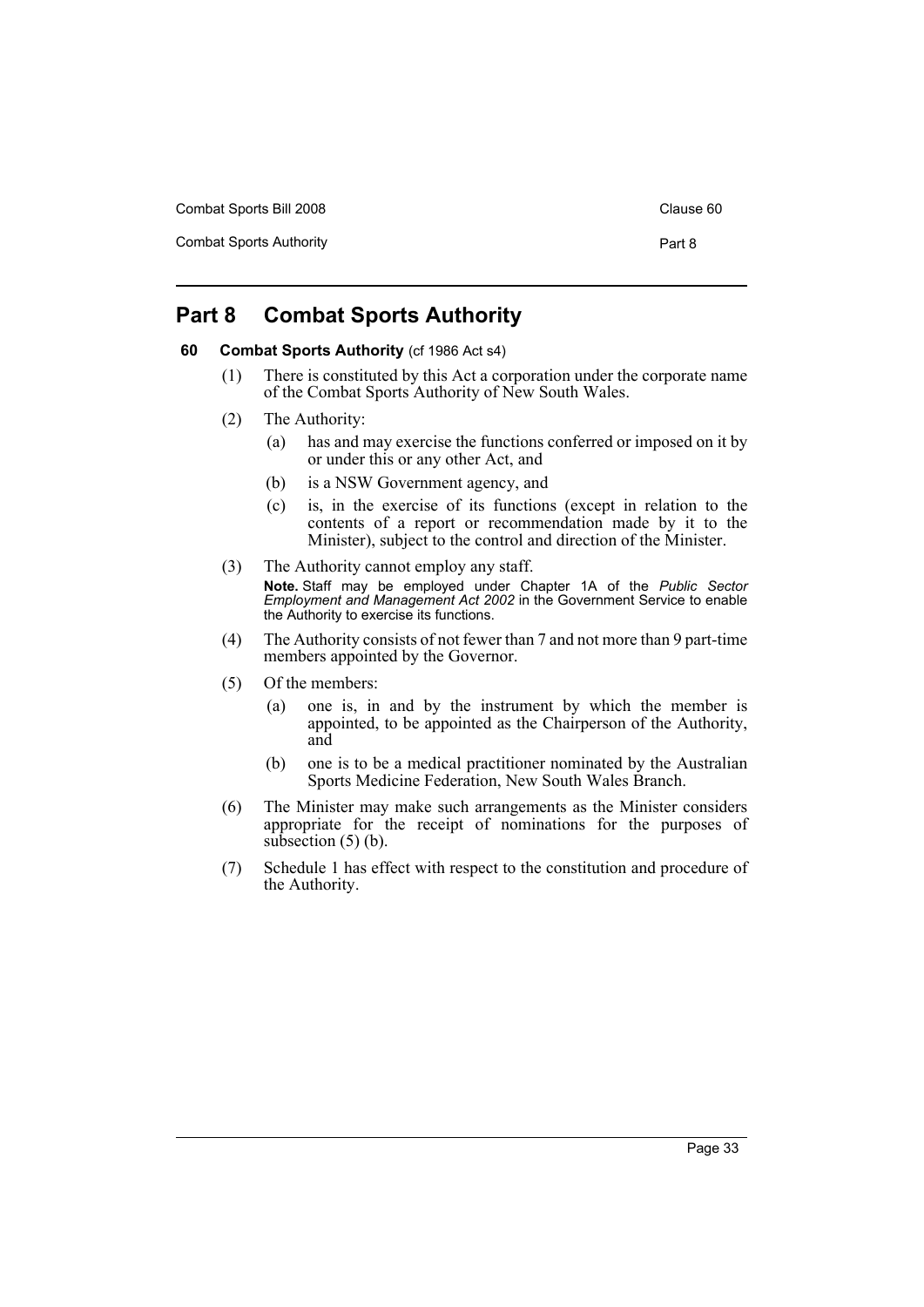#### Clause 61 Combat Sports Bill 2008

Part 9 Miscellaneous

# <span id="page-37-0"></span>**Part 9 Miscellaneous**

#### <span id="page-37-1"></span>**61 Appointment of combat sport inspectors and exercise of inspectorial powers by others** (cf 1986 Act s63A)

- (1) The Authority may appoint an officer of the Department to be a combat sport inspector for the purposes of this Act.
- (2) A combat sport inspector has such functions as are conferred or imposed on combat sport inspectors by or under this Act.
- (3) The Authority may authorise a member of the Authority to exercise functions conferred or imposed on combat sport inspectors by or under this Act, subject to the limitations (if any) specified in the authorisation. A member so authorised is, subject to any such limitations, taken to be a combat sport inspector.
- (4) The regulations may make provision for or with respect to authorising police officers to exercise functions conferred or imposed on combat sport inspectors by or under this Act, subject to the limitations (if any) specified in the regulations or in the authorisation. A police officer so authorised is, subject to any such limitations, taken to be a combat sport inspector.

### <span id="page-37-2"></span>**62 Delegation** (cf 1986 Act s64)

- (1) The Minister may delegate to a person the exercise of the Minister's functions under section 56 or 72 (or both).
- (2) The Authority may delegate to a person the exercise of any of its functions, other than:
	- (a) this power of delegation, and
	- (b) any function of the Minister delegated to it under subsection (1), unless the instrument of delegation by the Minister permits subdelegation.

### <span id="page-37-3"></span>**63 Service of documents** (cf 1986 Act s66)

- (1) A document may be served on the Authority by leaving it at, or by sending it by post to:
	- (a) the office of the Authority, or
	- (b) if it has more than one office—any one of its offices.
- (2) Nothing in subsection (1) affects the operation of any provision of a law or of the rules of a court authorising a document to be served on the Authority in a manner not provided for by subsection (1).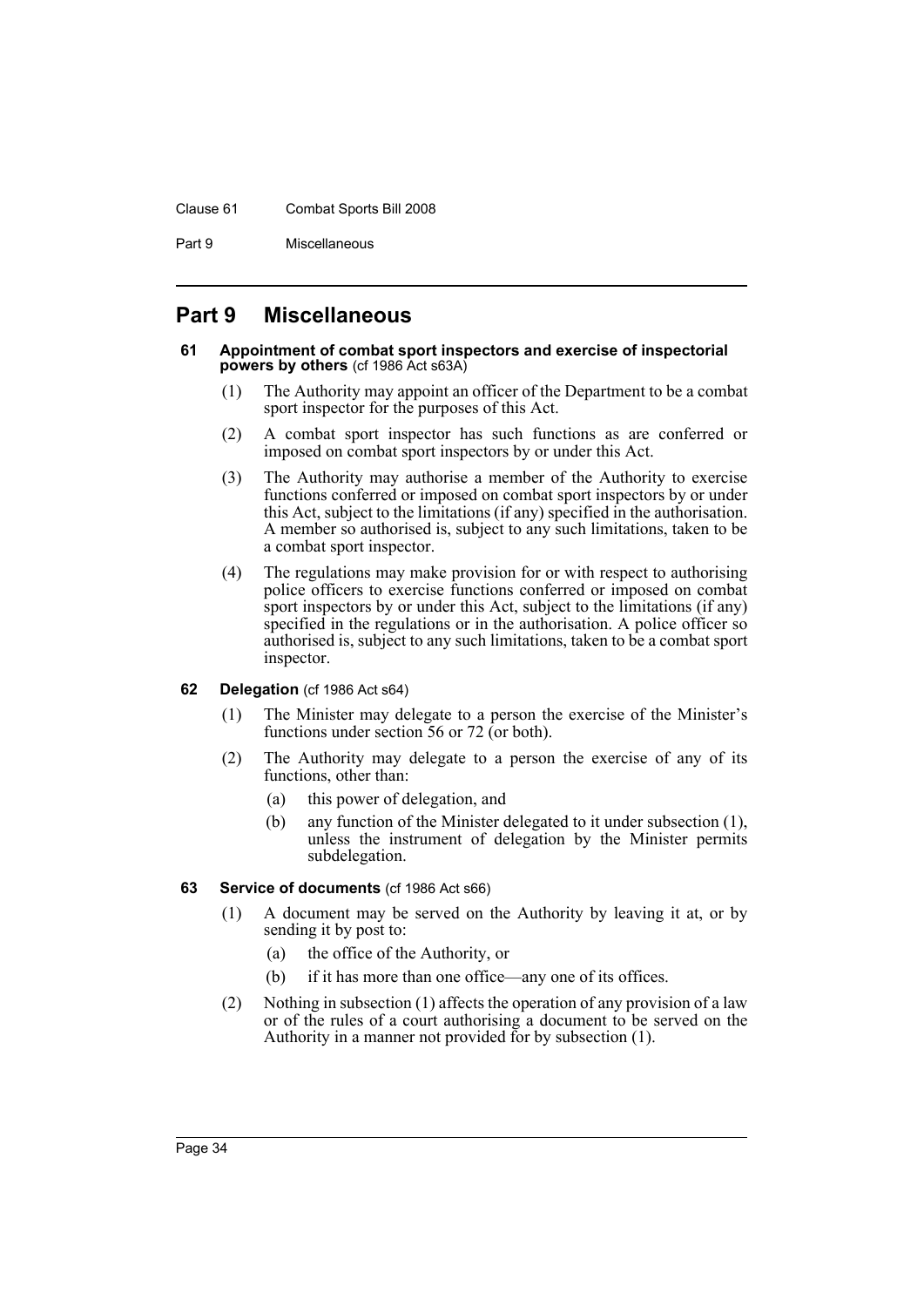Combat Sports Bill 2008 Combat Sports Bill 2008

Miscellaneous **Part 9** 

- 
- (3) A notice required or permitted by this Act to be served on a person by the Authority may be served personally or by mail addressed to the person at the address last shown in the records of the Authority as the person's address.

### <span id="page-38-0"></span>**64 Recovery of fines, fees or other money by Authority** (cf 1986 Act s68)

Any fine, fee or other money due to the Authority may be recovered by the Authority as a debt in a court of competent jurisdiction.

### <span id="page-38-1"></span>**65 Evidence** (cf 1986 Act ss7(2), 18(2))

- (1) A certificate purporting to have been signed by the Authority or a delegate and stating:
	- (a) that on a specified day, or during a specified period, a specified person was, or was not, registered as a combatant of a specified class, or
	- (b) that on a specified day the registration of a specified person as a combatant of a specified class had been cancelled under a specified provision of this Act, or
	- (c) that on a specified day, or during a specified period, the registration of a specified person as a combatant of a specified class was in a state of suspension,

is admissible in evidence in any proceedings and is evidence of the truth of the statement.

- (2) A certificate purporting to have been signed by the Authority or a delegate and stating:
	- (a) that, on a specified day or during a specified period, a specified person was, or was not, registered as an industry participant of a specified class, or
	- (b) that on a specified day the registration of a specified person as an industry participant of a specified class had been cancelled under a specified provision of this Act, or
	- (c) that on a specified day, or during a specified period, the registration of a specified person as an industry participant of a specified class was in a state of suspension,

is admissible in evidence in any proceedings and is evidence of the truth of the statement.

(3) A certificate purporting to have been signed by the Authority or a delegate and stating that, on a specified day or during a specified period, a specified person was disqualified under this Act in relation to specified classes of activities is admissible in evidence in any proceedings and is evidence of the truth of the statement.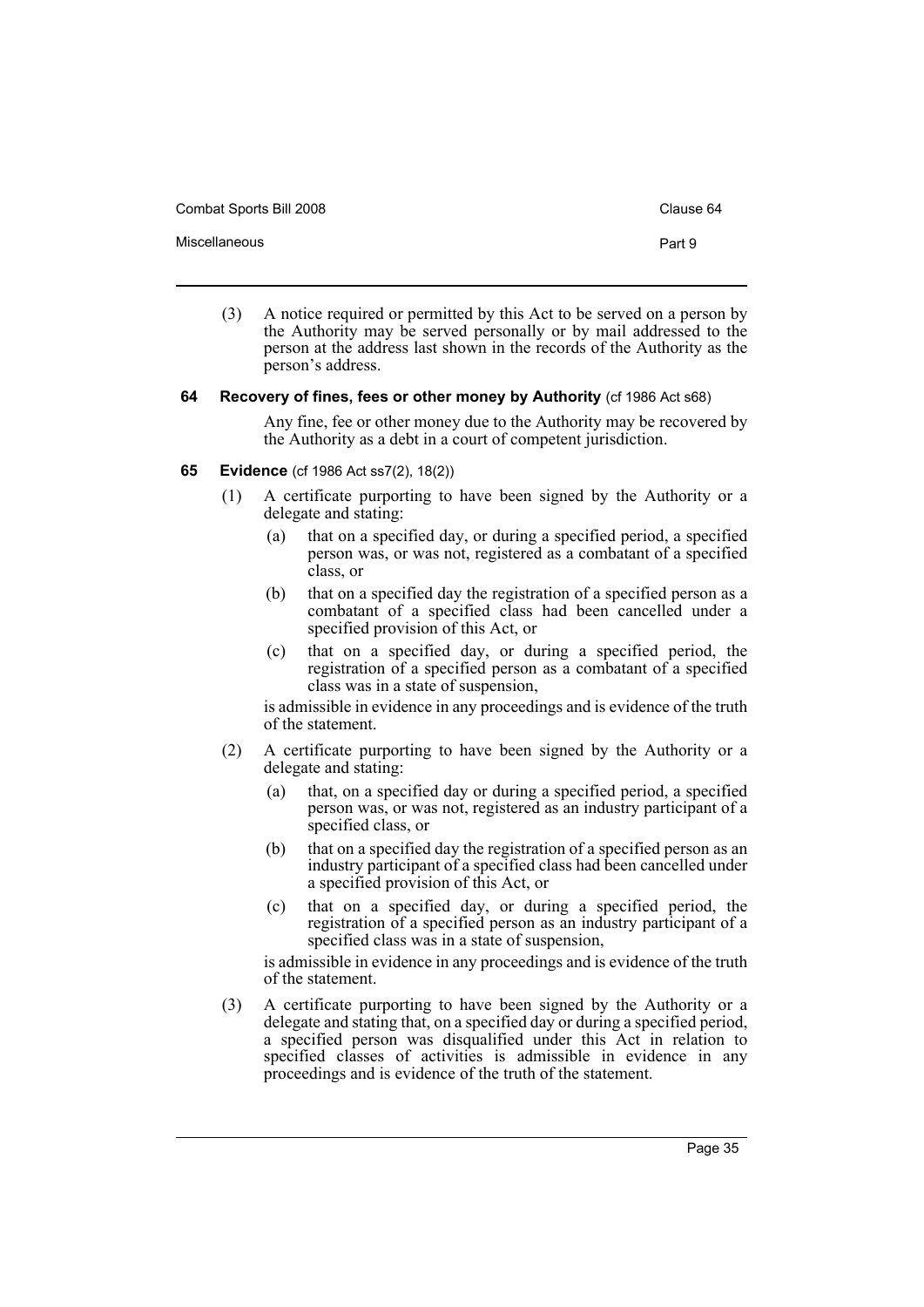#### Clause 66 Combat Sports Bill 2008

Part 9 Miscellaneous

### <span id="page-39-0"></span>**66 Proof of certain matters not required** (cf 1986 Act s69)

In any legal proceedings, proof is not required (until evidence is given to the contrary) of:

- (a) the constitution of the Authority, or
- (b) any resolution of the Authority, or
- (c) the appointment of, or the holding of office by, any member of the Authority, or
- (d) the presence of a quorum at any meeting of the Authority.

### <span id="page-39-1"></span>**67 Liability of members and others** (cf 1986 Act sch 1, cl 9)

No matter or thing done by the Authority, any member of the Authority or any person acting under the direction of the Authority, if the matter or thing was done in good faith for the purposes of executing this or any other Act, subjects a member of the Authority or a person so acting personally to any action, liability, claim or demand.

### <span id="page-39-2"></span>**68 Supply of information**

- (1) The Authority may enter into arrangements, with sporting bodies and law enforcement agencies in Australia and elsewhere, concerning the provision of information by and to the Authority in relation to:
	- (a) the registration, and the suspension or cancellation of the registration, of persons under this Act, and
	- (b) the accreditation, and the suspension or cancellation of the accreditation, of persons otherwise than under this Act, and
	- (c) without limiting paragraphs (a) and (b):
		- (i) the suitability of persons to be registered or accredited or to retain registration or accreditation, and
		- (ii) details of disciplinary action commenced or taken against any such person, and
		- (iii) details of the grounds on which disciplinary action might be taken against any such person, and
	- (d) any other matters for the time being approved by the Minister.
- (2) The Authority, and sporting bodies and law enforcement agencies of the State, may provide, seek and receive information in accordance with any arrangement referred to in subsection (1).
- (3) In subsection (1):

*accreditation* means the registration, licensing or other accreditation (however described) of persons who participate or seek to participate in combat sports as contestants or industry participants (however described) in Australia or elsewhere.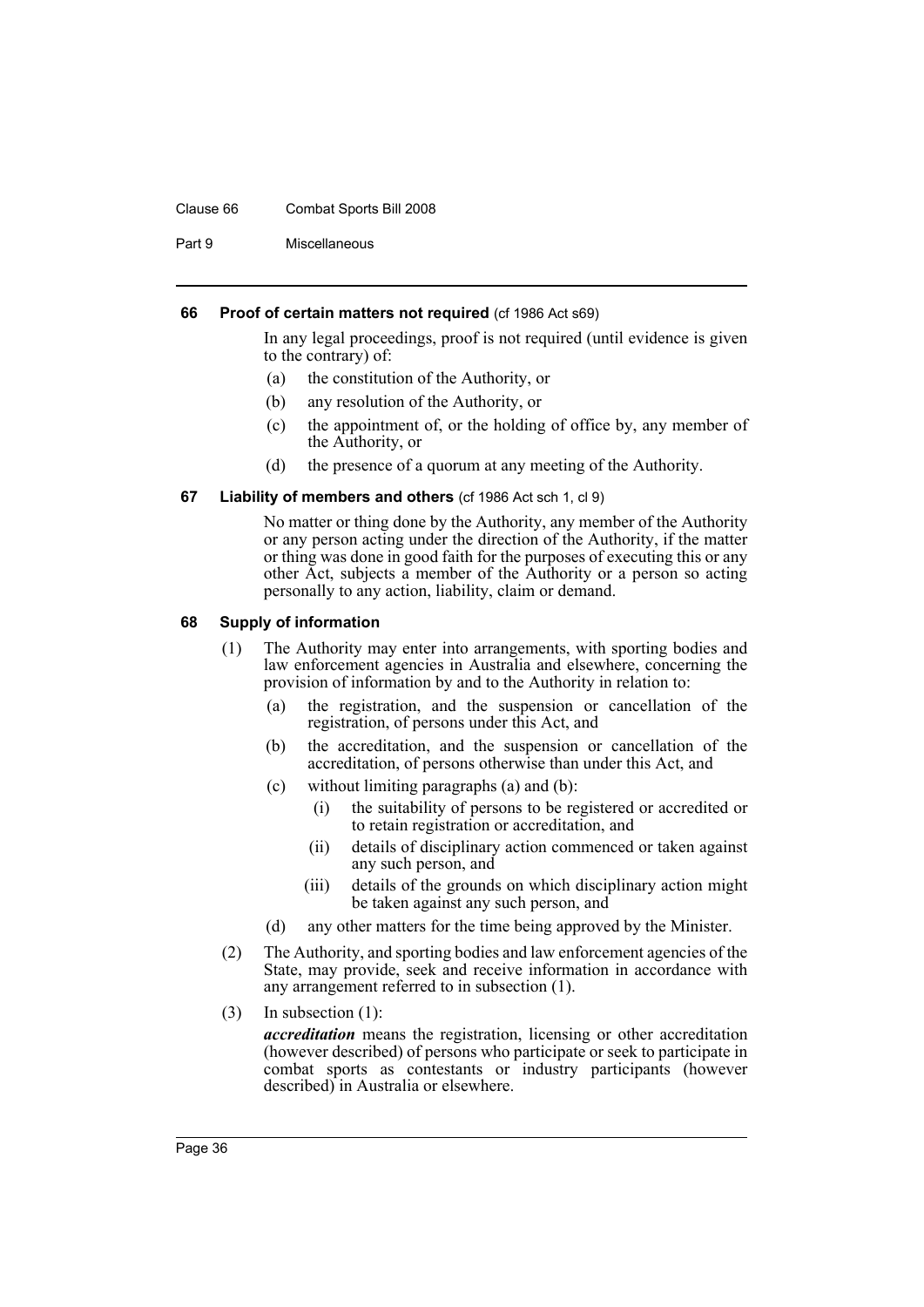| Combat Sports Bill 2008 | Clause 69 |
|-------------------------|-----------|
| Miscellaneous           | Part 9    |

### <span id="page-40-0"></span>**69 Exemptions for persons not resident in the State (cf 1986 Act s63)**

- (1) The Authority may, by notification published in the Gazette, exempt any person named in the notification or any class or description of persons specified in the notification from the operation of this Act or such of the provisions of this Act as are specified in the notification.
- (2) The Authority must not, under subsection (1), exempt a person who is ordinarily resident in New South Wales or a class or description of persons who are ordinarily so resident.
- (3) An exemption under subsection (1) may be granted subject to such terms or conditions as are specified in the notification by which the exemption is granted.
- (4) The Authority may, by notification published in the Gazette, revoke, alter or vary a notification referred to in subsection (1).
- (5) This section does not limit the power to make regulations for or with respect to the exemption of persons or classes of persons from provisions of this Act.

### <span id="page-40-1"></span>**70 Offences by corporations** (cf 1986 Act s70)

- (1) If a corporation contravenes, whether by act or omission, any provision of this Act or the regulations, each person who is a director of the corporation or who is concerned in the management of the corporation is taken to have contravened the same provision if the person knowingly authorised or permitted the contravention.
- (2) A person may be proceeded against and convicted under a provision pursuant to subsection (1) whether or not the corporation has been proceeded against or been convicted under that provision.
- (3) Nothing in this section affects any liability imposed on a corporation for an offence committed by the corporation against this Act or the regulations.

### <span id="page-40-2"></span>**71 Nature of proceedings for offences** (cf 1986 Act s71)

- (1) Proceedings for an offence under this Act or the regulations may be dealt with:
	- (a) summarily before a Local Court, or
	- (b) summarily before the Supreme Court in its summary jurisdiction.
- (2) If proceedings are brought in a Local Court, the maximum monetary penalty that the Local Court may impose for the offence is the lesser of:
	- (a) 50 penalty units, despite any higher maximum monetary penalty provided in respect of the offence, or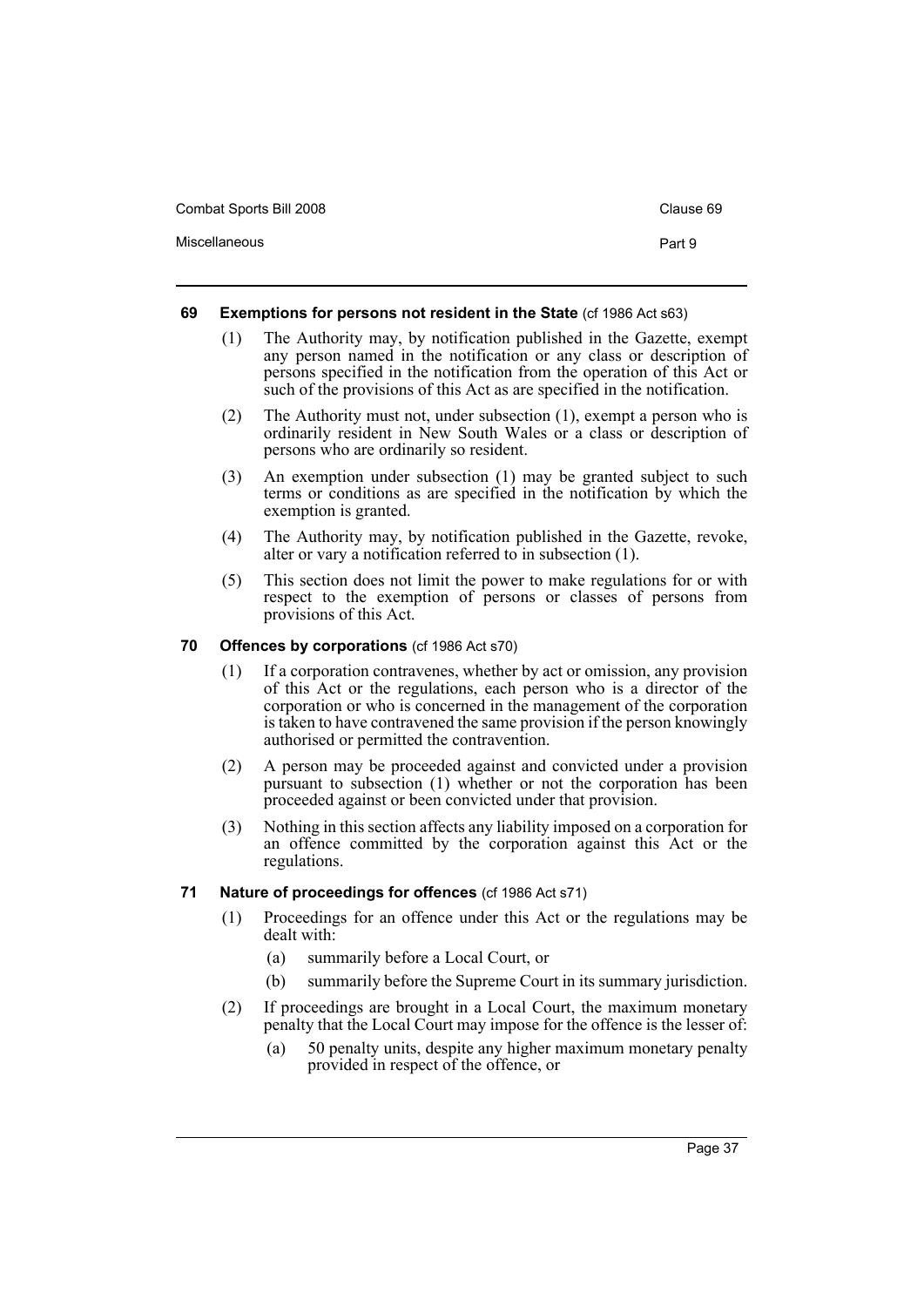### Clause 72 Combat Sports Bill 2008

Part 9 Miscellaneous

(b) the maximum monetary penalty provided by this Act in respect of the offence.

### <span id="page-41-0"></span>**72 Approved forms**

The Minister may approve forms for the purposes of this Act.

### <span id="page-41-1"></span>**73 Regulations** (cf 1986 Act s72)

- (1) The Governor may make regulations, not inconsistent with this Act, for or with respect to any matter that by this Act is required or permitted to be prescribed or that is necessary or convenient to be prescribed for carrying out or giving effect to this Act.
- (2) In particular, regulations may be made for or with respect to the following:
	- (a) the use and custody of the seal of the Authority,
	- (b) any matter in relation to which a rule may be made,
	- (c) the exemption of persons or classes of persons, or combat sports or classes or aspects of combat sports, from provisions of this Act,
	- (d) the revocation of, and the imposition or variation of conditions on, permits after they have been granted under this Act.
- (3) The regulations may contain provisions of a savings or transitional nature consequent on regulations made for the purposes of or in connection with the definition of *combat sport* in section 3 (1).
- (4) The regulations may create an offence punishable by a penalty not exceeding 50 penalty units.
- (5) The regulations may declare a contravention of the regulations to be a disciplinary breach attracting a fine, but cannot make such a declaration if the contravention is punishable as an offence.

**Note.** A contravention that is declared to be a disciplinary breach attracting a fine can be dealt with by the Authority by way of imposition of a fine (see sections 13 and 29).

- (6) In the event of any inconsistency between a regulation and a rule, the regulation prevails to the extent of the inconsistency.
- <span id="page-41-2"></span>**74 Rules** (cf 1986 Act s73)
	- (1) The Authority may make rules, not inconsistent with this Act, for or with respect to any aspect of professional engagement in combat sports in New South Wales.
	- (2) Without limiting subsection (1), rules may be made for or with respect to all or any of the following: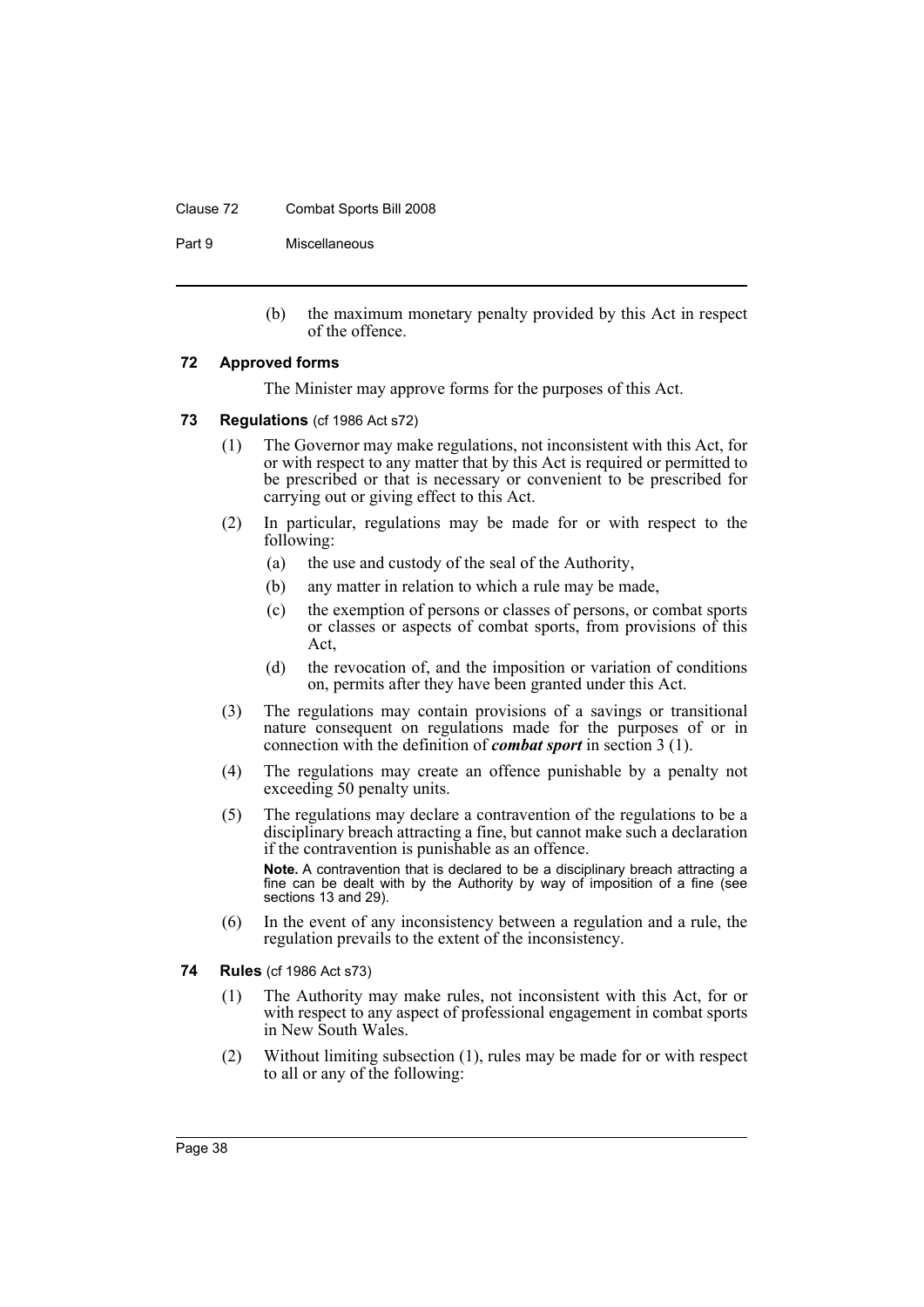Combat Sports Bill 2008 Combat Sports Bill 2008

#### Miscellaneous **Part 9**

- (a) any of the functions of the Authority,
- (b) medical record books and medical record cards,
- (c) the appointment and functions of an executive officer of the Authority,
- (d) the appointment, functions and remuneration of combat sport inspectors for the purposes of this Act,
- (e) the appointment of, and fees payable to, combat sport officials,
- (f) the establishment of ratings for combatants,
- (g) combat sport titles,
- (h) combat sport equipment,
- (i) contracts between combatants and industry participants,
- (j) the regulation of professional combat sport contests,
- (k) the accreditation and functions of medical officers in connection with professional combat sport contests,
- (l) rest periods for combatants,
- (m) age limits for registered combatants,
- (n) the undertaking of guarantees, and the lodgement of security deposits, by promoters of professional combat sport contests,
- (o) the making and observance of codes of conduct for registered combatants and registered industry participants.
- (3) The rules may declare a contravention of the rules to be a disciplinary breach attracting a fine.
- (4) A rule cannot be made except with the approval of the Minister.
- (5) A rule:
	- (a) must be published in the Gazette, and
	- (b) takes effect on and from the date of publication or a later date specified in the rule.
- (6) A provision of a rule may:
	- (a) apply generally or be limited in its application by reference to specified exceptions or factors, or
	- (b) apply differently according to different factors of a specified kind, or
	- (c) authorise any matter or thing to be from time to time determined, applied or regulated by any specified person or body,

or may do any combination of those things.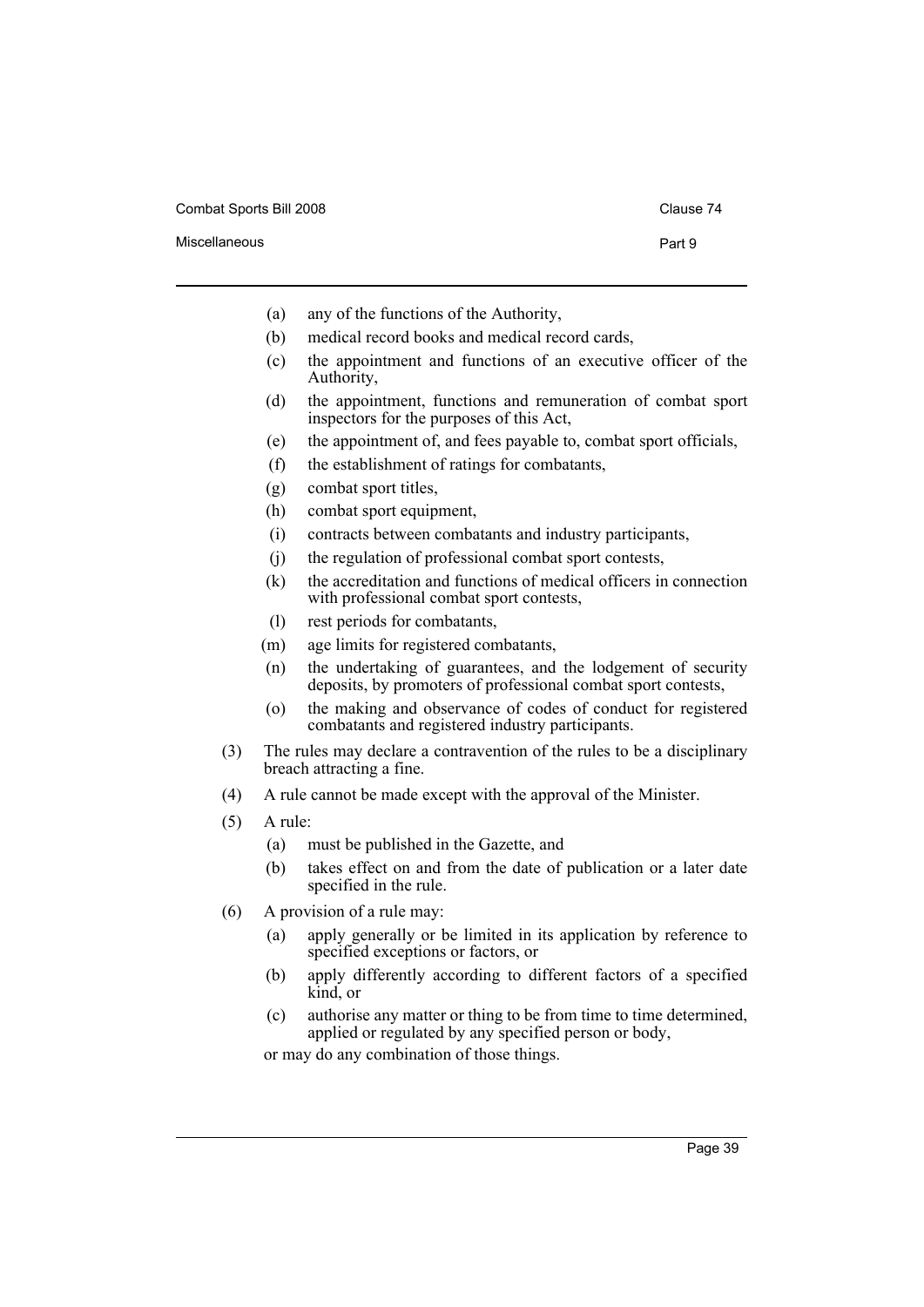### Clause 75 Combat Sports Bill 2008

Part 9 Miscellaneous

### <span id="page-43-0"></span>**75 Repeal of Boxing and Wrestling Control Act 1986 No 11** (cf 1986 Act s74)

The *Boxing and Wrestling Control Act 1986* is repealed.

### <span id="page-43-1"></span>**76 Amendments**

The Acts specified in Schedule 2 are amended as set out in that Schedule.

<span id="page-43-2"></span>**77 Savings and transitional provisions** (cf 1986 Act s75)

Schedule 3 has effect.

### <span id="page-43-3"></span>**78 Review of Act**

- (1) The Minister is to review this Act to determine whether the policy objectives of the Act remain valid and whether the terms of the Act remain appropriate for securing those objectives.
- (2) The review is to be undertaken as soon as possible after the period of 5 years from the date of assent to this Act.
- (3) A report on the outcome of the review is to be tabled in each House of Parliament within 12 months after the end of the period of 5 years.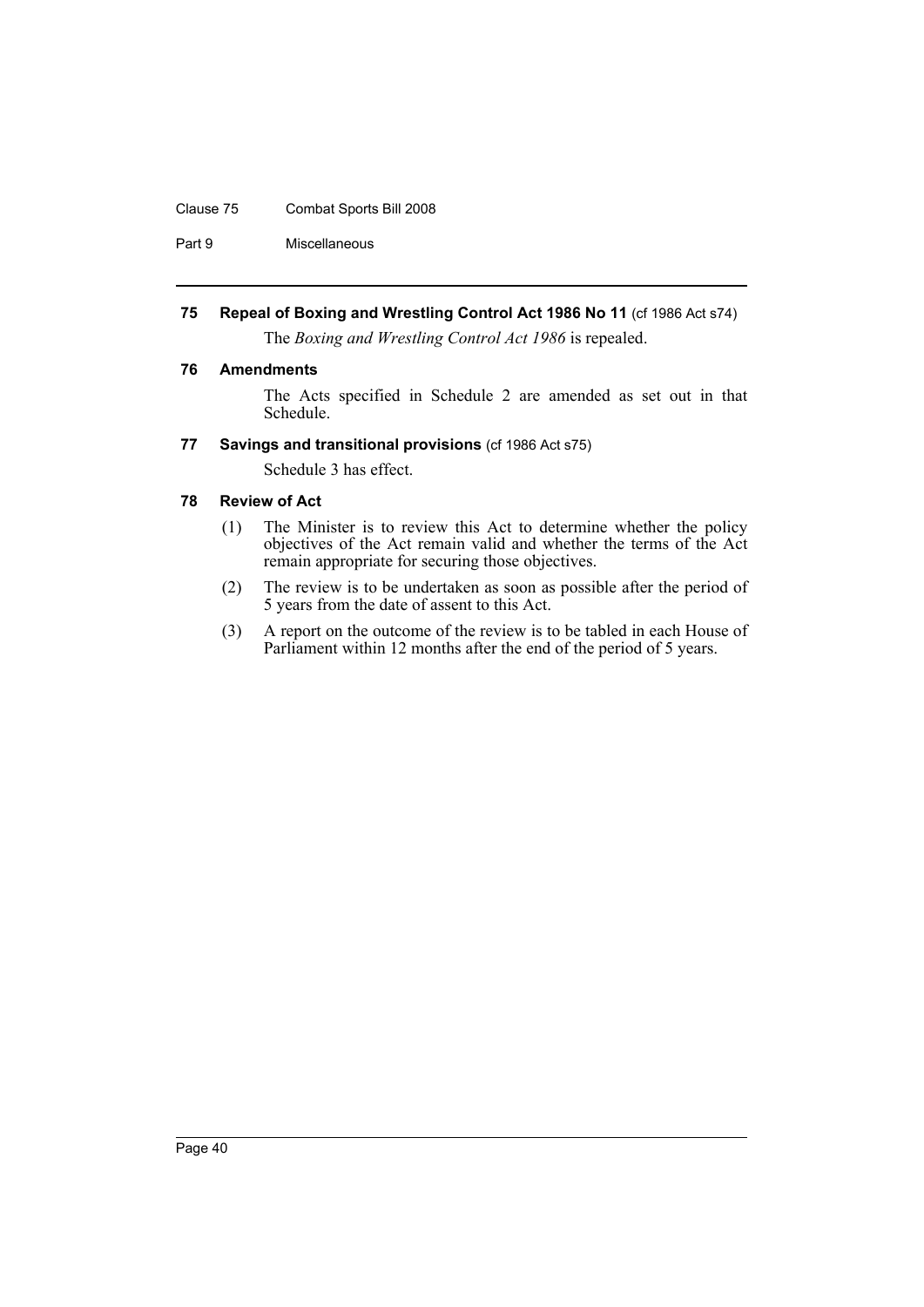Constitution and procedure of the Authority Schedule 1

# <span id="page-44-0"></span>**Schedule 1 Constitution and procedure of the Authority**

(Section 60)

# **Part 1 General**

### **1 Definitions**

In this Schedule: *Chairperson* means the Chairperson of the Authority. *member* means any member of the Authority.

# **Part 2 Constitution**

### **2 Terms of office of members**

Subject to this Schedule, a member holds office for such period (not exceeding 4 years) as is specified in the member's instrument of appointment, but is eligible (if otherwise qualified) for re-appointment.

### **3 Remuneration**

A member is entitled to be paid such remuneration (including travelling and subsistence allowances) as the Minister may from time to time determine in respect of the member.

### **4 Deputies**

- (1) The Minister may, from time to time, appoint a person to be the deputy of a member, and the Minister may revoke any such appointment.
- (2) In the absence of a member, the member's deputy may, if available, act in the place of the member.
- (3) While acting in the place of a member, a person:
	- (a) has all the functions of the member and is taken to be a member, and
	- (b) is entitled to be paid such remuneration (including travelling and subsistence allowances) as the Minister may from time to time determine in respect of the person.
- (4) For the purposes of this clause, a vacancy in the office of a member is taken to be an absence of the member.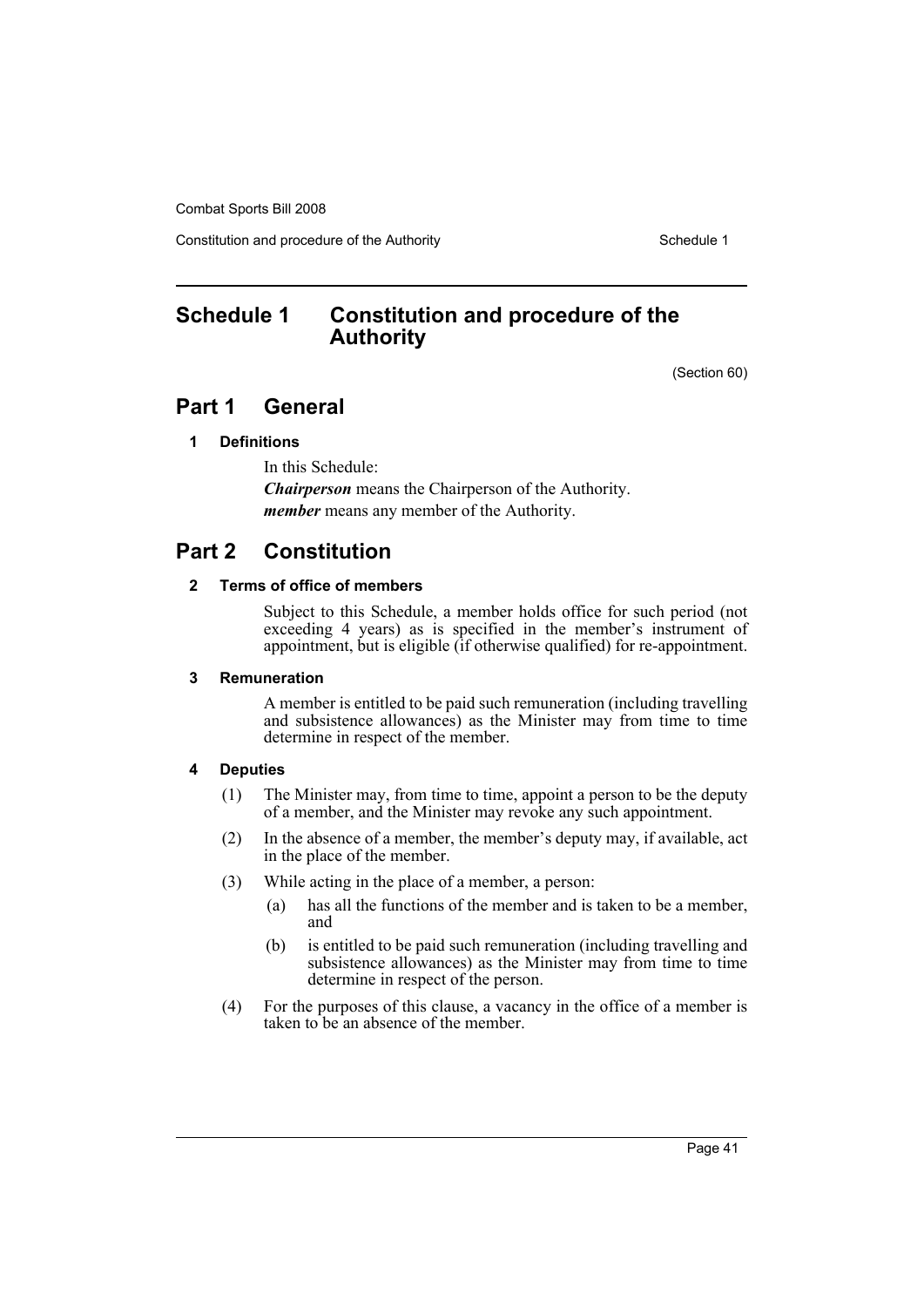Schedule 1 Constitution and procedure of the Authority

### **5 Vacancy in office of member**

- (1) The office of a member becomes vacant if the member:
	- (a) dies, or
	- (b) completes a term of office and is not re-appointed, or
	- (c) resigns the office by instrument in writing addressed to the Minister, or
	- (d) is removed from office by the Governor under this clause, or
	- (e) is absent from 4 consecutive meetings of the Authority of which reasonable notice has been given to the member personally or by post:
		- (i) except on leave granted by the Minister, or
		- (ii) unless the member is excused by the Minister for having been absent from those meetings before the expiration of 4 weeks after the last of those meetings, or
	- (f) becomes bankrupt, applies to take the benefit of any law for the relief of bankrupt or insolvent debtors, compounds with his or her creditors or makes an assignment of his or her remuneration for their benefit, or
	- (g) becomes a mentally incapacitated person, or
	- (h) is convicted in New South Wales of an offence that is punishable by imprisonment for 12 months or more or is convicted elsewhere than in New South Wales of an offence that, if committed in New South Wales, would be an offence so punishable.
- (2) The Governor may at any time remove a member from office.
- (3) Without affecting the generality of subclause (2), the Governor may remove from office a member who contravenes the provisions of clause 7.

### **6 Filling of vacancy in office of member**

- (1) If:
	- (a) the office of the member referred to in section  $60 (5) (b)$  becomes vacant, or
	- (b) the membership of the Authority (not counting any deputies of members) is reduced to fewer than 7 members as a result of the office of a member becoming vacant,

a person is, subject to this Act, to be appointed to fill the vacancy.

(2) A person may, subject to this Act, be appointed to fill any vacancy other than a vacancy that is to be filled under subclause (1).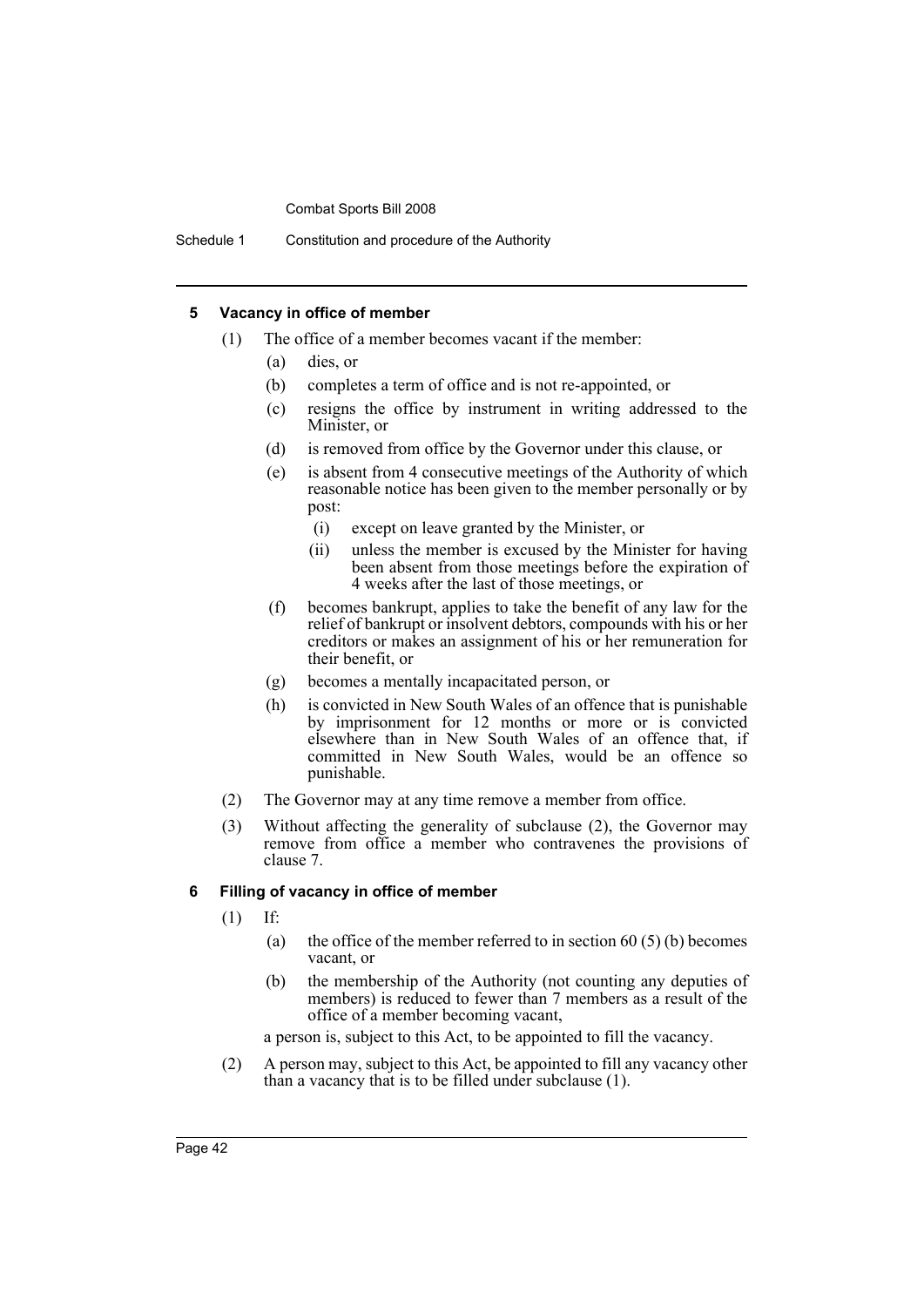#### **7 Disclosure of pecuniary interests**

- (1) If:
	- (a) a member has a direct or indirect pecuniary interest in:
		- (i) a matter being considered or about to be considered at a meeting of the Authority, or
		- (ii) a thing being done or about to be done by the Authority, and
	- (b) the interest appears to raise a conflict with the proper performance of the member's duties in relation to the consideration of the matter,

the member must, as soon as possible after the relevant facts have come to the member's knowledge, disclose the nature of the interest at a meeting of the Authority.

- (2) A disclosure by a member at a meeting of the Authority that the member:
	- (a) is a member, or is in the employment, of a specified company or other body, or
	- (b) is a partner, or is in the employment, of a specified person, or
	- (c) has some other specified interest relating to a specified company or other body or to a specified person,

is a sufficient disclosure of the nature of the interest in any matter or thing relating to that company or other body or to that person that may arise after the date of the disclosure and that is required to be disclosed under subclause (1).

- (3) Particulars of any disclosure made under this clause must be recorded by the Authority in a book kept for the purpose and that book must be open at all reasonable hours for inspection by any person on payment of the fee determined by the Authority.
- (4) After a member has disclosed the nature of an interest in any matter or thing, the member must not, unless the Minister or the Authority otherwise determines:
	- (a) be present during any deliberation of the Authority with respect to the matter or thing, or
	- (b) take part in any decision of the Authority with respect to the matter or thing.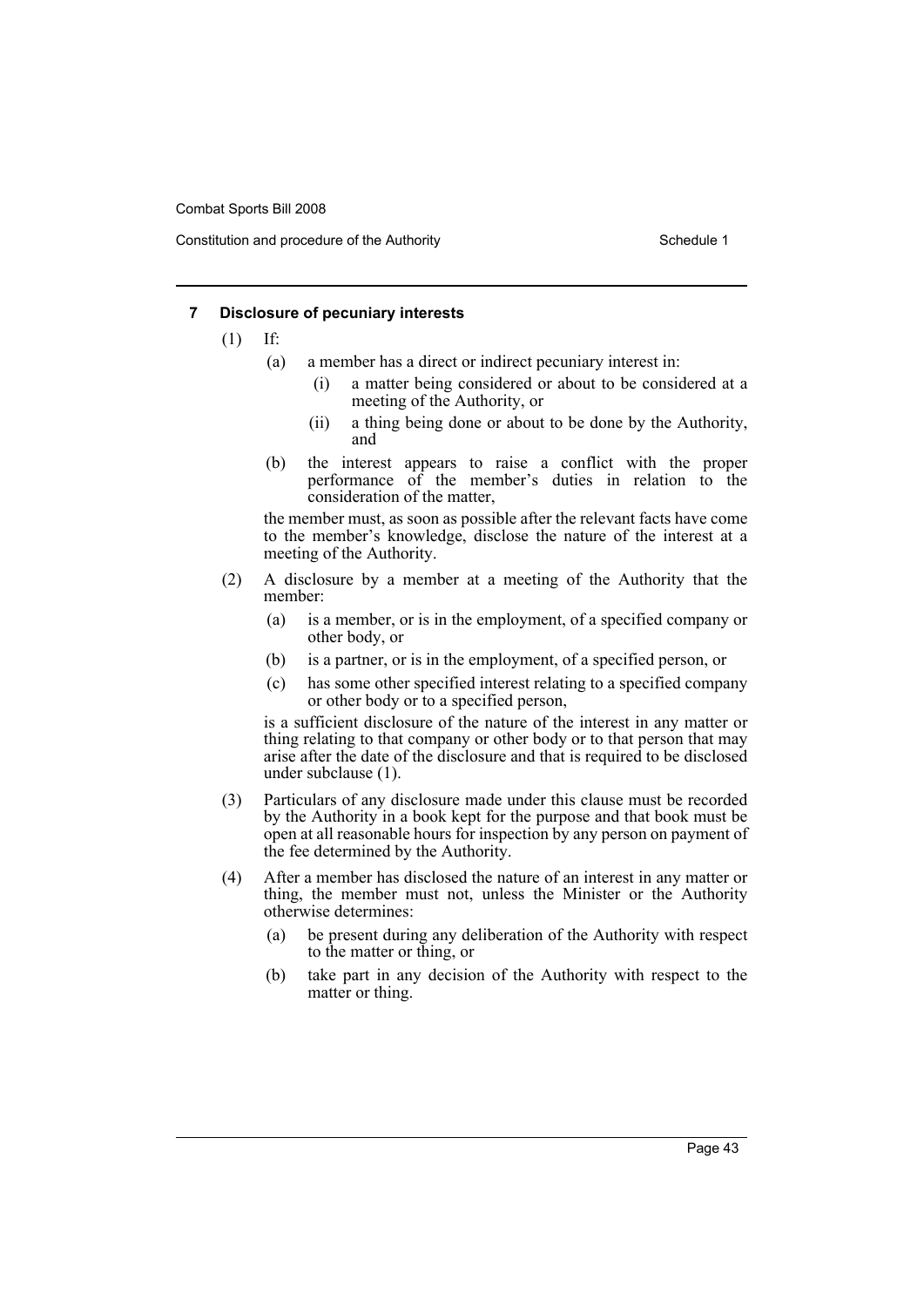Schedule 1 Constitution and procedure of the Authority

- (5) For the purposes of the making of a determination by the Authority under subclause (4), a member who has a direct or indirect pecuniary interest in a matter or thing to which the disclosure relates must not:
	- (a) be present during any deliberation of the Authority for the purpose of making the determination, or
	- (b) take part in the making of the determination by the Authority.
- (6) A contravention of this clause does not invalidate any decision of the Authority.
- (7) A reference in this clause to a *meeting* of the Authority includes a reference to a meeting of a committee of the Authority.

### **8 Effect of certain other Acts**

- (1) The *Public Sector Employment and Management Act 2002* does not apply to the appointment of an appointed member and an appointed member is not, as such a member, subject to that Act (except Chapter 5).
- (2) If by or under any Act provision is made:
	- (a) requiring a person who is the holder of a specified office to devote the whole of his or her time to the duties of that office, or
	- (b) prohibiting the person from engaging in employment outside the duties of that office,

the provision does not operate to disqualify the person from holding that office and also the office of a member or from accepting and retaining any remuneration payable to the person under this Act as a member.

# **Part 3 Procedure**

### **9 General procedure**

The procedure for the calling of meetings of the Authority and for the conduct of business at those meetings is, subject to this Act and the regulations, to be as determined by the Authority.

### **10 Quorum**

The quorum for a meeting of the Authority is a majority of its members.

### **11 Presiding member**

- (1) The Chairperson (or, in the absence of the Chairperson, another member elected as chairperson for the meeting by the members present) is to preside at a meeting of the Authority.
- (2) The presiding member has a deliberative vote and, in the event of an equality of votes, has a second or casting vote.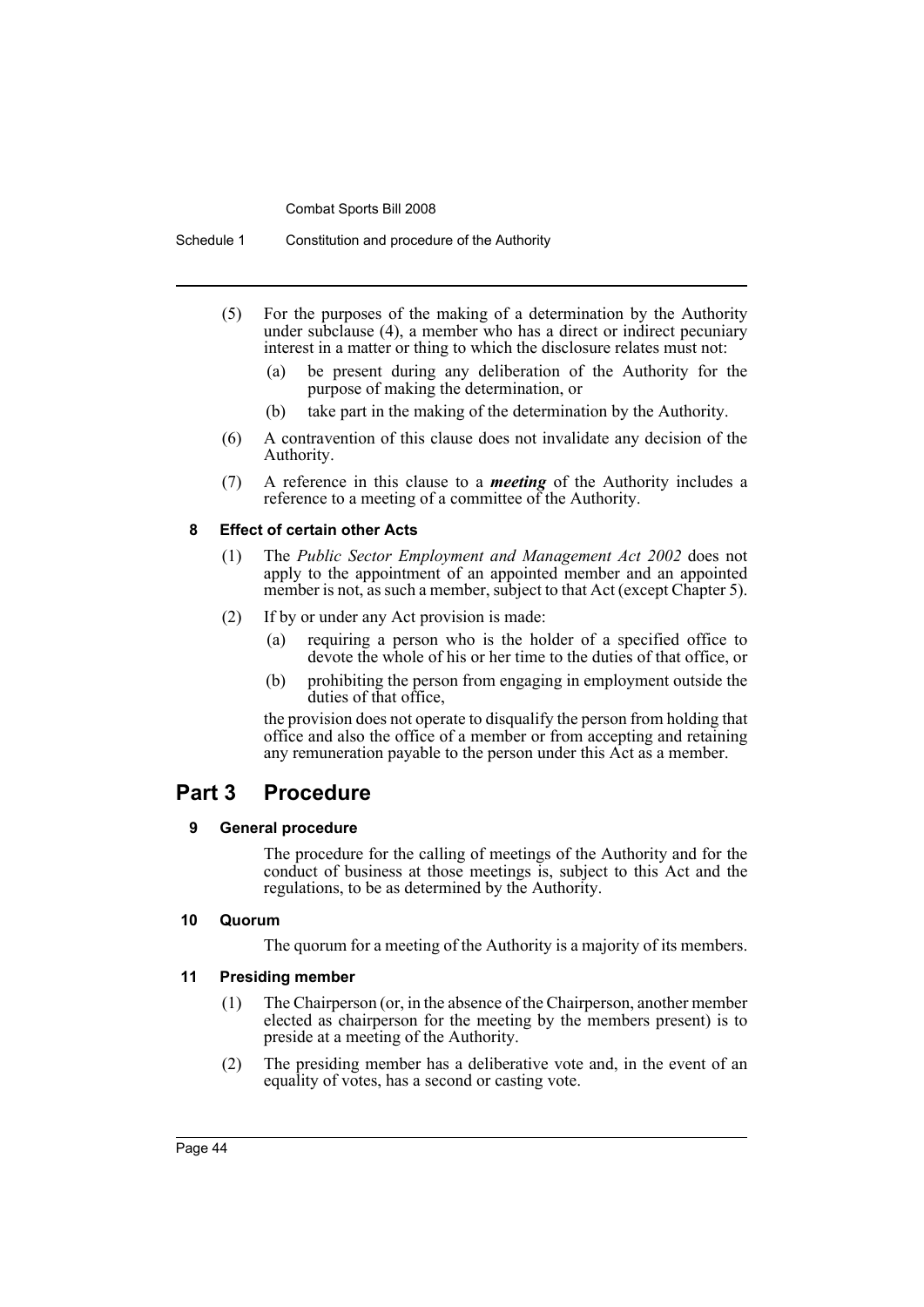#### **12 Voting**

A decision supported by a majority of the votes cast at a meeting of the Authority at which a quorum is present is the decision of the Authority.

#### **13 Minutes**

The Authority must cause full and accurate minutes to be kept of the proceedings of each meeting of the Authority.

### **14 Transaction of business outside meetings or by telecommunication**

- (1) The Authority may, if it thinks fit, transact any of its business by the circulation of papers among all the members of the Authority for the time being, and a resolution in writing approved in writing by a majority of those members is taken to be a decision of the Authority.
- (2) The Authority may, if it thinks fit, transact any of its business at a meeting at which members (or some members) participate by telephone, closed-circuit television or other means, but only if any member who speaks on a matter before the meeting can be heard by the other members.
- (3) For the purposes of:
	- (a) the approval of a resolution under subclause (1), or
	- (b) a meeting held in accordance with subclause (2),

the Chairperson and each member have the same voting rights as they have at an ordinary meeting of the Authority.

- (4) A resolution approved under subclause (1) is, subject to the regulations, to be recorded in the minutes of the meetings of the Authority.
- (5) Papers may be circulated among the members for the purposes of subclause (1) by facsimile or other transmission of the information in the papers concerned.

### **15 First meeting**

The Minister may call the first meeting of the Authority in such manner as the Minister thinks fit.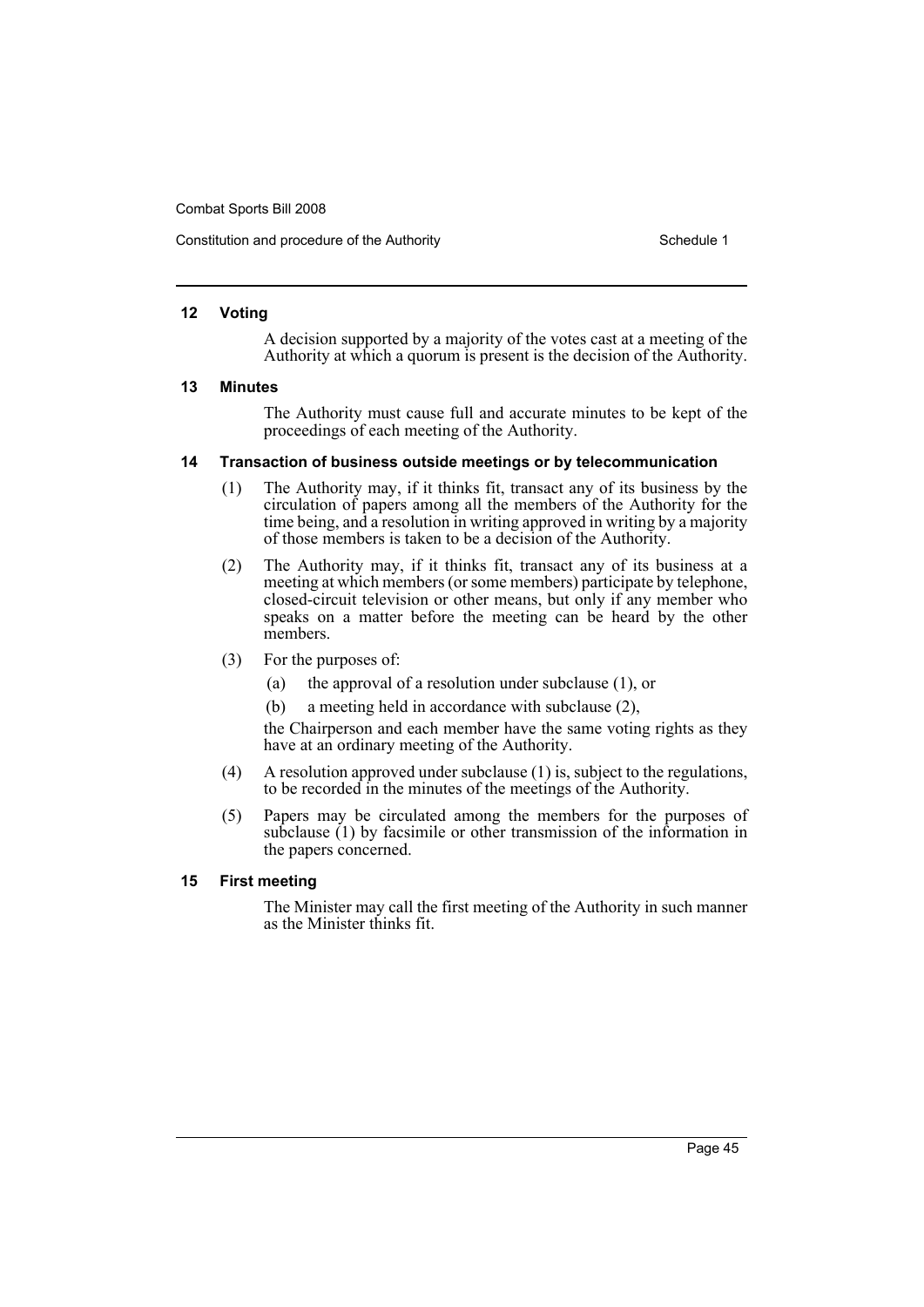Schedule 2 Amendments

# <span id="page-49-0"></span>**Schedule 2 Amendments**

(Section 76)

# **2.1 Administrative Decisions Tribunal Act 1997 No 76**

**[1] Schedule 2, Part 4, Division 2, clause 2 Functions allocated to Division** Omit "*Boxing and Wrestling Control Act 1986*". Insert instead "*Combat Sports Act 2008*".

### **[2] Schedule 2, Part 4, Division 3, clause 3 Combat Sports Act 2008 (Reviewable decisions)**

Omit "section 28 of the *Boxing and Wrestling Control Act 1986*". Insert instead "section 59 of the *Combat Sports Act 2008*".

## **2.2 Combat Sports Act 2008**

# **[1] Section 71 Nature of proceedings for offences** Omit section 71 (1) (a). Insert instead:

(a) summarily before the Local Court, or

### **[2] Section 71 (2)**

Omit "a Local Court". Insert instead "the Local Court".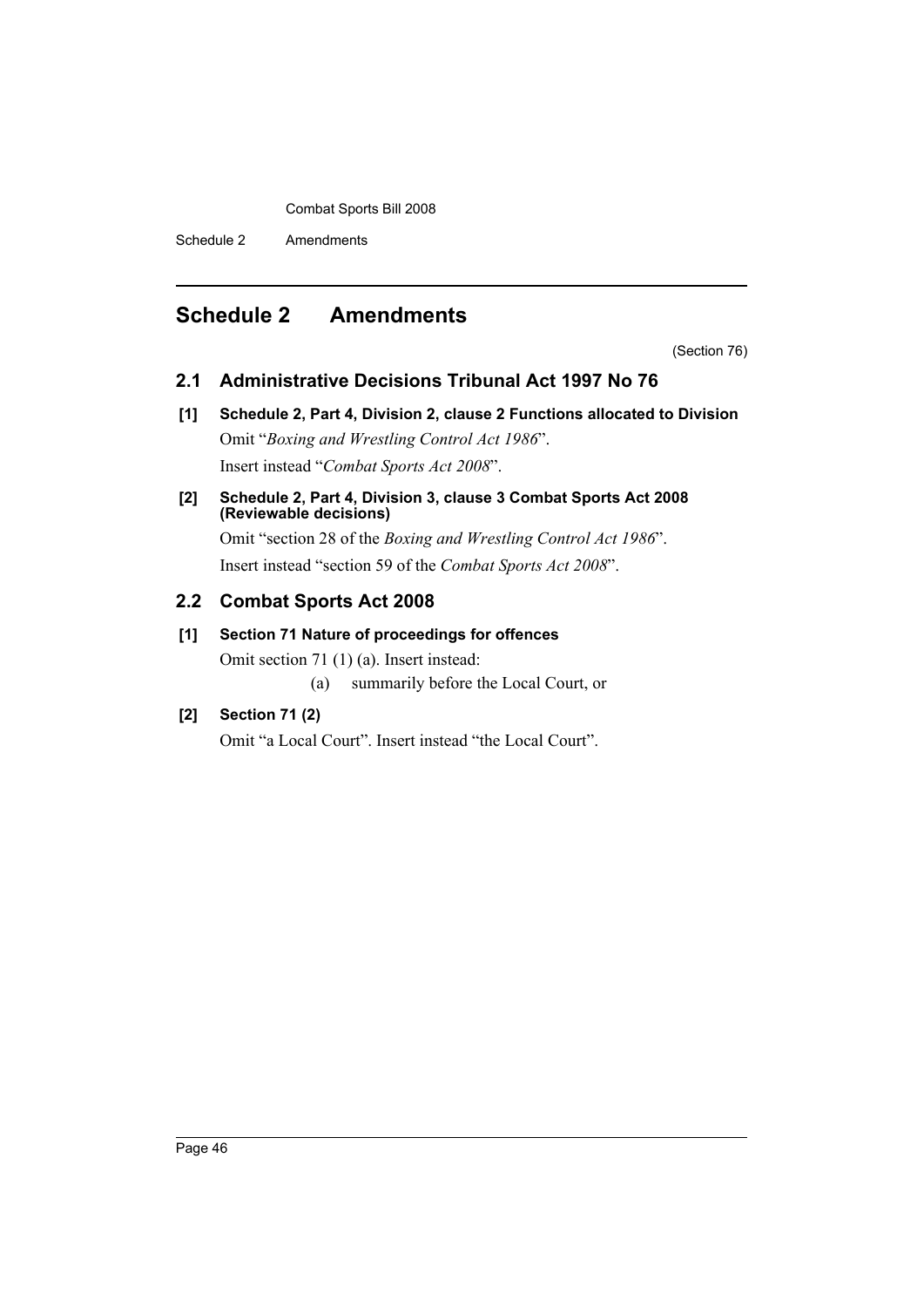Savings and transitional provisions Schedule 3

# <span id="page-50-0"></span>**Schedule 3 Savings and transitional provisions**

(Section 77)

# **Part 1 General**

### **1 Regulations**

- (1) The regulations may contain provisions of a savings or transitional nature consequent on the enactment of the following Acts: this Act
- (2) Any such provision may, if the regulations so provide, take effect from the date of assent to the Act concerned or a later date.
- (3) To the extent to which any such provision takes effect from a date that is earlier than the date of its publication in the Gazette, the provision does not operate so as:
	- (a) to affect, in a manner prejudicial to any person (other than the State or an authority of the State), the rights of that person existing before the date of its publication, or
	- (b) to impose liabilities on any person (other than the State or an authority of the State) in respect of anything done or omitted to be done before the date of its publication.

# **Part 2 Provisions consequent on enactment of this Act**

### **2 Definition**

In this Part:

*the former Act* means the *Boxing and Wrestling Control Act 1986*.

### **3 General provision**

Subject to this Schedule, anything done or omitted to be done or commenced to be done under or in relation to a provision of the former Act is taken to have been done or omitted or commenced to be done under or in relation to the corresponding provision of this Act.

### **4 References to Boxing Authority**

A reference (however expressed) in any Act or statutory instrument, or any other instrument, or any contract or agreement to the Boxing Authority of New South Wales is taken to be or to include a reference to the Combat Sports Authority of New South Wales.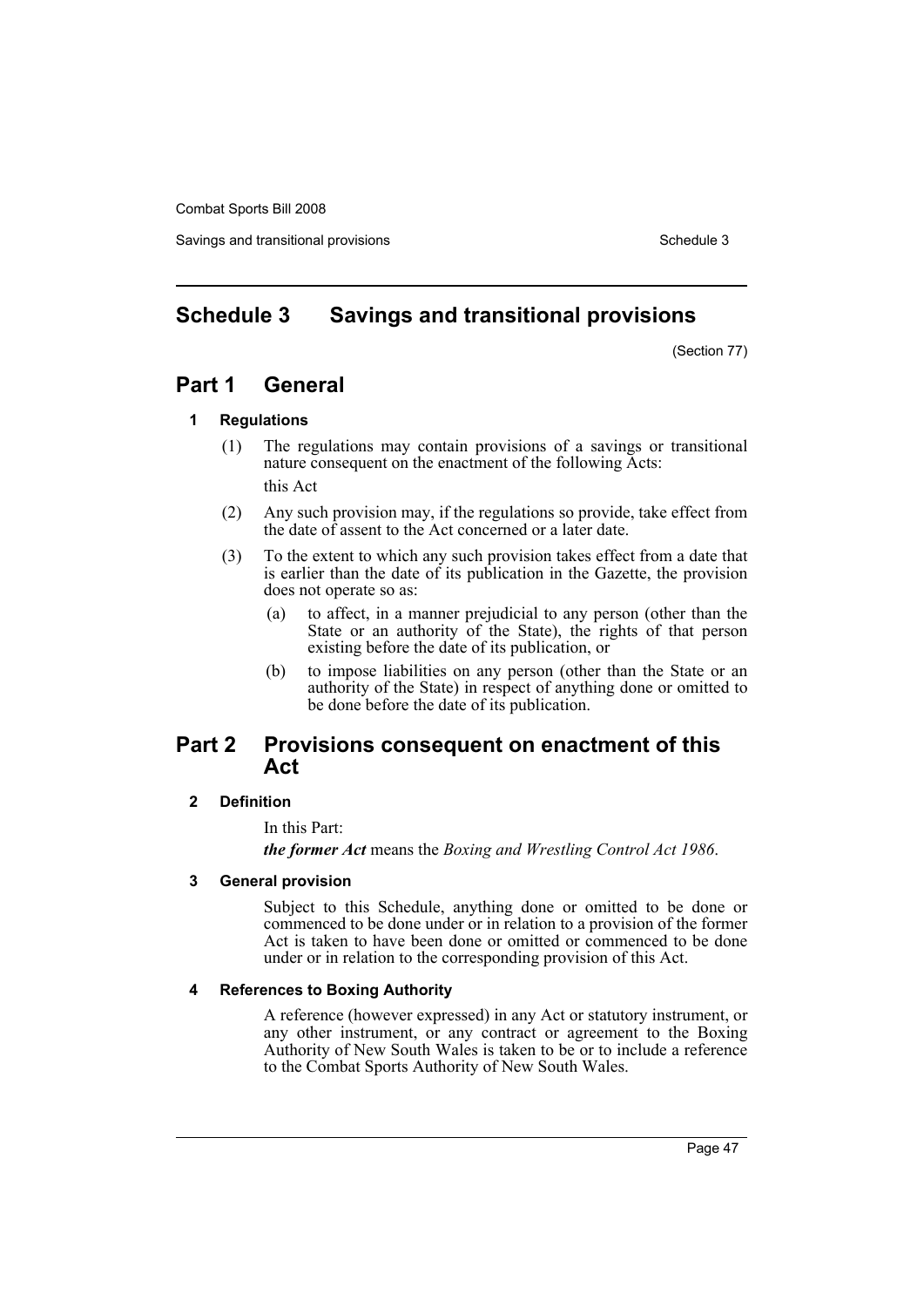Schedule 3 Savings and transitional provisions

### **5 Members of Boxing Authority**

A person holding office as a member of the Boxing Authority immediately before the commencement of section 60:

- (a) ceases to hold office as a member of the Boxing Authority on that commencement, and
- (b) does not become a member of the Combat Sports Authority whether by virtue of clause 4 or otherwise,

but is eligible (if otherwise qualified) to be appointed as a member of the Combat Sports Authority.

#### **6 Registration of boxers**

- (1) A person registered under Part 3 of the former Act as a boxer immediately before the commencement of Part 2 of this Act is taken to be correspondingly registered under Part 2 of this Act as a combatant:
	- (a) for the balance of the period for which the person was registered under the former Act had this Act not been enacted, and
	- (b) for such further period (if any) not exceeding 12 months as may be specified by the Authority in relation to the person or class of persons to which the person belongs,

unless it sooner expires under this clause or is sooner cancelled under this Act.

- (2) The registration provided by this clause expires when registration is granted under Part 2 of this Act to the person as a combatant of the corresponding prescribed class.
- (3) The registration provided by this clause is otherwise subject to the provisions of this Act (including, for example, provisions relating to the suspension of registration and the imposition of conditions on registration, but excluding section 11 and any other inconsistent provision).

### **7 Registration of industry participants**

- (1) A person registered under Part 4 of the former Act as an industry participant immediately before the commencement of Part 3 of this Act is taken to be correspondingly registered under Part 3 of this Act as an industry participant:
	- (a) for the balance of the period for which the person was registered under the former Act had this Act not been enacted, and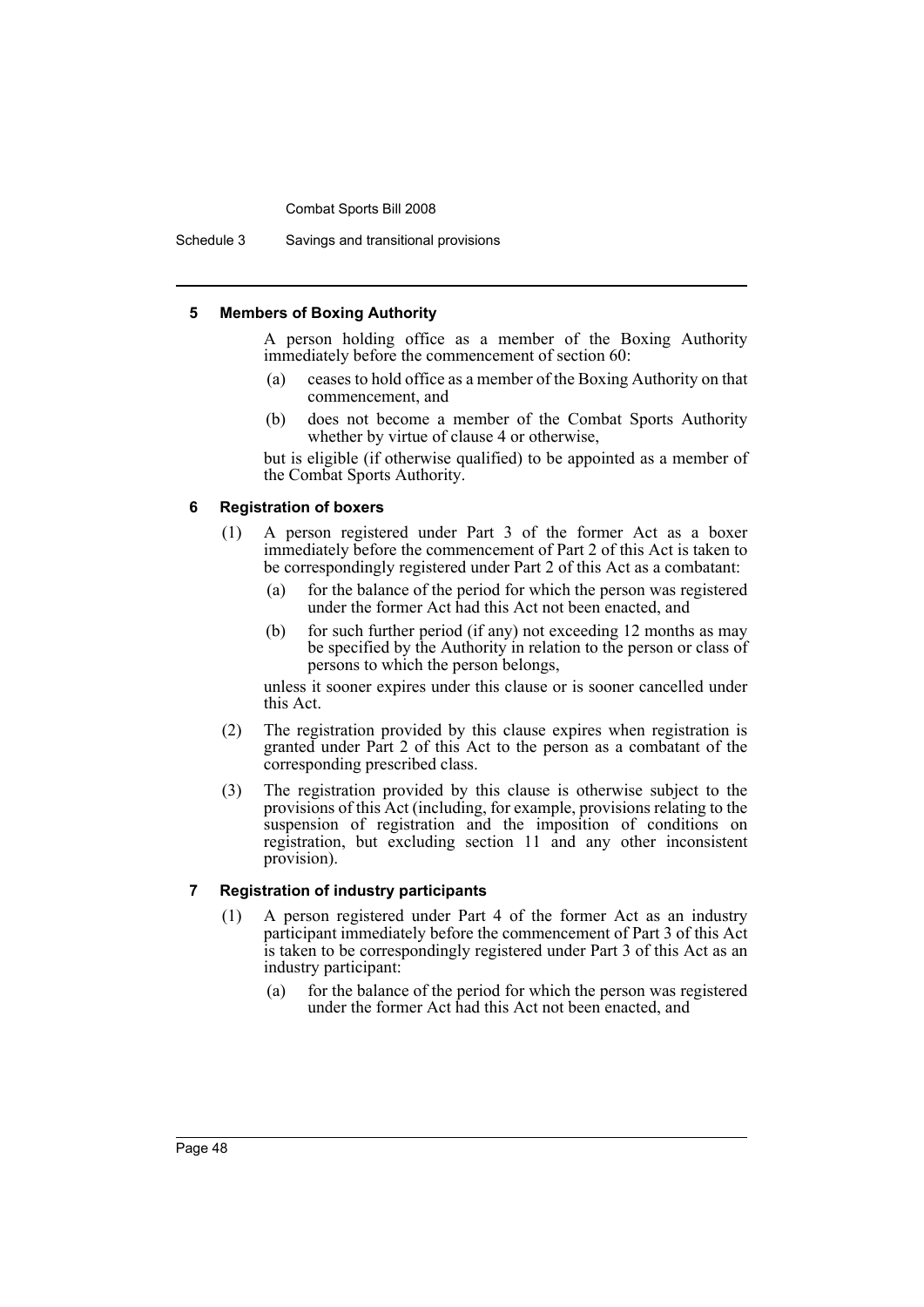Savings and transitional provisions Schedule 3 and the 3 schedule 3 schedule 3

(b) for such further period (if any) not exceeding 12 months as may be specified by the Authority in relation to the person or class of persons to which the person belongs,

unless it sooner expires under this clause or is sooner cancelled under this Act.

- (2) The registration provided by this clause expires when registration is granted under Part 3 of this Act to the person as an industry participant of the corresponding prescribed class.
- (3) The registration provided by this clause is otherwise subject to the provisions of this Act (including, for example, provisions relating to the suspension of registration and the imposition of conditions on registration, but excluding section 27 and any other inconsistent provision).

### **8 Other provisions relating to registration**

- (1) A requirement to show cause made under section 11 (1) of the former Act (not earlier than 14 days before the commencement of section 13 of this Act) is taken to be a requirement made under section 13 (3) of this Act.
- (2) A requirement to show cause made under section 23 (1) of the former Act (not earlier than 14 days before the commencement of section 29 of this Act) is taken to be a requirement made under section 29 (3) of this Act.
- (3) A cancellation or suspension of registration under section 11 of the former Act, or a reduction of the period of a registration under section 11 (2) (c) of that Act, that affected any person immediately before the commencement of section 13 of this Act continues to affect the person as if it were a cancellation, suspension or reduction effected under section 13 of this Act.
- (4) A cancellation or suspension of registration under section 23 of the former Act that affected any person immediately before the commencement of section 29 of this Act continues to affect the person as if it were a cancellation or suspension effected under section 29 of this Act.

### **9 Medical record book**

A medical record book issued under the former Act is taken to be a medical record book issued under this Act.